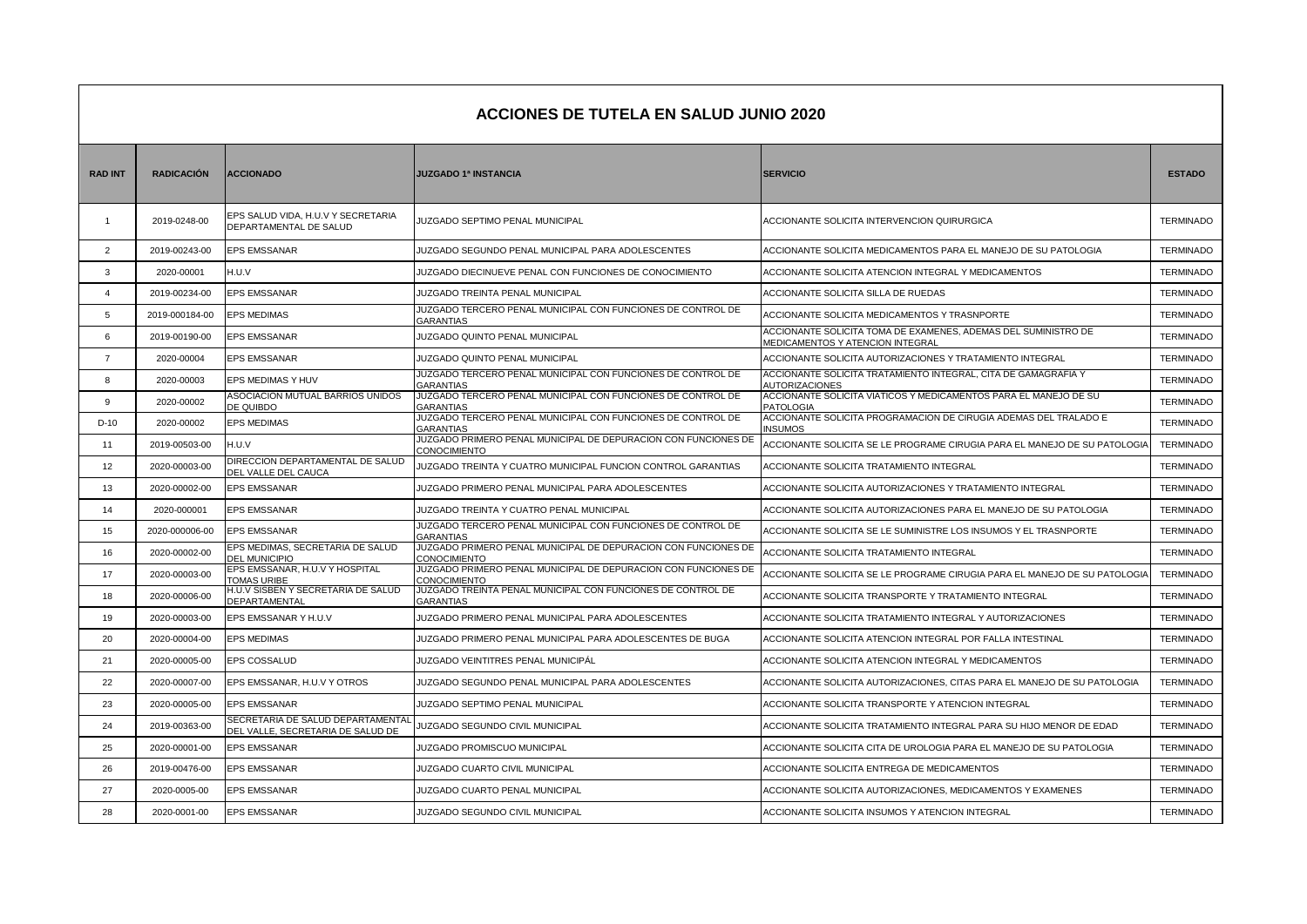| 29     | 2020-0003-00  | <b>EPS EMSSANAR</b>                                     | JUZGADO CUARTO MUNICIPAL COMPETENCIAS MULTIPLE                                  | ACCIONANTE SOLICITA MEDICAMENTOS Y CITAS MEDICAS                                                                                  | <b>TERMINADO</b> |
|--------|---------------|---------------------------------------------------------|---------------------------------------------------------------------------------|-----------------------------------------------------------------------------------------------------------------------------------|------------------|
| 30     | 2020-00002-00 | <b>EPS EMSSANAR</b>                                     | JUZGADO TERCERO PENAL MUNICIPAL CON FUNCIONES DE CONTROL DE<br>GARANTIAS        | ACCIONANTE SOLICITA CITA DE QUIMIOTERAPIA                                                                                         | <b>TERMINADO</b> |
| 31     | 2020-00002-00 | <b>UCI SIRAD</b>                                        | JUZGADO SEPTIMO DE PEQUEÑAS CAUSAS                                              | ACCIONANTE SOLICITA ENTREGA DE HISTORIA CLINICA                                                                                   | <b>TERMINADO</b> |
| 32     | 2020-0005-00  | <b>EPS EMSSANAR</b>                                     | JUZGADO CUARTO PENAL MUNICIPAL                                                  | ACCIONANTE SOLICITA MEDICAMENTOS Y TRATAMIENTO INTEGRAL                                                                           | <b>TERMINADO</b> |
| 33     | 2020-00009-00 | <b>EPS EMSSANAR</b>                                     | JUZGADO PRIMERO PENAL MUNICIPAL                                                 | ACCIONANTE SOLICITA PAGO DE SALARIOS ATENCION INTEGRAL                                                                            | <b>TERMINADO</b> |
| 34     | 2020-00001-00 | <b>EPS SANITAS</b>                                      | JUZGADO ONCE PENAL DEL CIRCUITO DE CALI                                         | ACCIONANTE SOLICITA TRASLADOS Y ATENCION INTEGRAL                                                                                 | <b>TERMINADO</b> |
| 35     | 2020-00024-00 | <b>EPS ASMET SALUD</b>                                  | JUZGADO PRIMERO CIIVL MUNICIPAL DE YUMBO                                        | ACCIONANTE SOLICITA AUTORIZACIONES Y EXAMENES                                                                                     | <b>TERMINADO</b> |
| 36     | 2020-0012-00  | <b>EPS EMSSANAR</b>                                     | JUZGADO CUARTO PENAL MUNICIPAL                                                  | ACCIONANTE SOLICITA TRATAMIENTO INTEGRAL Y MEDICAMENTOS                                                                           | <b>TERMINADO</b> |
| $D-37$ | 2005-00042-00 | <b>EPS MEDIMAS</b>                                      | JUZGADO TERCERO CIVIL DEL CIRCUITO                                              | ACCIONANTE SOLICITA SE LE PROGRAME CIRUGIA PARA EL MANEJO DE SU PATOLOGIA                                                         | <b>TERMINADO</b> |
| 38     | 2019-00117-00 | <b>EPS EMSSANAR</b>                                     | JUZGADO SEGUNDO PENAL DEL CIRCUITO                                              | ACCIONANTE SOLICITA TRASNPORTE Y AUTORIZACIONES                                                                                   | <b>TERMINADO</b> |
| 39     | 2020-00006-00 | <b>EPS MEDIMAS</b>                                      | JUZGADO PRIMERO DE PEQUEÑAS CAUSAS Y COMPETENCIA MULTIPLE                       | SOLICITA ATENCION INTEGRAL YA QUE SE ENCUENTRA HOSPITALIZADO                                                                      | <b>TERMINADO</b> |
| 40     | 2020-0006-00  | <b>EPS EMSSANAR</b>                                     | JUZGADO SEXTO CIVIL MUNICIPAL                                                   | ACCIONANTE SOLICITA NUEVO CONCEPTO DE MEDICINA LABORAL Y TRATAMIENTO<br>INTEGRAL                                                  | <b>TERMINADO</b> |
| 41     | 2020-00007-00 | <b>EPS MEDIMAS</b>                                      | JUZGADO PRIMERO DE PEQUEÑAS CAUSAS Y COMPETENCIA MULTIPLE                       | ACCIONANTE SOLICITA TRASNPORTE Y ATENCION INTEGRAL                                                                                | <b>TERMINADO</b> |
| 42     | 2020-00006-00 | <b>EPS EMSSANAR</b>                                     | JUZGADO PRIMERO PENAL MUNICIPAL                                                 | ACCIONANTE SOLICITA TRANSPORTE EN AMBULANCIA MEDICALIZADA                                                                         | <b>TERMINADO</b> |
| 43     | 2020-00004-00 | <b>EPS MEDIMAS</b>                                      | JUZGADO SEGUNDO CIVIL MUNICIPAL                                                 | ACCIONANTE ATENCION INTEGRAL Y MEDICAMENTOS                                                                                       | <b>TERMINADO</b> |
| 44     | 2020-0007-00  | <b>EPS MEDIMAS</b>                                      | JUZGADO SEXTO CIVIL MUNICIPAL                                                   | ACCIONANTE SOLICITA CITAS MEDICAS, INSUMOS, ATENCION INTEGRAL                                                                     | <b>TERMINADO</b> |
| 45     | 2020-00006-00 | <b>EPS EMSSANAR</b>                                     | JUZGADO CUARTO CIVIL MUNICIPAL                                                  | ACCIONANTE SOLICITA CITAS MEDICAS                                                                                                 | <b>TERMINADO</b> |
| 46     | 2020-00010-00 | <b>EPS EMSSANAR</b>                                     | JUZGADO SEGUNDO CIVIL MUNICIPAL                                                 | ACCIONANTE SOLICITA AUTORIZACIONES                                                                                                | <b>TERMINADO</b> |
| 47     | 2020-00024-00 | <b>EPS MEDIMAS</b>                                      | JUZGADO VEINTICUATRO CIVIL MUNICIPAL                                            | ACCIONANTE SOLICITA ATENCION INTEGRAL                                                                                             | <b>TERMINADO</b> |
| 48     | 2020-00009-00 | EPS COOSALUD Y H.U.V                                    | JUZGADO PRIMERO DE PEQUEÑAS CAUSAS Y COMPETENCIA MULTIPLE                       | ACCIONANTE SOLICITA ATENCION INTEGRAL Y SE LE PROGRAME LA CIRUGIA QUE<br>TIENE PENDIENTE                                          | <b>TERMINADO</b> |
| 49     | 2020-00006-00 | <b>EPS MEDIMAS</b>                                      | JUZGADO PROMISCUO MUNICIPAL                                                     | ACCIONANTE SOLICITA ATENCION INTEGRAL Y AUTORIZACION PARA LA CITA                                                                 | <b>TERMINADO</b> |
| 50     | 2020-00004-00 | <b>EPS EMSSANAR</b>                                     | JUZGADO SEXTO CIVIL MUNICIPAL                                                   | ACCIONANTE SOLICITA HOME CARE PARA EL MANEJO DE SU PATOLOGIA                                                                      | <b>TERMINADO</b> |
| 51     | 2020-00003-00 | EPS COOMEVA, HUV, Y OTROS                               | JUZGADO SEGUNDO CIVIL DEL CIRCUITO                                              | ACCIONANTE SOLICITA MEDICAMENTOS Y ATENCION INTEGRAL                                                                              | <b>TERMINADO</b> |
| 52     | 2020-0007-00  | <b>EPS MEDIMAS</b>                                      | JUZGADO CUARTO CIVIL MUNICIPAL                                                  | ACCIONANTE SOLICITA MEDICAMENTOS PARA EL MANEJO DE SU PATOLOGIA                                                                   | <b>TERMINADO</b> |
| 53     | 2020-00003-00 | <b>EPS EMSSANAR</b>                                     | JUZGADO PROMISCUO MUNICIPAL                                                     | ACCIONANTE SOLICITA ATENCION INTEGRAL Y CITA MEDICA                                                                               | <b>TERMINADO</b> |
| 54     | 2020-00005-00 | <b>EPS EMSSANAR</b>                                     | JUZGADO MUNICIPAL DE PEQUEÑAS CAUSAS LABORALES                                  | ACCIONANTE SOLICITA CITA DE CONTROL                                                                                               | <b>TERMINADO</b> |
| 55     | 2020-00016-00 | H.U.V                                                   | JUZGADO SEPTIMO DE PEQUEÑAS CAUSAS                                              | ACCIONANTE SOLICITA SE ANULE EL PAGARE                                                                                            | <b>TERMINADO</b> |
| 56     | 2020-00003-00 | <b>EPS EMSSANAR</b>                                     | JUZGADO TERCERO PENAL MUNICIPAL CON FUNCIONES DE CONTROL DE<br><b>GARANTIAS</b> | ACCIONANTE SOLICITA CITAS, TRASNPORTE Y ATENCION INTEGRAL                                                                         | <b>TERMINADO</b> |
| 57     | 2020-00009-00 | H.U.V SISBEN Y SECRETARIA DE SALUD<br>DEPARTAMENTAL     | JUZGADO NOVENO MUNICIPAL DE PEQUEÑAS CAUSAS Y COMPETENCIAS<br><b>MULTIPLE</b>   | ACCIONANTE SOLICITA SE LE CUBRA TODA LA ATENCION MEDICA Y SE LE ORDENE UN<br>CAMBIO DE INSTITUCION PARA EL MANEJO DE SU PATOLOGIA | <b>TERMINADO</b> |
| 58     | 2020-00012-00 | <b>EPS MEDIMAS</b>                                      | JUZGADO TERCERO CIVIL MUNICIPAL DE JECUCION                                     | ACCIONANTE SOLICITA TRATAMIENTO INTEGRAL , ADEMAS DE MEDICAMENTOS                                                                 | <b>TERMINADO</b> |
| 59     | 2020-00006-00 | EPS ASMET SALUD                                         | JUZGADO SEGUNDO CIVIL MUNICIPAL                                                 | <b>ACCIONANTE SOLICITA TRANSPORTE</b>                                                                                             | <b>TERMINADO</b> |
| 60     | 2020-00010-00 | EPS ASOCCIACION MUTUAL BARRIOS<br>UNIDOS, H.U.V Y OTROS | JUZGADO PROMISCUO MUNICIPAL                                                     | ACIONANTE SOLICITA ATENCION EN UCI Y ATENCION INTEGRAL                                                                            | <b>TERMINADO</b> |
| 61     | 2020-00012-00 | <b>EPS EMSSANAR</b>                                     | JUZGADO SEPTIMO CIVIL MUNICIPAL DE EJECUCION DE SENTENCIAS                      | ACCIONANTE SOLICITA CITAS MEDICAS, MEDICAMENTOS Y AUTORIZACIONES                                                                  | <b>TERMINADO</b> |
| 62     | 2020-00008-00 | <b>EPS EMSSANAR</b>                                     | JUZGADO SEGUNDO PROMISCUO MUNICIPAL                                             | ACCIONANTE SOLICITA ATENCION INTEGRAL Y AUTORIZACIONES                                                                            | <b>TERMINADO</b> |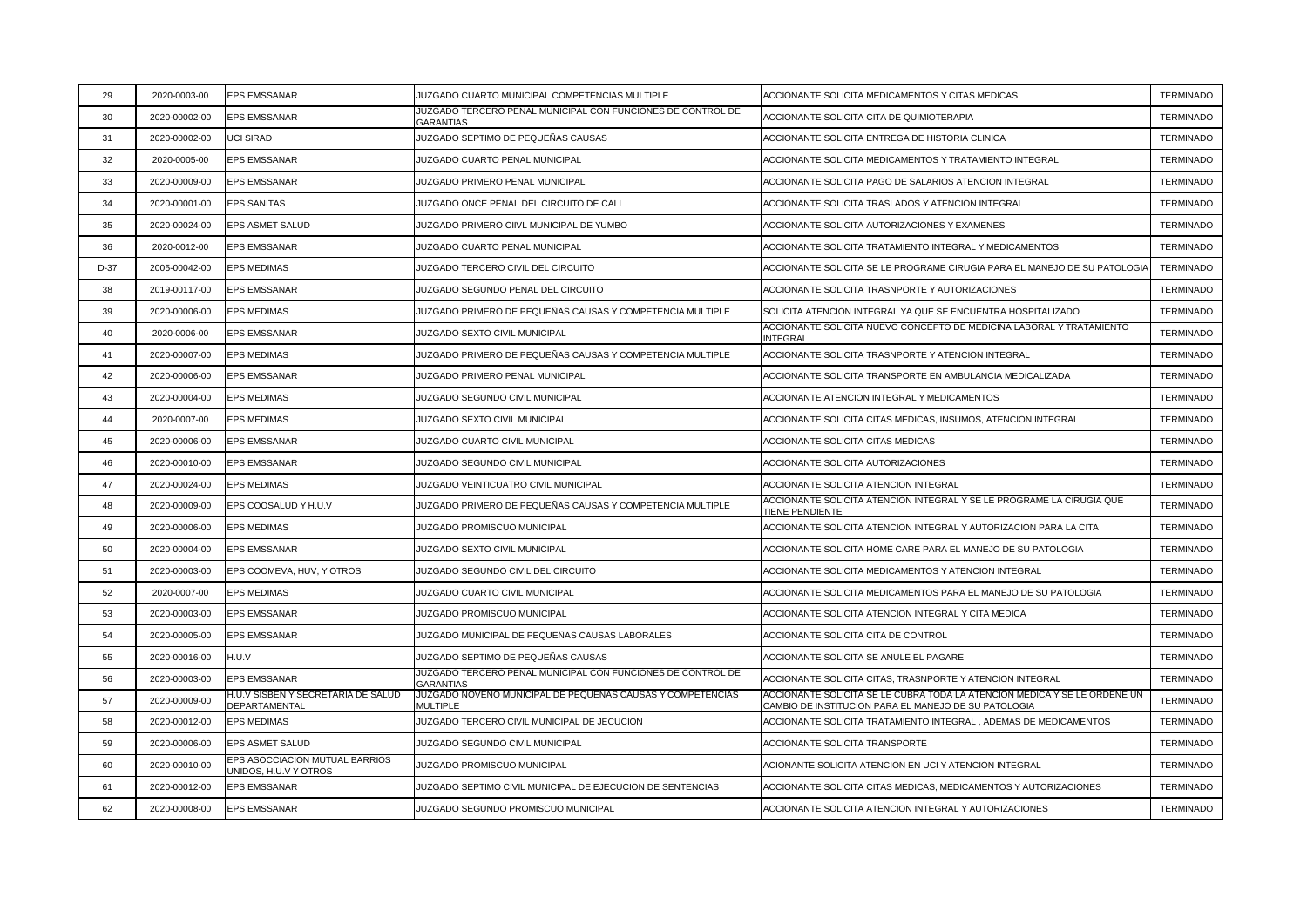| 63 | 2020-0008-00   | <b>EPS SURA</b>                                                 | JUZGADO NOVENO CIVIL MUNICIPAL                                                                                   | ACCIONANTE SOLICITA PAGO DE INCAPACIDADES Y ATENCION INTEGRAL                                           | <b>TERMINADO</b> |
|----|----------------|-----------------------------------------------------------------|------------------------------------------------------------------------------------------------------------------|---------------------------------------------------------------------------------------------------------|------------------|
| 64 | 2020-000012-00 | <b>HOSPITAL FRANCISCO PAULA</b><br>SANTANDER, EPS EMSSANAR, EPS | JUZGADO PRIMERO CIVIL MUNICIPAL                                                                                  | ACCIONANTE SOLICITA SE LE PROGRAME CIRUGIA PARA EL MANEJO DE SU PATOLOGIA                               | <b>TERMINADO</b> |
| 65 | 2020-000016-00 | H.U.V, ADRES Y SECRETARIA DE SALUD<br>DEPARTAMENTAL DEL VALLE   | JUZGADO DECIMO CIVIL MUNICIPAL DE EJECUCION DE SENTNCIAS DE CALI                                                 | ACCIONANTE SOLICITA AUTORIZACIONES Y ATENCION INTEGRAL YA QUE SE<br>ENCUENTRA HOSPITALIZADA EN EL H.U.V | <b>TERMINADO</b> |
| 66 | 2020-00013-00  | <b>EPS EMSSANAR</b>                                             | JUZGADO CUARTO PENAL MUNICIPAL                                                                                   | ACCIONANTE SOLICITA TRATAMIENTO INTEGRAL, AUTORIZACIONES                                                | <b>TERMINADO</b> |
| 67 | 2020-00011-00  | <b>EPS EMSSANAR</b>                                             | JUZGADO PRIMERO CIVIL MUNICIPAL                                                                                  | ACCIONANTE SOLICITA ATENCION INTEGRAL Y AUTORIZACIONES                                                  | <b>TERMINADO</b> |
| 68 | 2020-00025-00  | <b>EPS MEDIMAS</b>                                              | JUZGADO PRIMERO DE PEQUEÑAS CAUSAS Y COMPETENCIA MULTIPLE                                                        | ACCIONANTE SOLICITA REMISION Y AUTORIZACIONES PARA OTRA IPS                                             | <b>TERMINADO</b> |
| 69 | 2020-0009-00   | <b>EPS EMSSANAR</b>                                             | JUZGADO SEGUNDO CIVIL MUNICIPAL                                                                                  | ACCIONANTE SOLICITA INSUMOS Y SILLA DE RUEDAS                                                           | <b>TERMINADO</b> |
| 70 | 2020-00010-00  | <b>EPS MEDIMAS</b>                                              | JUZGADO DECIMO PENAL MUNICIPAL CON FUNCIONES DE CONOCIMIENTO                                                     | ACCIONANTE SOLICITA CITAS MEDICAS                                                                       | <b>TERMINADO</b> |
| 71 | 2020-00019-00  | EPS SOS, FUNDACION REINA ISABEL Y<br><b>OTROS</b>               | JUZGADO CIVIL MUNICIPAL                                                                                          | ACCIONANTE SOLICITA CITAS MEDICAS                                                                       | <b>TERMINADO</b> |
| 72 | 2019-00116-00  | <b>EPS MEDIMAS</b>                                              | JUZGADO TERCERO CIIVIL MUNICIPAL                                                                                 | ACCIONANTE SOLICITA SE LE PROGRAME CIRUGIA PARA EL MANEJO DE SU PATOLOGIA                               | <b>TERMINADO</b> |
| 73 | 2020-00012-00  | <b>EPS SOS</b>                                                  | JUZGADO SEGUNDO MUNICIPAL DE PEQUEÑAS CAUSAS LABORALES                                                           | ACCIONANTE SOLICITA ATENCION INTEGRAL, INSUMOS TRASNPORTE Y<br><b>AUTORIZACIONES</b>                    | <b>TERMINADO</b> |
| 74 | 2020-00010-00  | EPS ASOCIACION MUTUAL BARRIOS<br>JNIDOS DE QUIBDO AMBUQ         | JUZGADO QUINTO PENAL MUNICIPAL                                                                                   | ACCIONANTE SOLICITA MEDICAMENTOS Y VIATICOS                                                             | <b>TERMINADO</b> |
| 75 | 2020-0023-00   | <b>EPS EMSSANAR</b>                                             | JUZGADO CUARTO DE PEQUEÑAS CAUSAS Y COMPETENCIAS MULTIPLE                                                        | ACCIONANTE SOLICITA SE LE PROGRAME CIRUGIA PARA EL MANEJO DE SU PATOLOGIA                               | <b>TERMINADO</b> |
| 76 | 2020-00014-00  | <b>EPS MEDIMAS</b>                                              | JUZGADO PRIMERO CIVIL MUNICIPAL                                                                                  | ACCIONANTE SOLICITA MEDICAMENTOS Y ATENCION INTEGRAL                                                    | <b>TERMINADO</b> |
| 77 | 2020-0021-00   | SECRETARIA DE SALUD<br>DEPARTAMENTAL, HOSPITAL TOMAS            | JUZGADO SEPTIMO CIVIL MUNICIPAL                                                                                  | ACCIONANTE SOLICITA AUTORIZACIONES PARA OTRA IPS                                                        | <b>TERMINADO</b> |
| 78 | 2020-00009-00  | EPS ASMET SALUD                                                 | JUZGADO PROMISCUO MUNICIPAL                                                                                      | ACCIONANTE SOLICITA PROGRAMACION DE CIRUGIA                                                             | <b>TERMINADO</b> |
| 79 | 2020-00020-00  | EPS COOSALUD                                                    | JUZGADO NOVENO CIVIL MUNICIPAL                                                                                   | ACCIONANTE SOLICITA AUTORIZACIONES, EXAMENES Y TRATAMIENTO INTEGRAL                                     | <b>TERMINADO</b> |
| 80 | 2019-00717-00  | <b>EPS MEDIMAS</b>                                              | JUZGADO SEGUNDO PROMISCUO MUNICIPAL                                                                              | ACCIONANTE SOLICITA SE LE PROGRAME CIRUGIA PARA EL MANEJO DE SU PATOLOGIA                               | <b>TERMINADO</b> |
| 81 | 2020-00022-00  | <b>EPS MEDIMAS</b>                                              | JUZGADO CUARTO CIVIL MUNICIPAL DE EJECUCION DE SENTENCIAS DE CALI                                                | ACCIONANTE SOLICITA SE LE PROGRAME CIRUGIA PARA EL MANEJO DE SU PATOLOGIA                               | <b>TERMINADO</b> |
| 82 | 2020-000013-00 | DEPARTAMENTAL                                                   | EPS EMSSANAR Y SECRETARIA DE SALUD JUZGADO SEXTO PENAL MUNICIPAL CON FUNCIONES DE CONTROL DE<br><b>GARANTIAS</b> | ACCIONANTE SOLICITA TRATAMIENTO INTEGRAL Y REMISION                                                     | <b>TERMINADO</b> |
| 83 | 2020-00003-00  | <b>EPS EMSSANAR</b>                                             | JUZGADO VEINTIUNO PENAL MUNICIPAL CON FUNCIONES DE CONTROL DE<br>GARANTIAS                                       | ACCIONANTE SOLICITA MEDICAMENTOS Y AUTORIZACIONES                                                       | <b>TERMINADO</b> |
| 84 | 2020-00020-00  | <b>EPS EMSSANAR</b>                                             | JUZGADO CIVILES MUNICIPALES DE EJECUCION DE SENTENCIAS                                                           | ACCIONANTE SOLICITA SE LE PROGRAME CIRUGIA PARA EL MANEJO DE SU PATOLOGIA                               | <b>TERMINADO</b> |
| 85 | 2020-00014-00  | <b>EPS ASMET SALUD</b>                                          | JUZGADO DECIMO PENAL MUNICIPAL CON FUNCIONES DE CONOCIMIENTO                                                     | ACCIONANTE SOLICITA SILLA DE RUEDAS PARA SU HIJA                                                        | <b>TERMINADO</b> |
| 86 | 2020-00020-00  | <b>EPS MEDIMAS</b>                                              | JUZGADO CUARTO CIVIL MUNICIPAL                                                                                   | ACCIONANTE SOLICITA MEDICAMENTOS                                                                        | <b>TERMINADO</b> |
| 87 | 2020-00015-00  | <b>EPS EMSSANAR</b>                                             | JUZGADO SEGUNDO PROMISCUO MUNICIPAL                                                                              | ACCIONANTE SOLICITA CITA DE ORTOPEDIA                                                                   | <b>TERMINADO</b> |
| 88 | 2020-00022-00  | <b>EPS MEDIMAS</b>                                              | JUZGADO PRIMERO CIVIL MUNICIPAL                                                                                  | ACCIONANTE SOLICITA DEVOLUCION DE DINERO DE COOPAGOS                                                    | <b>TERMINADO</b> |
| 89 | 2020-0004-00   | EPS EMSSANAR Y SECRETARIA DE SALUD<br>DEPARTAMENTAL             | JUZGADO VEINTICUATRO PENAL MUNICIPAL                                                                             | ACCIONANTE SOLICITA SE LE PROGRAME CIRUGIA PARA EL MANEJO DE SU PATOLOGIA                               | <b>TERMINADO</b> |
| 90 | 2020-00023-00  | IPS HOSPITAL SAN JUAN DE DIOS Y<br><b>OTROS</b>                 | JUZGADO CUARTO CIVIL MUNICIPAL DE EJECUCION DE SENTENCIAS DE CALI                                                | ACCIONANTE SOLICITA SE LE DE TRATAMIENTO INTEGRAL Y REQUIERE UN<br>CATETERISMO CARDIACO                 | <b>TERMINADO</b> |
| 91 | 2020-00004-00  | EPS MEDIMAS, H.U.V                                              | JUZGADO SEGUNDO PENAL MUNICIPAL PARA ADOLESCENTES                                                                | ACCIONANTE SOLICITA SE LE HAGA TRATAMIENTO INTEGRAL Y SE LE ASIGNE CITAS<br><b>MEDICAS</b>              | <b>TERMINADO</b> |
| 92 | 2020-0003-00   | EPS COOSALUD Y OTROS                                            | JUZGADO DECIMO CIVIL MUNICIPAL DE EJECUCION DE SENTNCIAS DE CALI                                                 | ACCIONANTE SOLICITA SE LE PRESTE ATENCION INTEGRAL YA QUE SE ENCUENTRA<br><b>HOSPITALIZADO</b>          | <b>TERMINADO</b> |
| 93 | 2020-00029-00  | EPS EMSSANAR, HOSPITAL TOMAS URIBE<br>JRIBE Y OTROS             | JUZGADO SEPTIMO CIVIL MUNICIPAL                                                                                  | ACCIONANTE SOLICITA ATENCION INTEGRAL Y EXAMENES                                                        | <b>TERMINADO</b> |
| 94 | 2020-00033-00  | <b>EPS ASMET SALUD</b>                                          | JUZGADO TREINTA CIVIL MUNICIPAL                                                                                  | ACCIONANTE SOLICITA MEDICAMENTOS Y CITAS MEDICAS                                                        | <b>TERMINADO</b> |
| 95 | 2020-00039-00  | SECRETARIA DE SALUD<br>DEPARTAMENTAL, HOSPITAL                  | JUZGADO SEXTO CIVIL MUNICIPAL                                                                                    | ACCIONANTE SOLICITA AUTORIZACIONES Y EXAMENES                                                           | <b>TERMINADO</b> |
| 96 | 2020-00018-00  | <b>EPS ASMET SALUD</b>                                          | JUZGADO QUINTO LABORAL MUNICIPAL DE CALI                                                                         | ACCIONANTE SOLICITA DEVOLUCION DE DINERO, ATENCION INTEGRAL                                             | <b>TERMINADO</b> |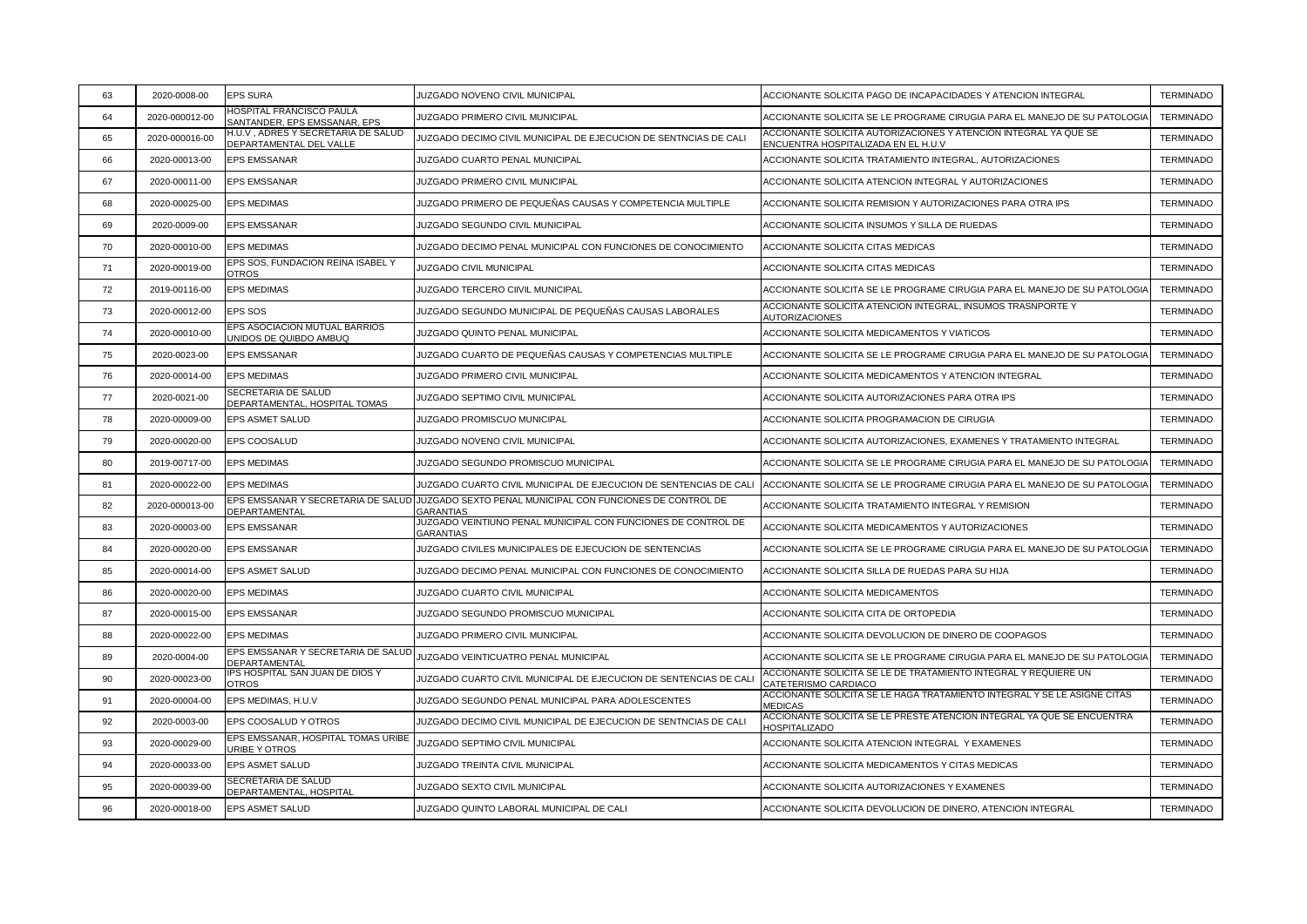| 97      | 2020-00016-00 | SECRETARIA DE SALUD DEPARTAMENTAL                                      | JUZGADO QUINTO LABORAL MUNICIPAL DE CALI                                              | ACCIONANTE SOLICITA SE LE DEVUELVAN EL PAGO DEL PAGARE                                                                          | <b>TERMINADO</b> |
|---------|---------------|------------------------------------------------------------------------|---------------------------------------------------------------------------------------|---------------------------------------------------------------------------------------------------------------------------------|------------------|
| 98      | 2020-00042-00 | DEL VALLE, HOSPITAL UNIVERSITARIO<br><b>EPS MEDIMAS</b>                | JUZGADO VEINTICUATRO CIVIL MUNICIPAL                                                  | ACCIONANTE SOLICITA PROGRAMACIÓN DE CIRUGIA Y TRATAMIENTO INTEGRAL                                                              | <b>TERMINADO</b> |
|         |               |                                                                        |                                                                                       |                                                                                                                                 |                  |
| D-99    | 2020-00048-00 | <b>EPS MEDIMAS</b>                                                     | JUZGADO VEINTIUNO CIVIL MUNICIPAL                                                     | ACCIONANTE SOLICITA TRATAMIENTO INTEGRAL Y CITAS DE CONTROL                                                                     | <b>TERMINADO</b> |
| 100     | 2020-00016-00 | <b>EPS EMSSANAR</b>                                                    | JUZGADO PRIMERO DE PEQUEÑAS CAUSAS Y COMPETENCIA MULTIPLE                             | ACCIONANTE SOLICITA TRASNPORTE                                                                                                  | <b>TERMINADO</b> |
| 101     | 2020-047-00   | <b>EPS MEDIMAS</b>                                                     | JUZGADO PRIMERO CIVIL MUNICIPAL                                                       | ACCIONANTE SOLICITA PROGRAMACION DE CIRUGIA                                                                                     | <b>TERMINADO</b> |
| 102     | 2020-0008-00  | <b>EPS EMSSANAR</b>                                                    | JUZGADO SEGUNDO MUNICIPAL DE PEQUEÑAS CAUSAS LABORALES                                | ACCIONANTE SOLICITA REMISION Y AUTORIZACIONES PARA OTRA IPS                                                                     | <b>TERMINADO</b> |
| 103     | 2020-00016-00 | EPS SOS Y H.U.V                                                        | JUZGADO MUNICIPAL DE PEQUEÑAS CAUSAS LABORALES                                        | ACCIONANTE SOLICITA TRATAMIENTO INTEGRAL Y LA REALIZACION DE LOS<br>PROCEDIMIENTOS DE NECESITA EL PACIENTE                      | <b>TERMINADO</b> |
| 104     | 2020-00020-00 | <b>EPS EMSSANAR</b>                                                    | JUZGADO SEPTIMO CIVIL MUNICIPAL                                                       | ACCIONANTE SOLICITA PARA SU HIJO MENOR DE EDAD LOS INSUMOS Y LA SILLA DE<br>RUEDAS QUE NECESITA EL PACIENTE                     | <b>TERMINADO</b> |
| 105     | 2020-00018-00 | <b>EPS EMSSANAR</b>                                                    | JUZGADO SEGUNDO MUNICIPAL DE PEQUEÑAS CAUSAS LABORALES                                | ACCIONANTE SOLICITA MEDICAMENTOS Y ATENCION INTEGRAL                                                                            | <b>TERMINADO</b> |
| 106     | 2020-00011-00 | SECRETARIA DE SALUD MUNICIPAL Y<br>H.U.V                               | JUZGADO QUINCE PENAL MUNICIPAL CON FUNCIONES DE CONTROL DE<br><b>GARANTIAS</b>        | ACCIONANTE SOLICITA ATENCION INTEGRAL YA QUE SE ENCUENTRA HOSPITALIZADO Y<br>LE HICIERON FIRMAR UN PAGARE                       | <b>TERMINADO</b> |
| 107     | 2020-00026-00 | EPS ASOCIACION MUTUAL BARRIOS<br>JNIDOS DE QUIBDO AMBUQ                | JUZGADO PRIMERO PROMISCUO MUNICIPAL                                                   | ACCIONANTE SOLICITA SE LE ENTREGUE LOS MEDICAMENTOS Y SE LE DE UNA<br>ATENCION INTEGRAL                                         | <b>TERMINADO</b> |
| 108     | 2020-0008-00  | <b>EPS EMSSANAR</b>                                                    | JUZGADO CUARTO PENAL MUNICIPAL                                                        | ACCIONANTE SOLICITA TRATAMIENTO INTEGRAL, CITA MEDICAS                                                                          | <b>TERMINADO</b> |
| 109     | 2020-0006-00  | <b>EPS EMSSANAR</b>                                                    | JUZGADO CUARTO PENAL MUNICIPAL                                                        | ACCIONANTE SOLICITA CITAS MEDICAS                                                                                               | <b>TERMINADO</b> |
| 110     | 2020-00042-00 | SECRETARIA DE SALUD DEPARTAMENTAL<br>DEL VALLE Y H.U.V                 | JUZGADO DECIMO CIVIL MUNICIPAL DE CALI                                                | ACCIONANTE SE ENCUENTRA SIN EPS, TRATAMIENTO INTEGRAL, INSUMOS Y<br><b>TRANSPORTE</b>                                           | <b>TERMINADO</b> |
| 111     | 2019-00238-00 | <b>EPS SANITAS</b>                                                     | JUZGADO SEGUNDO PENAL MUNICIPAL CON FUNCIONES DE CONTROL DE<br><b>GARANTIAS</b>       | ACCIONANTE PIDE PARA SU HIJO ATENCION INTEGRAL Y CUPO EN UNA FUNDACION<br>PARA REALIZAR SU TRATAMIENTO                          | <b>TERMINADO</b> |
| 112     | 2020-0040-00  | EPS COSMITET LTDA                                                      | <b>JUZGADO TREINTA CIVIL MUNICIPAL</b>                                                | ACCIONANTE SOLICITA SE LE PRACTIQUE UN EXAMEN                                                                                   | <b>TERMINADO</b> |
| 113     | 2020-00028-00 | <b>EPS SOS</b>                                                         | JUZGADO QUINTO CIVIL MUNICIPAL DE CALI                                                | ACCIONANTE SOLICITA NO CANCELAR Y SE LE DEVUELVA EL PAGARE                                                                      | <b>TERMINADO</b> |
| 114     | 2020-00019-00 | <b>EPS EMSSANAR</b>                                                    | JUZGADO SEGUNDO CIVIL MUNICIPAL                                                       | ACCIONANTE SOLICITA SE LE DE AUTORIZACIONES Y TRANSPORTE                                                                        | <b>TERMINADO</b> |
| 115     | 2020-00017-00 | <b>SISBEN</b>                                                          | JUZGADO QUINTO PENAL PARA ADOLESCENTES CON FUNCION DE CONTROL<br>DE GARANTIAS         | ACCIONANTE SOLICITA RE ENCUENTA DEL SISBEN Y ACTUALIZACION DEL SISTEMA                                                          | <b>TERMINADO</b> |
| 116     | 2020-00016-00 | <b>EPS MEDIMAS</b>                                                     | JUZGADO PROMISCUO MUNICIPAL                                                           | ACCIONANTE SOLICITA SE LE AUTORICE Y SE LE DE TRATAMIENTO INTEGRAL                                                              | <b>TERMINADO</b> |
| 117     | 2020-00030-00 | <b>EPS EMSSANAR</b>                                                    | JUZGADO TRECE CIVIL MUNICIPAL                                                         | ACCIONANTE SOLICITA SE LE AUTORICE TODO LOS PROCEDIMIENTOS QUE NECESITA<br>EL HIJO                                              | <b>TERMINADO</b> |
| 118     | 2020-0016-00  | EPS ASOCIACION MUTUAL BARRIOS<br>JNIDOS DE QUIBDO AMBUQ                | JUZGADO PROMISCUO MUNICIPAL                                                           | ACCIONANTE SOLICITA SE LE REALICE EL EXAMEN QUE NECESITA                                                                        | <b>TERMINADO</b> |
| 119     | 2020-00048-00 | FABRICA DE CALZADO ROMULO Y EPS<br><b>SANITAS</b>                      | JUZGADO VEINTISIETE CIVIL MUNICIPAL                                                   | ACCIONANTE SOLICITA SE LE REINTEGRE AL TRABAJO                                                                                  | <b>TERMINADO</b> |
| 120     | 2020-00021-00 | <b>EPS EMSSANAR</b>                                                    | JUZGADO PRIMERO DE PEQUEÑAS CAUSAS Y COMPETENCIA MULTIPLE                             | ACCIONANTE SOLICITA TRATAMIENTO INTEGRAL Y MEDICAMENTOS                                                                         | <b>TERMINADO</b> |
| 121     | 2020-00003-00 | <b>EPS EMSSANAR</b>                                                    | JUZGADO CUARTO PENAL PARA ADOLESCENTES CON FUNCION DE CONTROL<br>DE GARANTIAS DE CALI | ACCIONANTE SOLICITA SE LE PROGRAME PARA SU HIJA LA CIRUGIA QUE NECESITA<br>PARA EL MENEJO DE SU PATOLOGIA                       | <b>TERMINADO</b> |
| 122     | 2020-00036-00 | <b>EPS SOS</b>                                                         | JUZGADO SEPTIMO CIVIL MUNICIPAL                                                       | ACCIONANTE SOLICITA SE LE ASDIGNE CITA DE COLOPROCTOLOGIA                                                                       | <b>TERMINADO</b> |
| 123     | 2020-00042-00 | EPS EMSSANAR                                                           | JUZGADO ONCE CIVIL MUNICIPAL DE ORALIDAD                                              | ACCIONANTE SOLICITA PARA SU NIETA SE LE ENTREGUE SILLA DE RUEDAS,<br>TRASNPORTE Y HOME CARE                                     | <b>TERMINADO</b> |
| 124     | 2020-00027-00 | DIRECCION DE SANIDAD POLICIA<br>NACIONAL Y H.U.V                       | JUZGADO CATORCE DE FAMILIA DE SANTIAGO DE CALI                                        | ACCIONANTE SOLICITA SE LE PROGRAME LA CIRUGIA QUE TIENE PENDIENTE                                                               | <b>TERMINADO</b> |
| 125     | 2020-00051-00 | <b>EPS EMSSANAR</b>                                                    | JUZGADO CUARTO CIVIL MUNICIPAL                                                        | ACCIONANTE SOLICITA SILLA DE RUEDAS, TRATAMIENTO INTEGRAL                                                                       | <b>TERMINADO</b> |
| $D-126$ | 2019-00160    | <b>EPS EMSSANAR</b>                                                    | JUZGADO VEINTICUATRO PENAL MUNICIPAL                                                  | ACCIONANTE SOLICITA SE LE PROGRAME LA CIRUGIA QUE TIENE PENDIENTE                                                               | <b>TERMINADO</b> |
| 127     | 2020-00052-00 | SECRETARIA DE SALUD DEPARTAMENTAL                                      | JUZGADO DOCE CIVIL MUNICIPAL DE ORALIDAD                                              | ACCIONANTE SOLICITA NO FIRMAR PAGARE NI HACER PAGO DE COBROS ADICIONALES<br>POR LA ATENCION                                     | <b>TERMINADO</b> |
| 128     | 2020-00010-00 | <b>EPS MEDIMAS</b>                                                     | JUZGADO SEGUNDO PENAL MUNICIPAL CON FUNCION CONTROL DE<br><b>GARANTIAS</b>            | ACCIONANTE SOLICITA SE LE DE UNA CITA MEDICA                                                                                    | <b>TERMINADO</b> |
| 129     | 2020-00057-00 | GOBERNACION DEL VALLE DEL CAUCA Y<br>SECRETARIA DE SALUD DEPARTAMENTAL | JUZGADO VEINTISIETE CIVIL MUNICIPAL                                                   | ACCIONANTE SOLICITA SE LE DE TRATAMIENTO INTEGRAL AL NIETO                                                                      | <b>TERMINADO</b> |
| 130     | 2020-00033-00 | <b>EPS MEDIMAS</b>                                                     | JUZGADO QUINTO CIVIL MUNICIPAL                                                        | ACCIONANTE SOLICITA TRATAMIENTO INTEGRAL ADEMAS DE LA AUTORIZACION Y<br>SUMINISTRO DE LOS MEDICAMENTOS QUE REQUIERE EL PACIENTE | <b>TERMINADO</b> |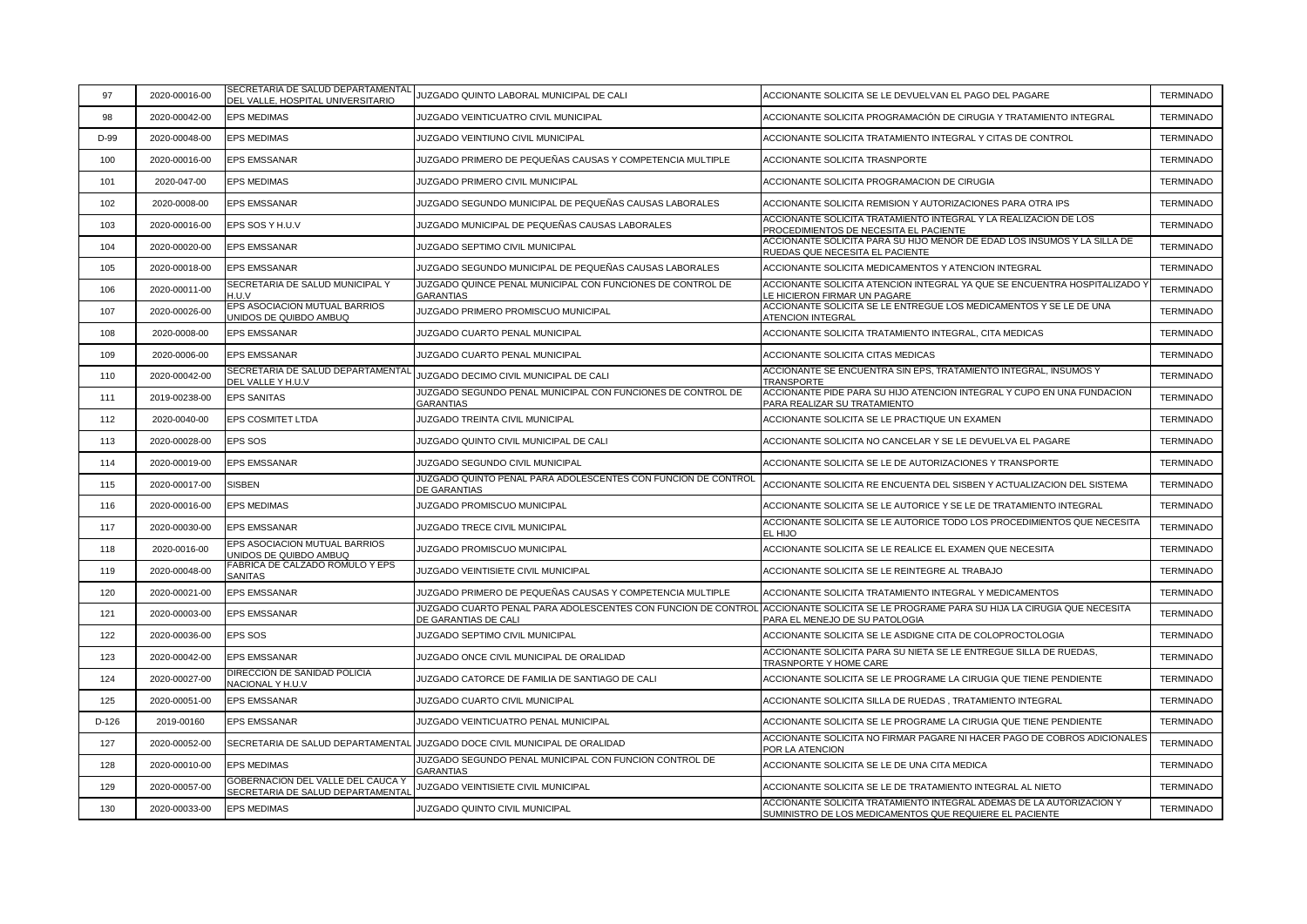| 131 | 2020-00013-00 | <b>EPS EMSSANAR</b>                                 | JUZGADO SEGUNDO PENAL MUNICIPAL DE CONTROL DE GARANTIAS                                   | ACCIONANTE SOLICITA SE LE DE AUTORIZACIONES Y MEDICAMENTOS                                                                         | <b>TERMINADO</b> |
|-----|---------------|-----------------------------------------------------|-------------------------------------------------------------------------------------------|------------------------------------------------------------------------------------------------------------------------------------|------------------|
| 132 | 2020-00034-00 | <b>EPS EMSSANAR</b>                                 | JUZGADO QUINTO CIVIL MUNICIPAL DE TULUA                                                   | ACCIONANTE SOLICITA SE LE AUTORICE Y ENTREGUE MEDICAMENTO, ADEMAS DE LA<br>ATENCION INTEGRAI                                       | <b>TERMINADO</b> |
| 133 | 2020-00052-00 | <b>EPS MEDIMAS</b>                                  | JUZGADO TREINTA Y DOS CIVIL MUNICIPAL                                                     | ACCIONANTE SOLICITA TRATAMIENTO INTEGRAL, ADEMAS DE LA PROGRAMACION<br>QUIRURGICA, ADEMAS DE LOS EXAMANES MEDICOS                  | <b>TERMINADO</b> |
| 134 | 2020-0047-00  | <b>EPS MEDIMAS</b>                                  | JUZGADO DIECISEIS CIVIL MUNICIPAL DE ORALIDAD DE CALI                                     | ACCIONANTE SOLICITA ATENCION INTEGRAL Y TRASNPORTE PARA EL MANEJO DE SU<br><b>PATOLOGIA</b>                                        | <b>TERMINADO</b> |
| 135 | 2020-0070-00  | <b>EPS SURA</b>                                     | JUZGADO CUARTO CIVIL MUNICIPAL                                                            | ACCIONANTE SOLICITA SE LE DE AUTORIZACIONES PARA LA CIRUGIA QUE NECESITA                                                           | <b>TERMINADO</b> |
| 136 | 2020-00019-00 | <b>EPS EMSSANAR</b>                                 | JUZGADO SEXTO CIVIL MUNICIPAL                                                             | ACCIONANTE SOLICITA SE LE PROGRAME CIRUGIA PARA EL MANEJO DE SU PATOLOGIA                                                          | <b>TERMINADO</b> |
| 137 | 2020-0028-00  | <b>EPS EMSSANAR</b>                                 | JUZGADO SEXTO CIVIL MUNICIPAL                                                             | ACCIONANTE SOLICITA EL TRASNPORTE                                                                                                  | <b>TERMINADO</b> |
| 138 | 2020-00004-00 | <b>EPS EMSSANAR</b>                                 | JUZGADO SEGUNDO PENAL MUNICIPAL CON FUNCIONES DE CONTROL DE<br><b>GARANTIAS</b>           | ACCIONANTE SOLICITA SE LE DE TRATAMIENTO INTEGRAL, HOME CARE,<br><b>MEDICAMENTOS</b>                                               | <b>TERMINADO</b> |
| 139 | 2020-00025-00 | EPS MEDIMAS Y COLPENSIONES                          | JUZGADO PROMISCUO MUNICIPAL DE BOLIVAR                                                    | ACCIONANTE SOLICITA PAGO DE INCAPACIDADES Y ATENCION INTEGRAL                                                                      | <b>TERMINADO</b> |
| 140 | 2020-0060-00  | EPS COOSALUD Y H.U.V                                | JUZGADO TRECE CIVIL MUNICIPAL                                                             | ACCIONANTE SOLICITA SE LE PROGRAME LA CIRUGIA DE SU MAMA QUE TIENE<br>PENDIENTE                                                    | <b>TERMINADO</b> |
| 141 | 2020-00076-00 | <b>EPS MEDIMAS</b>                                  | JUZGADO DECIMO CIVIL MUNICIPAL CALI                                                       | ACCIONANTE SOLICITA ATENCION INTEGRAL Y AUTORIZACIONES                                                                             | <b>TERMINADO</b> |
| 142 | 2020-0048-00  | H.U.V                                               | JUZGADO TERCERO PROMISCUO MUNICIPAL                                                       | ACCIONANTE SOLICITA SE LE PROGRAME LA CIRUGIA QUE NECESITA EL PACIENTE                                                             | <b>TERMINADO</b> |
| 143 | 2020-00022-00 | <b>EPS MEDIMAS</b>                                  | JUZGADO PROMISCUO MUNICIPAL                                                               | ACCIONANTE SOLICITA CITA CON DERMATOLOGIA                                                                                          | <b>TERMINADO</b> |
| 144 | 2020-0076-00  | EPS COOMEVA                                         | JUZGADO DIECINUEVE CIVIL MUNICIPAL                                                        | ACCIONANTE SOLICITA SE LE PAGUE LAS INCAPACIDADES                                                                                  | <b>TERMINADO</b> |
| 145 | 2020-00011-00 | <b>EPS MEDIMAS</b>                                  | JUZGADO PROMISCUO MUNICIPAL                                                               | ACCIONANTE SOLICITA EXONERACION DE PAGOS                                                                                           | <b>TERMINADO</b> |
| 146 | 2020-00017-00 | EPS BARRIOS UNIDOS                                  | JUZGADO PROMISCUO MUNICIPAL                                                               | ACCIONANTE SOLICITA SE LE CUBRA EL TRASNPORTE                                                                                      | <b>TERMINADO</b> |
| 147 | 2020-00022-00 | EPS EMSSANAR Y H.U.V                                | JUZGADO TERCERO CIVIL MUNICIPAL DE JECUCION                                               | ACCIONANTE SOLICITA PROGRAMACION CIRUGIA                                                                                           | <b>TERMINADO</b> |
| 148 | 2020-00007-00 | EPS MEDIMAS Y H.U.V                                 | JUZGADO SEGUNDO PENAL MUNICIPAL                                                           | ACCIONANTE SOLICITA ATENCION INTEGRAL, TRANSPORTE, AUTORIZACIONES                                                                  | <b>TERMINADO</b> |
| 149 | 2020-00047-00 | H.U.V                                               | JUZGADO SEXTO DE PEQUEÑAS CAUSAS Y COMPETENCIAS MULTIPLE CASA<br>ЭE                       | ACCIONANTE SOLICITA DE PROGRAMACION CIRUGIA                                                                                        | <b>TERMINADO</b> |
| 150 | 2020-00024-00 | EPS MEDIMAS, HUV Y OTROS                            | JUZGADO SEPTIMO CIVIL MUNICIPAL DE EJECUCION DE SENTENCIAS                                | ACCIONANTE SOLICITA SE LE PROGRAME LA CIRUGIA QUE TIENE PENDIENTE                                                                  | <b>TERMINADO</b> |
| 151 | 2020-00024-00 | EPS EMSSANAR Y SECRETARIA DE SALUD<br>DEPARTAMENTAL | JUZGADO TERCERO PENAL MUNICIPAL DE PALMIRA                                                | ACCIONANTE SOLICITA SE LE ENTREGUEN MEDICAMENTOS Y SE LE DE ATENCION<br><b>INTEGRAI</b>                                            | <b>TERMINADO</b> |
| 152 | 2020-00090-00 | <b>EPS EMSSANAR</b>                                 | JUZGADO VEINTISIETE CIVIL MUNICIPAL                                                       | ACCIONANTE SOLICITA ATENCION INTEGRAL Y TRASNPORTE PARA EL MANEJO DE SU<br>PATOLOGIA                                               | <b>TERMINADO</b> |
| 153 | 2020-00048-00 | <b>EPS MEDIMAS</b>                                  | JUZGADO TERCERO PROMISCUO MUNICIPAL                                                       | ACCIONANTE SOLICITA SE LE PROGRAME EL PROCEDIMIENTO QUIRURGICO<br>VAPORIZACION DE PROSTATA CON LASER VERDE, ADEMAS DEL TRATAMIENTO | <b>TERMINADO</b> |
| 154 | 2020-00038-00 | H.U.V                                               | JUZGADO QUINTO LABORAL MUNICIPAL DE CALI                                                  | ACCIONANTE SOLICITA SE LE DE ATENCION INTEGRAL                                                                                     | <b>TERMINADO</b> |
| 155 | 2020-00013-00 | <b>EPS EMSSANAR</b>                                 | JUZGADO PRIMERO PENAL MUNICIPAL PARA DOLESCENTES CON FUNCIONES<br>DE CONTROL DE GARANTIAS | ACCIONANTE SOLICITA AUTORIZACIONES PARA EL MANEJO DE SU PATOLOGIA                                                                  | <b>TERMINADO</b> |
| 156 | 2020-0005-00  | EPS EMSSANAR Y H.U.V                                | JUZGADO PROMISCUO MUNICIPAL INZA CAUCA                                                    | ACCIONANTE SOLICITA SE LE AGENDE CITA DE NEUROLOGIA                                                                                | <b>TERMINADO</b> |
| 157 | 2020-00032-00 | <b>EPS EMSSANAR</b>                                 | JUZGADO PROMISCUO MUNICIPAL                                                               | ACCIONANTE SOLICITA SE LE ASIGNE CITA CON EL ESPECIALISTA PARA EL MANEJO DE<br>SU PATOLOGIA                                        | <b>TERMINADO</b> |
| 158 | 2020-00079-00 | EPS SOS                                             | JUZGADO PRIMERO CIVIL MUNICIPAL                                                           | SOLICITA PROGRAMACION DE CIRUGIA                                                                                                   | TERMINADO        |
| 159 | 2020-00068-00 | <b>EPS EMSSANAR</b>                                 | JUZGADO PROMISCUO MUNICIPAL                                                               | ACCIONANTE SOLICITA CITAS MEDICAS PARA EL MANEJO DE LA PATOLOGIA DE SU<br><b>MENOR HIJA</b>                                        | <b>TERMINADO</b> |
| 160 | 2020-00012-00 | <b>EPS EMSSANAR</b>                                 | JUZGADO SEPTIMO PENAL MUNICIPAL                                                           | ACCIONANTE SOLICITA SE LE SUMINISTRE TRASNPORTE Y VIATICOS                                                                         | <b>TERMINADO</b> |
| 161 | 2020-00050-00 | <b>EPS MEDIMAS</b>                                  | JUZGADO TREINTA Y CINCO CIVIL MUNICIPAL                                                   | ACCIONANTE SOLICITA PROGRAMACION QUIRURGICA                                                                                        | <b>TERMINADO</b> |
| 162 | 2020-00056-00 | EPS MEDIMAS Y SECRETARIA DE SALUD<br>DEPARTAMENTAL  | JUZGADO SEGUNDO CIVIL MUNICIPAL                                                           | ACCIONANTE SOLICITA SE LE DE CITA MEDICA                                                                                           | <b>TERMINADO</b> |
| 163 | 2020-00063-0  | <b>EPS EMSSANAR</b>                                 | JUZGADO TREINTA Y TRES CIVIL MUNICPAL                                                     | ACCIONANTE SOLICITA MEDICAMENTOS E INSUMOS                                                                                         | <b>TERMINADO</b> |
| 164 | 2020-0009-00  | <b>EPS MEDIMAS</b>                                  | JUZGADO TREINTA Y DOS PENAL MUNICIPAL                                                     | ACCIONANTE SOLICITA AUTORIZACIONES PARA EL MANEJO DE SU PATOLOGIA                                                                  | <b>TERMINADO</b> |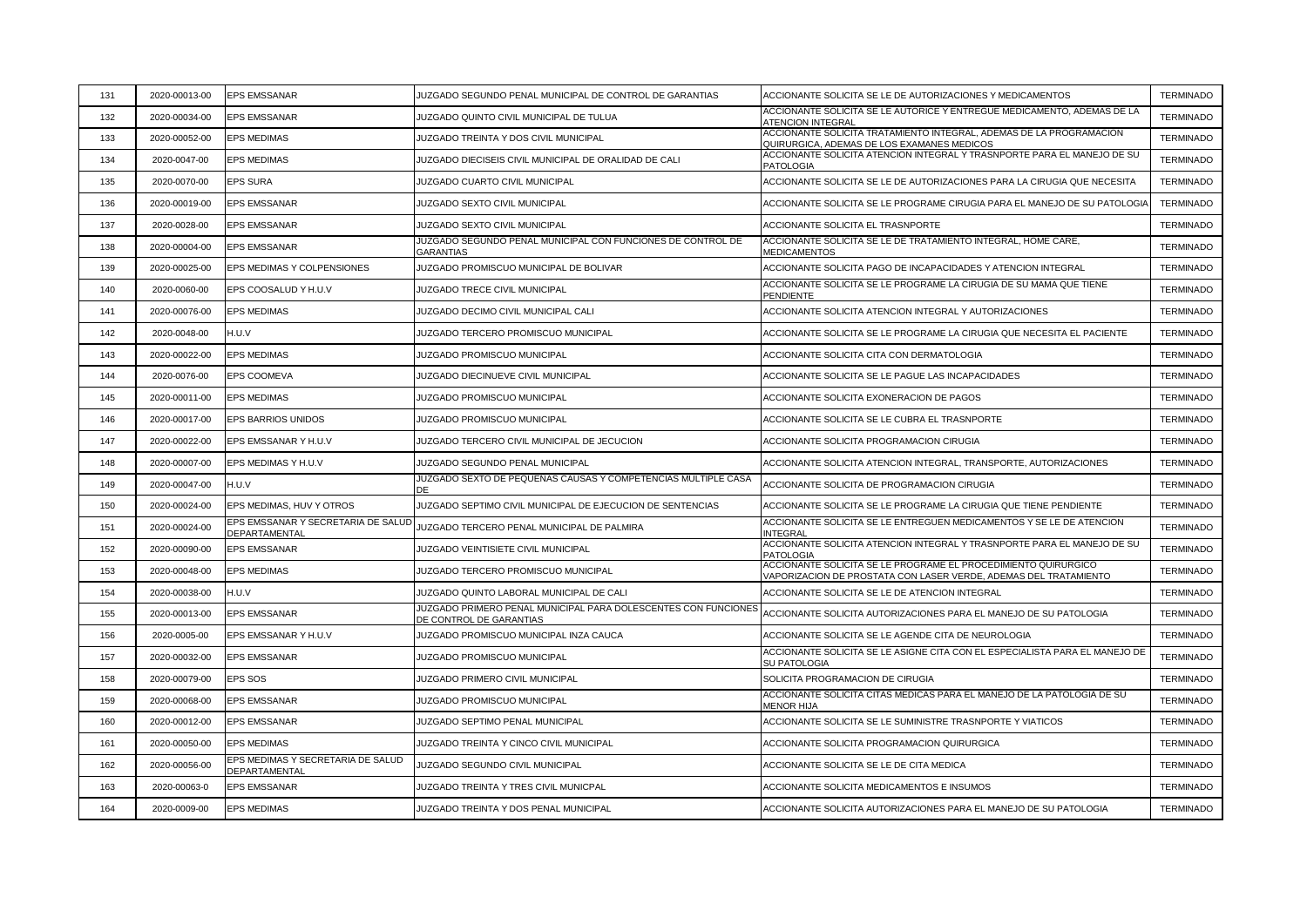| 165   | 2020-00049-0   | <b>EPS EMSSANAR</b>                                                    | JUZGADO SEGUNDO PROMISCUO MUNICIPAL DEL CERRITO                                          | ACCIONANTE SOLICITA MEDICAMENTOS Y CITA MEDICA                                                                | <b>TERMINADO</b> |
|-------|----------------|------------------------------------------------------------------------|------------------------------------------------------------------------------------------|---------------------------------------------------------------------------------------------------------------|------------------|
| 166   |                | EPS ASOCIACION MUTUAL BARRIOS<br>JNIDOS DE QUIBDO AMBUQ                | JUZGADO CUARTO PENAL MUNICIPAL                                                           | ACCIONANTE SOLICITA SE LE ASIGNE CITA MEDICA                                                                  | <b>TERMINADO</b> |
| 167   | 2020-0009-00   | SISBEN - SECRETARIA DE SALU<br>DEPARTAMENTAL                           | JUZGADO OCTAVO PENAL MUNICIPAL                                                           | ACCIONANTE SOLICITA SE LE DE ATENCION INTEGRAL Y SEA AFILIADO AL SISBEN                                       | <b>TERMINADO</b> |
| 168   | 2020-00028-00  | <b>EPS EMSSANAR</b>                                                    | JUZGADO TERCERO PENAL MUNICIPAL                                                          | ACCIONANTE SOLICITA SE LE DE AUTORIZACIONES PARA EL MANEJO DE LA<br><b>PATOLOGIA</b>                          | <b>TERMINADO</b> |
| 169   | 2020-00014-00  | <b>EPS EMSSANAR</b>                                                    | JUZGADO QUINTO PENAL MUNICIPAL                                                           | ACCIONANTE SOLICITA TRASNPORTE Y ALOJAMIENTO                                                                  | <b>TERMINADO</b> |
| 170   | 2020-00069-00  | UNICAJAS COMFANDI EPS                                                  | JUZGADO ONCE MUNICIPAL DE PEQUEÑAS CAUSAS LABORES                                        | ACCIONANTE SOLICITA TRATAMIENTO INTEGRAL, ADEMAS DE LA REMISIÓN Y LA<br>EXONERACION DE LAS CUOTAS MODERADORAS | <b>TERMINADO</b> |
| 171   | 2020-00100-00  | <b>EPS SOS</b>                                                         | JUZGADO TREINTA Y CUATRO CIVIL MUNICIPAL DE CALI                                         | ACCIONANTE SOLICITA A LA EPS LE OTORGUE LAS AUTORIZACIONES                                                    | <b>TERMINADO</b> |
| 172   | 2020-00052-00  | <b>EPS MEDIMAS</b>                                                     | JUZGADO CINCO PEQUEÑAS CAUSAS COMPETENCIA MULTIPLE                                       | ACCIONANTE SOLICITA SE LE DE AUTORIZACIONES PARA EL MANEJO DE LA<br><b>PATOLOGIA</b>                          | <b>TERMINADO</b> |
| 173   | 2020-00047-00  | <b>EPS EMSSANAR</b>                                                    | JUZGADO SEGUNDO PROMISCUO MUNICIPAL DEL CERRITO                                          | ACCIONANTE SOLICITA SE LE AUTORICE LOS PROCEDIMIENTOS QUE TIENE PENDIENTE                                     | <b>TERMINADO</b> |
| D-174 | 2019-00155-00  | AREA DE SANIDAD POLICIA NACIONAL                                       | JUZGADO TERCERO CIVIL DEL CIRCUITO                                                       | ACCIONANTE SOLICITA SE LE ENTREGUEN MEDICAMENTOS Y SE LE DE ATENCION<br><b>INTEGRAL</b>                       | <b>TERMINADO</b> |
| 175   | 2020-00099-00  | <b>EPS EMSSANAR</b>                                                    | JUZGADO PRIMERO CIVIL MUNICIPAL                                                          | ACCIONANTE SOLICITA SE LE PROGRAME LA CIRUGIA QUE TIENE PENDIENTE                                             | <b>TERMINADO</b> |
| 176   | 2020-00022-00  | <b>EPS MEDIMAS</b>                                                     | JUZGADO QUINTO PENAL PARA ADOLESCENTES CON FUNCION DE CONTROL<br><b>DE GARANTIAS</b>     | ACCIONANTE SOLICITA ATENCION INTEGRAL, MEDICAMENTOS, INSUMOS Y<br>TRANSPORTE PARA EL PACIENTE                 | <b>TERMINADO</b> |
| 177   | 2020-00052-00  | <b>EPS MEDIMAS</b>                                                     | JUZGADO SEGUNDO CIVIL MUNICIPAL                                                          | ACCIONANTE SOLICITA SE LE DE AUTORIZACIONES MEDICAS                                                           | <b>TERMINADO</b> |
| 178   | 2020-00026-00  | SECRETARIA DE SALUD DEPARTAMENTAL<br>DEL VALLE DEL CAUCA               | JUZGADO VEINTE ADMINISTRATIVO MIXTO DEL CIRCUITO JUDICIAL DE CALI                        | ACCIONANTE SOLICITA ATENCION INTEGRAL YA QUE NO TIENE EPS NI SISBEN                                           | <b>TERMINADO</b> |
| 179   | 2020-0031-00   | HOSPITAL CAÑAVERALEJO, SECRETARIA<br>DE SALUD MUNICIPAL, SECRETARIA DE | JUZGADO SEPTIMO CIVIL MUNICIPAL DE JECUCION DE SENTENCIAS DE CALI                        | ACCIONANTE SOLICITA ATENCION INTEGRAL Y QUE LE AUTORICEN UN EXAMEN<br>"ECOGRAFIA DOPPLER OBSTETRICA"          | <b>TERMINADO</b> |
| 180   | 2020-00096-00  | EPS EMSSANAR Y HUV                                                     | JUZGADO VEINTICINCO CIVIL MUNICIPAL                                                      | ACCIONANTE SOLICITA SE LE REALICE JUNTA MEDICA                                                                | <b>TERMINADO</b> |
| 181   | 2020-018-00    | <b>EPS MEDIMAS</b>                                                     | JUZGADO PRIMERO CIVIL MUNICIPAL                                                          | ACCIONANTE SOLICITA ATENCION INTEGRAL                                                                         | <b>TERMINADO</b> |
| 182   | 2020-00021-00  | EPS EMSSANAR, Y OTROS                                                  | JUZGADO SEGUNDO PENAL MUNICIPAL                                                          | ACCIONANTE SOLICITA ATENCION INTEGRAL E INSUMOS                                                               | <b>TERMINADO</b> |
| 183   | 2020-00029-00  | HOSPITAL UNIVERSITARIO DEL VALLE                                       | JUZGADO PROMISCUO MUNICIPAL                                                              | ACCIONANTE SOLICITA SE LE PROGRAME CIRUGIA PARA EL MANEJO DE SU PATOLOGIA                                     | <b>TERMINADO</b> |
| 184   | 2020-00021-00  | EPS ASOCIACION MUTUAL BARRIOS<br>UNIDOS DE QUIBDO AMBUQ                | JUZGADO QUINTO PENAL MUNICIPAL                                                           | ACCIONANTE SOLICITA REMISION AL H.U.V                                                                         | <b>TERMINADO</b> |
| 185   | 2016-00077-00  | CARCEL DE JAMUNDI                                                      | JUZGADO SEGUNDO PENAL PARA ADOLESCENTES                                                  | ACCIONANTE SOLICITA LIGADURA DE TROMPAS                                                                       | <b>TERMINADO</b> |
| 186   | 2020-000087-00 | SECRETARIA DEPARTAMENTAL DEL<br>/ALLE                                  | JUZGADO OCTAVO CIVIL MUNICIPAL                                                           | ACCIONANTE SOLICITA ATENCION INTEGRAL Y CONTINUO                                                              | <b>TERMINADO</b> |
| 187   | 2020-0076-00   | <b>EPS EMSSANAR</b>                                                    | JUZGADO ONCE CIVIL MUNICIPAL DE ORALIDAD                                                 | ACCIONANTE SOLICITA SE LE DE AUTORIZACIONES Y ATENCION INTEGRAL                                               | <b>TERMINADO</b> |
| 188   | 2020-00118-00  | <b>EPS EMSSANAR</b>                                                    | JUZGADO CUARTO CIVIL MUNICIPAL                                                           | ACCIONANTE SOLICITA QUE SEA REMITIDO A LA IPS FICADES PARA EL MANEJO DE SU<br><b>PATOLOGIA</b>                | <b>TERMINADO</b> |
| 189   | 2020-00017-00  | <b>HUV</b>                                                             | JUZGADO CATORCE PENAL MUNICIPAL FUNCION DE CONTROL DE<br><b>GARANTIAS</b>                | ACCIONANTE SOLICITA SE LE PROGRAME CIRUGIA PARA EL MANEJO DE SU PATOLOGIA                                     | <b>TERMINADO</b> |
| 190   | 2020-00013-00  | <b>EPS EMSSANAR</b>                                                    | JUZGADO TREIN TA Y DOS PENAL MUNICIPAL CON FUNCIONES DE CONTROL<br><b>DE GARANTIAS</b>   | ACCIONANTE SOLICITA MEDICAMENTOS E INSUMOS                                                                    | <b>TERMINADO</b> |
| 191   | 2020-00017-00  | <b>EPS EMSSANAR</b>                                                    | JUZGADO VEINTITRES PENAL MUNICIPAL                                                       | ACCIONANTE SOLICITA SILLA DE RUEDAS PARA TRASNPORTARSE DE MEJOR FORMA                                         | <b>TERMINADO</b> |
| 192   | 2020-0009-00   | EPS SERVICIO OCCIDENTAL DE SALUD                                       | JUZGADO PRIMERO PENAL MUNICIPAL PARA ADOLESCENTES CON FUNCION<br>DE CONTROL DE GARANTIAS | ACCIONANTE SOLICITA AUTORIZACIONES, TRATAMIENTO INTEGRAL, TRASNPORTE Y SE<br>EXONERE DE COOPAGOS Y PAGOS      | <b>TERMINADO</b> |
| 193   | 2020-00069-00  | NUEVA EPS                                                              | JUZGADO ONCE MUNICIPADE PEQUEÑAS CAUSAS LABORALES                                        | ACCIONANTE SOLICITA ATENCION INTEGRAL Y AUTORIZACIONES DE LOS SERVICIOS<br>MEDICOS QUE REQUIERE LA PACIENTE   | <b>TERMINADO</b> |
| 194   | 2020-00094-00  | HUV, SECRETARIA DE SALUD PUBLICA DE<br>SANTIAGO DE CALI, SECRETARIA    | JUZGADO DECIMO DE PEQUEÑAS CAUSAS Y COMPETENCIA MULTIPLES                                | ACCIONANTE SOLICITA SE LE BRINDE MEDICAMENTOS, ADEMAS ATENCION INTEGRAL                                       | <b>TERMINADO</b> |
| 195   | 2020-00012-00  | <b>EPS EMSSANAR</b>                                                    | JUZGADO TERCERO PENAL MUNICIPAL CON FUNCION DE CONTROL DE<br><b>GARANTIAS</b>            | ACCIONANTE SOLICITA ATENCION INTEGRAL PARA EL MANEJO DE SU PATOLOGIA                                          | <b>TERMINADO</b> |
| 196   | 2020-00093-00  | <b>EPS SOS</b>                                                         | JUZGADO PRIMERO CIVIL MUNICIPAL                                                          | ACCIONANTE SOLICITA CITA DE COLOPRCTOLOGIA                                                                    | <b>TERMINADO</b> |
| 197   | 2020-00096-00  | EPS SOS, HUV, SECRETARIA<br>DEPARTAMENTAL DE SALUD DEL VALLE           | JUZGADO QUINTO CIVIL MUNICIPAL                                                           | ACCIONANTE SOLICITA ATENCION INTEGRAL Y CITAS MEDICAS                                                         | <b>TERMINADO</b> |
| 198   | 2020-00010-00  | <b>EPS MEDIMAS</b>                                                     | JUZGADO PRIMERO PENAL MUNICIPAL PARA ADOLESCENTES CON FUNCION<br>DE CONTROL DE GARANTIAS | ACCIONANTE SOLICITA SE LE DE RESPUESTA AL DERECHO DE PETICION, Y CITA DE<br>NEUROLOGIA                        | <b>TERMINADO</b> |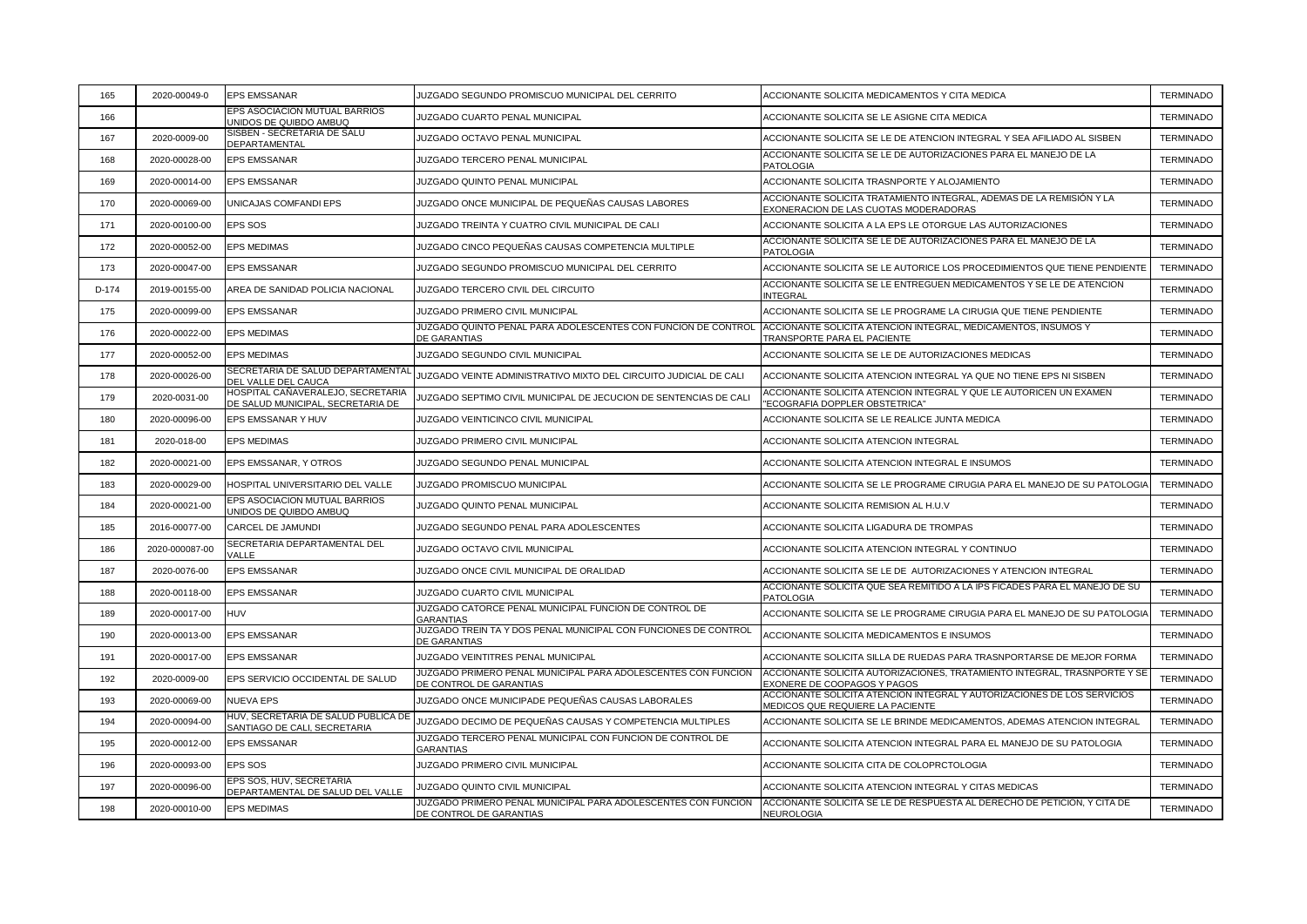| 199 | 2020-00018-00  | <b>HUV</b>                                             | JUZGADO VEINTIUNO PENAL MUNICIPAL CON FUNCIONES DE CONTROL DE<br>GARANTIAS                                        | ACCIONANTE SOLICITA QUE SE LE DE RESPUESTA AL DERECHO DE PETICION Y SE LE<br>ENTREGUE COPIA INTEGRA DE LA HISTORIA CLINICA                | <b>TERMINADO</b> |
|-----|----------------|--------------------------------------------------------|-------------------------------------------------------------------------------------------------------------------|-------------------------------------------------------------------------------------------------------------------------------------------|------------------|
| 200 | 2020-00033-00  | EPS MEDIMAS Y HUV                                      | JUZGADO SEGUNDO PENAL MUNICIPAL DE PITALITO                                                                       | ACCIONANTE SOLICITA CITA DE CIRUGIA BARIATRICA                                                                                            | <b>TERMINADO</b> |
| 201 | 2020-00031-00  | EPS ASMET SALUD                                        | JUZGADO PRIMERO CIVIL MUNICIPAL                                                                                   | ACCIONANTE SOLICITA SE LE ORDENE SILLA DE RUEDAS PARA EL PACIENTE                                                                         | <b>TERMINADO</b> |
| 202 | 2020-0009-00   | EPS EMSSANAR, IPS CLINICA DE<br><b>OCCIDENTE</b>       | JUZGADO TERCERO PENAL PARA ADOLESCENTES                                                                           | ACCIONANTE SOLICITA SE LE ASIGNE CITA DE CONTROL CON ORTOPEDIA Y<br>TRAUMATOLOGIA, TOMOGRAFIA COMPUTADA EN RECONSTRUCCION TRIDIMIENSIONAL | TERMINADO        |
| 203 | 2020-00049-00  | EPS EMSSANAR, SECRETARIA DE SALUD<br>DEPARTAMENTAL     | JUZGADO SEGUNDO PROMISCUO MUNICIPAL                                                                               | ACCIONANTE SOLICITA SILLA DE RUEDAS PARA SU HIJO                                                                                          | <b>TERMINADO</b> |
| 204 | 2020-00106-00  | EPS COOSALUD                                           | JUZGADO DECIMO DE PEQUEÑAS CAUSAS Y COMPETENCIA MULTIPLES                                                         | ACCIONANTE SOLICITA SE LE SUMINISTRE INSUMOS PARA EL MANEJO DE SU<br><b>PATOLOGIA</b>                                                     | <b>TERMINADO</b> |
| 205 | 2020-00069-00  | EPS COOSALUD                                           | JUZGADO PRIMERO DE PEQUEÑAS CAUSAS Y COMPETENCIA MULTIPLE                                                         | ACCIONANTE SOLICITA TRANSPORTE PARA TRATAR SU PATOLOGIA                                                                                   | <b>TERMINADO</b> |
| 206 | 2020-00023-00  | SECRETARIA DE SALUD DEPARTAMENTAL<br>DEL VALLE Y OTROS | JUZGADO SEGUNDO PENAL MUNICIPAL                                                                                   | ACCIONANTE SOLICITA ATENCION INTEGRAL YA QUE SE ENCUENTRA EN EMBARAZO                                                                     | <b>TERMINADO</b> |
| 207 | 2020-00012-00  | EPS EMSSANAR                                           | JUZGADO ONCE PENAL MUNICIPAL                                                                                      | ACCIONANTE SOLICITA SE LE AUTORICEN UNOS PROCEDIMIENTOS DE ALOPECIA<br><b>ARETE TOTALIS</b>                                               | <b>TERMINADO</b> |
| 208 | 2020-00012-00  | EPS EMSSANAR                                           | JUZGADO SEXTO PENAL MUNICIPAL CON FUNCIONES DE CONTROL DE<br><b>GARANTIAS</b>                                     | ACCIONANTE SOLICITA SE LE AUTORICEN TODOS LOS PROCEDIMIENTOS MEDICOS<br>QUE TIENE PENDIENTE                                               | <b>TERMINADO</b> |
| 209 | 2020-00086-00  | EPS EMSSANAR                                           | JUZGADO SEPTIMO DE PEQUEÑAS CAUSAS Y CMPETENCIAS MULTIPLE                                                         | ACCIONANTE SOLICITA CIRUGIA DE LIPECTOMIA                                                                                                 | <b>TERMINADO</b> |
| 210 | 2020-00013-00  | <b>EPS EMSSANAR</b>                                    | JUZGADO PRIMERO PENAL MUNICIPAL DE CONOCIMIENTO                                                                   | ACCIONANTE SOLICITA AUTORIZACION PARA SER REMITIDA A UN CLINICA DE NIVEL IV                                                               | <b>TERMINADO</b> |
| 211 | 2020-00032-00  | EPS COOSALUD                                           | JUZGADO SEXTO CIVIL MUNICIPAL DE EJECUCION                                                                        | ACCIONANTE SOLICITA IMPLANTACION O SUSTITUCION DE PROTESIS COCLEAR                                                                        | <b>TERMINADO</b> |
| 212 | 2020-00150-00  | <b>EPS MEDIMAS</b>                                     | JUZGADO VEINTISIETE CIVIL MUNICIPAL                                                                               | ACCIONANTE SOLICITA EL PAGO DE LA LICENCIA DE MATERNIDAD                                                                                  | <b>TERMINADO</b> |
| 213 | 2020-000119-00 | ASOCIACION MUTUAL LA ESPERANZA                         | JUZGADO DIECIOCHO CIVIL MUNICIPAL                                                                                 | ACCIONANTE SOLICITA CITA DE UROLOGIA PARA EL MANEJO DE SU PATOLOGIA                                                                       | <b>TERMINADO</b> |
| 214 | 2020-00034-00  | <b>EPS MEDIMAS</b>                                     | JUZGADO PROMISCUO MUNICIPAL                                                                                       | ACCIONANTE SOLICITA AUTORIZACIONES PARA EL MANEJO DE SU PATOLOGIA                                                                         | <b>TERMINADO</b> |
| 215 | 2020-00084-00  | IPS HOSPITAL SAN JUAN DE DIOS                          | JUZGADO TREINTA Y CINCO CIVIL MUNICIPAL                                                                           | ACCIONANTE SOLICITA ATENCION INTEGRAL YA QUE NO TIENE ASEGURAMIENTO                                                                       | <b>TERMINADO</b> |
| 216 | 2020-00074-00  | <b>EPS EMSSANAR</b>                                    | JUZGADO SEGUNDO PROMISCUO MUNICIPAL                                                                               | ACCIONANTE SOLICITA AUTORIZACIONES Y LA CONTINUIDAD DEL TRATAMIENTO<br><b>MEDICO</b>                                                      | <b>TERMINADO</b> |
| 217 | 2020-00032-00  | ADRES Y H.U.V                                          | JUZGADO SEXTO PENAL MUNICIPAL CON FUNCIONES DE CONTROL DE<br><b>GARANTIAS</b>                                     | ACCIONANTE SOLICITA SE LE AUTORICE TODOS LOS PROCEDIMIENTOS MEDICOS QUE<br>TIENE PENDIENTE                                                | <b>TERMINADO</b> |
| 218 | 2020-00017-00  | EPS EMSSANAR Y OTROS                                   | JUZGADO SEGUNDO PENAL MUNICIPAL CON FUNCIONES DE CONTROL DE<br>GARANTIAS                                          | ACCIONANTE SOLICITA PROGRAMACION DE CIRUGIA                                                                                               | <b>TERMINADO</b> |
| 219 | 2020-00063-00  | <b>EPS MEDIMAS</b>                                     | JUZGADO PRIMERO CIVIL MUNICIPAL                                                                                   | ACCIONANTE SOLICITA QUE SE AUTORICE Y HAGA EFECTIVA DE MANERA URGENTE<br>CON EL CIRUJANO PLASTICO                                         | <b>TERMINADO</b> |
| 220 | 2020-00031-00  | SECRETARIA DE SALUD DEPARTAMENTAL                      | GOBERNACION DEL VALLE DEL CAUCA Y LUZGADO PRIMERO PENAL MUNICIPAL DE DEPURACION CON FUNCION ES DE<br>CONOCIMIENTO | ACCIONANTE SOLICITA ATENCION INTEGRAL YA QUE NO TIENE ASEGURAMIENTO                                                                       | <b>TERMINADO</b> |
| 221 | 2020-00051-00  | SERVICIO OCCIDENTAL DE SALUD Y<br><b>OTROS</b>         | JUZGADO SEGUNDO MUNICIPAL DE PEQUEÑAS CAUSAS LABORALES                                                            | ACCIONANTE SOLICITA ATENCION INTEGRAL YA QUE SE ENCUENTRA SIN EPS                                                                         | <b>TERMINADO</b> |
| 222 | 2020-00037-00  | <b>EPS MEDIMAS</b>                                     | JUZGADO PROMISCUO MUNICIPAL                                                                                       | ACCIONANTE SOLICITA SE RE TOME UN EXAMEN QUE TIENE PENDIENTE                                                                              | <b>TERMINADO</b> |
| 223 | 2020-00035-00  | EPS COOSALUD                                           | JUZGADO TERCERO CIVIL MUNICIPAL DE EJECUCION                                                                      | ACCIONANTE SOLICITA SE LE ASIGNE CITAS MEDICAS                                                                                            | <b>TERMINADO</b> |
| 224 | 2020-00055-00  | <b>EPS COOSALUD</b>                                    | JUZGADO CIVIL MUNICIPAL                                                                                           | ACCIONANTE SOLICITA AUTORIZACIONES DE QUIMIOTERAPIA                                                                                       | <b>TERMINADO</b> |
| 225 | 2020-00020-00  | HUV Y EPS EMSSANAR                                     | JUZGADO TERCERO PENAL MUNICIPAL                                                                                   | ACCIONANTE SOLICITA REALIZACION DE JUNTA MEDICA DE GINECOLOGIA                                                                            | <b>TERMINADO</b> |
| 226 | 2020-00020-00  | <b>EPS EMSSANAR</b>                                    | CENTRO DE SERVICIOS JUDICIALES                                                                                    | ACCIONANTE SOLICITA CITA DE INFECTOLOGIA                                                                                                  | <b>TERMINADO</b> |
| 227 | 2020-00098-00  | <b>HUV</b>                                             | JUZGADO QUINCE CIVIL MUNICIPAL                                                                                    | ACCIONANTE SOLICITA SE LE PROGRAME CIRUGIA , ADEMAS DE LOS MEDICAMENTOS '<br>TODO EL TRATAMIENTO INTEGRAL                                 | <b>TERMINADO</b> |
| 228 | 2020-0037-00   | <b>HUV Y OTROS</b>                                     | JUZGADO CUARTO CIVIL MUNICIPAL DE EJECUCION DE SENTENCIAS DE CALI                                                 | ACCIONANTE SOLICITA ATENCION INTEGRAL YA QUE SE ENCUNTRA SIN EPS                                                                          | <b>TERMINADO</b> |
| 229 | 2020-00068-00  | NUEVA EPS                                              | JUZGADO QUINTO CIVIL MUNICIPAL                                                                                    | ACCIONANTE SOLICITA AUTORIZACIONES, TRASNPORTE Y HOSPEDAJE, ADEMAS DE LA<br><b>ITENCION INTEGRAL</b>                                      | <b>TERMINADO</b> |
| 230 | 2019-00235-00  | H.U.V Y SECRETARIA DE SALUD<br><b>MUNICIPAL</b>        | JUZGADO TREINTA Y CINCO PENAL MUNICIPAL                                                                           | ACCIONANTE SOLICITA ATENCION INTEGRAL, SE LE AUTORICE EL PROCEDIMIENTO<br>MEDICO QUE TIENE PENDIENTE EL PACIENTE                          | <b>TERMINADO</b> |
| 231 | 2020-0035-00   | EPS COOSALUD                                           | JUZGADO TERCERO CIVIL MUNICIPAL DE EJECUCION                                                                      | ACCIONANTE SOLICITA ATENCION INTEGRAL Y AFILIACION A SISBEN                                                                               | <b>TERMINADO</b> |
| 232 | 2020-00033-00  | <b>EPS MEDIMAS</b>                                     | JUZGADO QUINTO PENAL PARA ADOLESCENTES                                                                            | ACCIONANTE SOLICITA AUTORIZACION DEL EXAMEN PARA EL MANEJO DE SU<br><b>PATOLOGIA</b>                                                      | <b>TERMINADO</b> |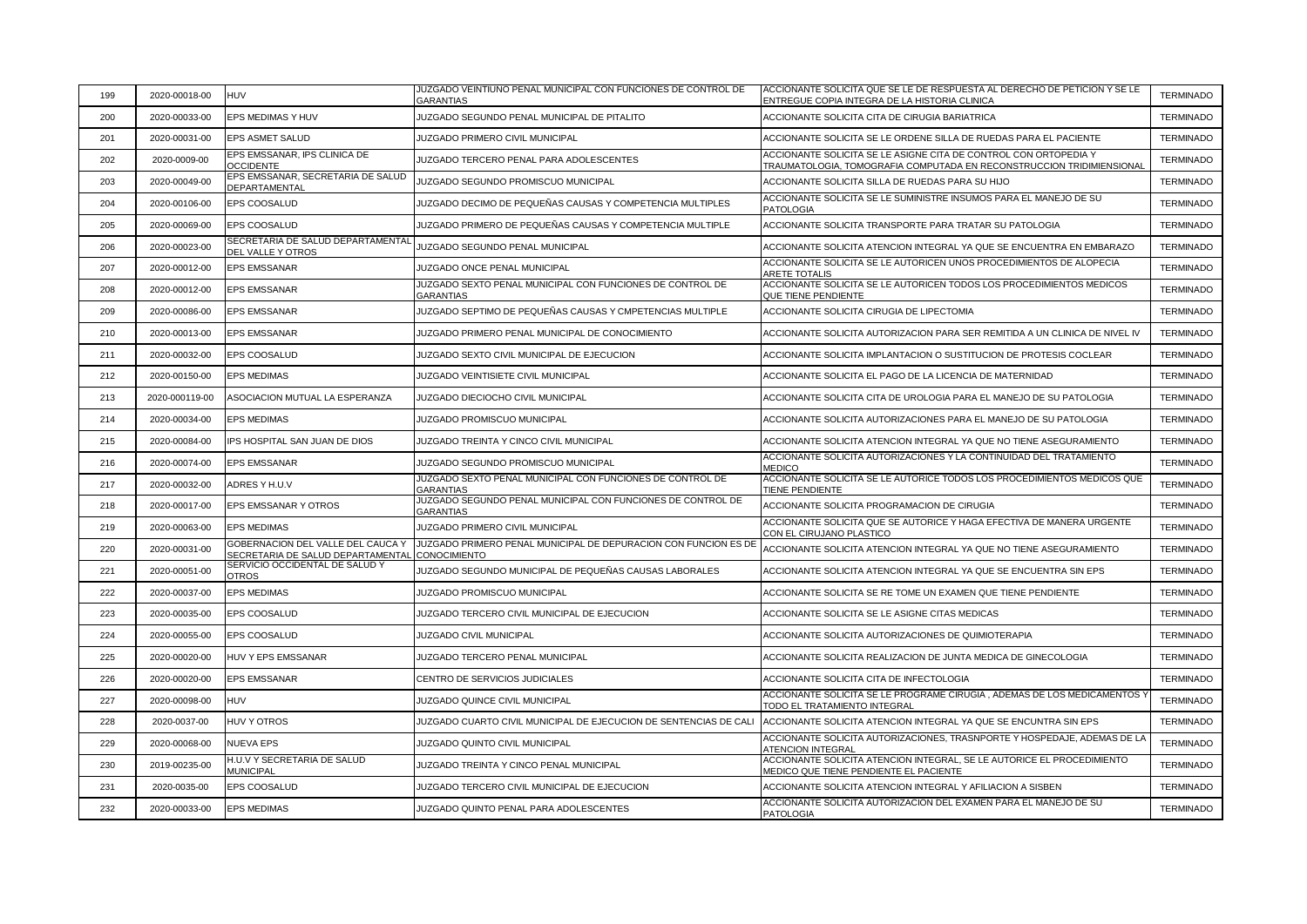| 233     | 2020-0096-00   | FOSYGA Y H.U.V                                      | JUZGADO TERCERO PROMISCUO MUNICIPAL                                             | ACCIONANTE SOLICITA ATENCION INTEGRAL Y PROGRAMACIÓN CIRUGIA,<br>MEDICAMENTOS E INSUMOS                             | <b>TERMINADO</b> |
|---------|----------------|-----------------------------------------------------|---------------------------------------------------------------------------------|---------------------------------------------------------------------------------------------------------------------|------------------|
| 234     | 2020-00071-00  | EPS EMSSANAR Y H.U.V                                | JUZGADO SEXTO MUNICIPAL DE PEQUEÑAS CAUSAS LABORALES                            | ACCIONANTE SOLICITA PROGRAMACION DE CIRUGIA Y SE LE RETIRE EL TUMOR<br>BENIGNO DE LA HIPOFISIS                      | <b>TERMINADO</b> |
| 235     | 2020-0051-00   | EPS CAPITAL SALUD Y OTROS                           | JUZGADO PRIMERO MUNICIPAL DE PEQUEÑAS CAUSAS LABORALES                          | ACCIONANTE SOLICITA AUTORIZACION DE CIRUGIA                                                                         | <b>TERMINADO</b> |
| D-236   | 2020-00030-00  | INPEC, FIDUPREVISORA                                | JUZGADO SEGUNDO LABORAL                                                         | ACCIONANTE SOLICITA SE LE PROGRAME LA CIRUGIA QUE TIENE PENDIENTE                                                   | <b>TERMINADO</b> |
| 237     | 2020-00025-00  | EPS EMSSANAR Y OTROS                                | JUZGADO SEGUNDO PENAL MUNICIPAL CON FUNCIONES DE CONTROL DE<br><b>GARANTIAS</b> | ACCIONANTE SOLICITA SE LE DE AUTORIZACIONES PARA EL MANEJO DE LA<br><b>PATOLOGIA</b>                                | <b>TERMINADO</b> |
| 238     | 2020-00072-00  | EMPRESA SOLIDARIA DE SALUD Y EPS<br><b>EMSSANAR</b> | JUZGADO SEPTIMO CIVIL MUNICIPAL                                                 | ACCIONANTE SOLICITA ATENCION INTEGRAL Y SE LE ENTREGUEN LOS MEDICAMENTOS                                            | <b>TERMINADO</b> |
| 239     | 2020-00129-00  | EPS EMSSANAR                                        | JUZGADO VEINTE CIVIL MUNICIPAL DE ORALIDAD                                      | ACCIONANTE SOLICITA ATENCION INTEGRAL Y AUTORIZACIONES PARA EL<br>PROCEDIMIENTO MEDICO                              | <b>TERMINADO</b> |
| 240     | 2020-0032-00   | EPS MEDIMAS Y OTRO                                  | JUZGADO PROMISCUO MUNICIPAL                                                     | ACCIONANTE SOLICITA MEDICAMENTOS                                                                                    | <b>TERMINADO</b> |
| 241     | 2020-00049-00  | EPS COOSALUD                                        | JUZGADO QUINTO LABORAL MUNICIPAL DE CALI                                        | ACCIONANTE SOLICITA AUTORIZACION DE LA EPS                                                                          | <b>TERMINADO</b> |
| 242     | 2019-0094-00   | <b>EPS MEDIMAS</b>                                  | JUZGADO SEPTIMO PENAL MUNICIPAL DE POPAYAN                                      | ACCIONANTE SOLICITA SE LE INFORME DE LA VALORACION CON EL MEDICO<br>ESPECIALISTA EN ORTOPEDIA PEDIATRICA            | <b>TERMINADO</b> |
| 243     | 2020-00017-00  | <b>EPS EMSSANAR</b>                                 | JUZGADO PENAL PALMIRA                                                           | ACCIONANTE SOLICITA SE LE DE AUTORIZACIONES                                                                         | <b>TERMINADO</b> |
| 244     | 2020-00033-00  | <b>EPS EMSSANAR</b>                                 | JUZGADO VEINTE PENAL MUNICIPAL CON FUNCION DE CONTROL DE<br><b>GARANTIAS</b>    | ACCIONANTE SOLICITA CITA POR ESPECIALISTA EN ANESTESIOLOGIA Y SE LE<br>PROGRAME LA CIRUGIA                          | <b>TERMINADO</b> |
| 245     | 2020-0087-00   | <b>EPS EMSSANAR</b>                                 | JUZGADO CUARTO CIVIL MUNICIPAL                                                  | ACCIONANTE SOLICITA TRANSPORTE, INSUMOS Y MEDICAMENTOS                                                              | <b>TERMINADO</b> |
| 246     | 2020-00088-00  | EPS COOSALUD                                        | JUZGADO SEGUNDO DE FAMILIA DE ORALIDAD                                          | ACCIONANTE SOLICITA PAGO DE LAS INCAPACIDADES Y SE LE REALICE EL LA<br>CALIFICACION DE PERDIDA DE CAPACIDAD LABORAL | <b>TERMINADO</b> |
| 247     | 2020-000113-00 | <b>EPS MEDIMAS</b>                                  | JUZGADO TERCERO PROMISCUO MUNICIPAL                                             | ACCIONANTE SOLICITA ATENCION INTEGRAL                                                                               | <b>TERMINADO</b> |
| 248     | 2020-00122-00  | <b>EPS SURA</b>                                     | JUZGADO TRECE CIVIL MUNICIPAL                                                   | ACCIONANTE SOLICITA INSUMO PARA LA PACIENTE                                                                         | <b>TERMINADO</b> |
| $D-249$ | 2019-0048-00   | DIRECCION DE SANIDAD POLICIA<br>NACIONAL Y H.U.V    | JUZGADO TERCERO CIVIL DEL CIRCUITO                                              | SE REQUIERE AL MEDICO RADIOONCOLOGO                                                                                 | <b>TERMINADO</b> |
| 250     | 2020-00038-00  | EPS BARRIOS UNIDOS                                  | JUZGADO PROMISCUO MUNICIPÁL                                                     | ACCIONANTE SOLICITA BIOPSIA DE PROSTATA POR ABORDAJE TRANSRECTAL                                                    | <b>TERMINADO</b> |
| 251     | 2020-00072-00  | <b>EPS EMSSANAR</b>                                 | JUZGADO PRIMERO PROMISCUO MUNICIPAL                                             | ACCIONANTE SOLICITA ATENCION INTEGRAL PARA EL MANEJO DE SU PATOLOGIA                                                | <b>TERMINADO</b> |
| 252     | 2020-00032-00  | <b>EPS EMSSANAR</b>                                 | JUZGADO DECIMO PENAL MUNICIPAL CON FUNCIONES DE CONOCIMIENTO                    | ACCIONANTE SOLICITA LA AUTORIZACION Y LA ENTREGA DEL INSUMO PARA EL<br>MANEJO DE SU PATOLOGIA                       | <b>TERMINADO</b> |
| 253     | 2020-00106-00  | <b>EPS EMSSANAR</b>                                 | JUZGADO ONCE CIVIL MUNICIPAL DE ORALIDAD                                        | ACCIONANTE SOLICITA DISPONER Y ORDENAR EL DISPOSITIVO DE ASITENCIA PARA<br>TASLADOS TIPO SILLA DE RUEDAS            | <b>TERMINADO</b> |
| 254     | 2020-00024-00  | <b>EPS MEDIMAS</b>                                  | JUZGADO PROMISCUO MUNICIPAL                                                     | ACCIONANTE SOLICITA SE LE PROGRAME PROCEDIMIENTO QUIRURGICO                                                         | <b>TERMINADO</b> |
| 255     | 2020-00103-00  | <b>EPS EMSSANAR</b>                                 | JUZGADO SEPTIMO DE PEQUEÑAS CAUSAS Y COMPETENCIAS MULTIPLE                      | ACCIONANTE SOLICITA SUMINISTRO DE PAÑALES                                                                           | <b>TERMINADO</b> |
| 256     | 2020-00131-00  | EPS COOMEVA                                         | JUZGADO CATROCE CIVIL MUNICIPAL                                                 | ACCIONANTE SE ENCUENTRA SIN AFILIACION Y ATENCION INTEGRAL                                                          | <b>TERMINADO</b> |
| 257     | 2020-00019-00  | EPS COOSALUD                                        | JUZGADO SEXTO PENAL MUNICIPAL CON FUNCIONES DE CONTROL DE<br><b>GARANTIAS</b>   | ACCIONANTE SOLICITA AUTORIZACIONES Y TRATAMIENTO INTEGRAL                                                           | <b>TERMINADO</b> |
| 258     | 2020-00139-00  | EPS EMSSANAR Y HUV                                  | JUZGADO DIECISIETE CIVIL MUNICIPAL DE ORALIDAD                                  | ACCIONANTE SOLICITA ATENCION INTEGRAL                                                                               | <b>TERMINADO</b> |
| 259     | 2020-00019-00  | <b>EPS MEDIMAS</b>                                  | JUZGADO CUARTO CIVIL MUNICIPAL DE CALI                                          | ACCIONANTE SOLICITA ATENCION INTEGRAL Y REEMBOLSO DE DINERO                                                         | <b>TERMINADO</b> |
| 260     | 2020-0008-00   | EPS EMSSANAR E IDSN                                 | JUZGADO PROMISCUO MUNICIPAL                                                     | ACCIONANTE SOLICITA SE LE PROGRAME CIRUGIA PARA EL MANEJO DE SU PATOLOGIA                                           | <b>TERMINADO</b> |
| 261     | 2020-00029-00  | <b>EPS EMSSANAR</b>                                 | JUZGADO TRENTA Y CINCO PENAL MUNICIPAL CON FUNCIONES DE<br>CONOCIMIENTO         | ACCIONANTE SOLICITA SE LE SIGA EL TRATAMIENTO EN LA FUNDACION DEL VALLE DE<br>ШT                                    | <b>TERMINADO</b> |
| 262     | 2020-00093-00  | <b>EPS MEDIMAS</b>                                  | JUZGADO SEGUNDO MUNICIPAL DE PEQUEÑAS CAUSAS LABORALES                          | ACCIONANTE SOLICITA ATENCION INTEGRAL Y ENTREGA DE MEDICAMENTOS                                                     | <b>TERMINADO</b> |
| 263     | 2020-00032-00  | <b>EPS EMSSANAR</b>                                 | JUZGADO SEGUNDO PENAL MUNICIPAL                                                 | ACCIONANTE SOLICITA REALIZAR EL EXAMEN QUE TIENE PENDIENTE                                                          | <b>TERMINADO</b> |
| 264     | 2020-00067-00  | <b>EPS EMSSANAR</b>                                 | JUZGADO CUARTO CIVIL MUNICIPAL                                                  | ACCIONANTE SOLICITA SILLA DE RUEDAS Y ATENCION INTEGRAL                                                             | <b>TERMINADO</b> |
| 265     | 2020-0041-00   | <b>EPS EMSSANAR</b>                                 | JUZGADO CUARTO CIIVL MUNICIPAL DE EJECUCION DE SENTENCIAS DE CALI               | ACCIONANTE SOLICITA SILLA DE RUEDAS Y ATENCION INTEGRAL                                                             | <b>TERMINADO</b> |
| 266     | 2020-00066-00  | <b>EPS EMSSANAR</b>                                 | JUZGADO TERCERO CIVIL MUNICIPAL                                                 | ACCIONANTE SOLICITA ATENCION INTEGRAL                                                                               | <b>TERMINADO</b> |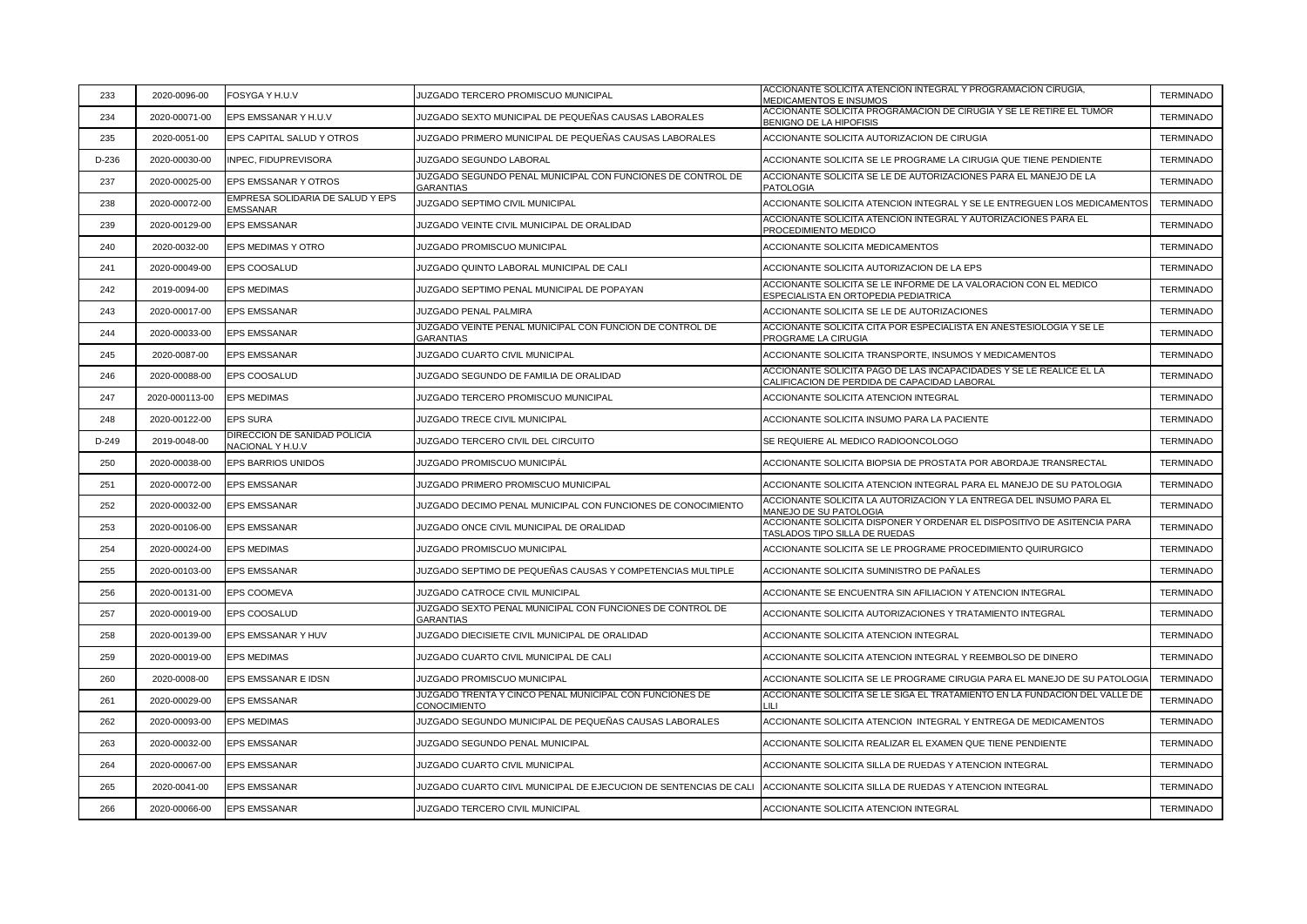| 267 | 2020-00028-00 | <b>EPS MEDIMAS</b>                | <b>JUZGADO PROMISCUO MUNICIPAL</b>                                                    | ACCIONANTE SOLICITA ATENCION INTEGRAL Y PRIORITARIA                                                                                     | <b>TERMINADO</b> |
|-----|---------------|-----------------------------------|---------------------------------------------------------------------------------------|-----------------------------------------------------------------------------------------------------------------------------------------|------------------|
| 268 | 2020-033-00   | <b>EPS MEDIMAS</b>                | JUZGADO PROMISCUO MUNICIPAL                                                           | ACCIONANTE SOLICITA ATENCION INTEGRAL                                                                                                   | <b>TERMINADO</b> |
| 269 | 2020-00232-00 | EPS ASMET SALUD                   | JUZGADO PRIMERO CIVIL MUNICIPAL                                                       | ACCIONANTE SOLICITA ATENCION INTEGRAL, AUTORIZACION DE EXAMENES                                                                         | <b>TERMINADO</b> |
| 270 | 2020-00081-00 | EPS EMSSANAR                      | JUZGADO SEGUNDO CIVIL MUNICIPAL                                                       | ACCIONANTE SOLICITA AUTORIZACIONES Y SE LE PROGRAME LA CIRUGIA                                                                          | <b>TERMINADO</b> |
| 271 | 2020-00022-00 | <b>EPS MEDIMAS</b>                | JUZGADO SEGUNDO PENAL PARA ADOLESCENTES                                               | ACCIONANTE SOLICITA AUTORICE Y REALICE LOS PROCEDIMIENTOS MEDICOS Y<br>ENTREGUE <u>LOS MEDICAMENTOS, ADEMAS DE LA ATENCION INTEGRAL</u> | <b>TERMINADO</b> |
| 272 | 2020-00023-00 | <b>EPS MEDIMAS</b>                | JUZGADO VEINTICUATRO PENAL MUNICIPAL                                                  | ACCIONANTE SOLICITA SE LE AUTORICE Y SE REALICE TODOS LOS TRAMITES<br>CORRESPONDIENTES Y ORDENE LA JUNTA MEDICA DEL HUV                 | <b>TERMINADO</b> |
| 273 | 2020-0035-00  | <b>EPS MEDIMAS</b>                | JUZGADO PROMISCUO MUNICIPAL                                                           | ACCIONANTE SOLICITA QUER SE LE AUTORICE Y LE PRACTIQUEN LA BRAQUITERAPIA<br>EN FORMA OPORTUNA Y CONTINUA                                | <b>TERMINADO</b> |
| 274 | 2020-00019-00 | <b>EPS EMSSANAR</b>               | JUZGADO TERCERO PENAL MUNICIPAL CON FUNCIONES DE CONTROL                              | ACCIONANTE SOLICITA TRATAMIENTO MEDICO, ATENCION INTEGRAL                                                                               | <b>TERMINADO</b> |
| 275 | 2020-00043-00 | SECRETARIA DE SALUD DEPARTAMENTAL | JUZGADO CIVILES DE EJECUCION DE SENTENCIAS                                            | ACCIONANTE SOLICITA SE LE HAGA EXAMANES MEDICOS LO MAS PRONTO POSIBLE                                                                   | <b>TERMINADO</b> |
| 276 | 2020-00044-00 | <b>EPS MEDIMAS</b>                | JUZGADO DECIMO CIVIL MUNICIPAL DE EJECUCION DE SENTENCIAS                             | ACCIONANTE SOLICITA QUE SEA TRASLADADA AL HUV Y SE LE DE AUTORIZACIONES<br>PERTINENTES                                                  | <b>TERMINADO</b> |
| 277 | 2020-00126-00 | EPS COOMEVA                       | JUZGADO TERCERO PROMISCUO MUNICIPAL                                                   | ACCIONANTE SOLICITA AUTORIZACIONES PARA EL TRATAMIENTO MEDICO                                                                           | <b>TERMINADO</b> |
| 278 | 2020-00023-00 | EPS EMSSANAR Y OTROS              | JUZGADO DIECIOCHO PENAL MUNICIPAL CON FUNCIONES DE CONTROL DE<br><b>GARANTIAS</b>     | ACCIONANTE SOLICITA ATENCION INTEGRAL Y MEDICAMENTOS E INSUMOS                                                                          | <b>TERMINADO</b> |
| 279 | 2020-0028-00  | <b>EPS EMSSANAR</b>               | JUZGADO TERCERO PENAL MUNICIPAL DE POPAYAN                                            | ACCIONANTE SOLICITA SE LE AUTORICE LOS PROCEDIMIENTOS MEDICOS Y SE LE DE<br><b>ATENCION INTEGRAL</b>                                    | <b>TERMINADO</b> |
| 280 | 2020-00036-00 | <b>EPS EMSSANAR</b>               | JUZGADO PRIMERO PENAL MUNICIPAL CON FUNCIONES DE CONOCIMIENTO                         | ACCIONANTE SOLICITO SE LE SUMINISTRE LOS INSUMOS, MEDICAMENTOS Y DEMAS                                                                  | <b>TERMINADO</b> |
| 281 | 2020-0038-00  | <b>EPS EMSSANAR</b>               | JUZGADO PRIMERO PENAL MUNICIPAL CON FUNCIONES DE CONOCIMIENTO                         | ACCIONANTE SOLICITO SE LE SUMINISTRE LOS INSUMOS, MEDICAMENTOS Y DEMAS                                                                  | <b>TERMINADO</b> |
| 282 | 2020-00039-00 | <b>EPS EMSSANAR</b>               | JUZGADO PRIMERO PENAL MUNICIPAL CON FUNCIONES DE CONOCIMIENTO                         | ACCIONANTE SOLICITO SE LE SUMINISTRE LOS INSUMOS, MEDICAMENTOS Y DEMAS                                                                  | <b>TERMINADO</b> |
| 283 | 2020-00186-00 | <b>HUV</b>                        | JUZGADO DIECINUEVE CIVIL MUNICIPAL                                                    | ACCIONANTE SOLICITA CITA DE CONTROL O SEGUMIENTO EN ORTOPEDIA Y<br>TRAUMATOLOGIA, ATENCION INTEGRAI                                     | <b>TERMINADO</b> |
| 284 | 2020-00185-00 | <b>EPS EMSSANAR</b>               | JUZGADO DIECINUEVE CIVIL MUNICIPAL                                                    | ACCIONANTE SOLICITA LA REALIZACION DE LOS EXAMENES MEDICOS Y ATENCION<br><b>INTEGRAI</b>                                                | <b>TERMINADO</b> |
| 285 | 2020-001-00   | <b>EPS EMSSANAR</b>               | JUZGADO PROMISCUO MUNICIPAL                                                           | ACCIONANTE SOLICITA ATENCION INTEGRAL, MEDICAMENTOS, INSUMOS Y<br>TRANSPORTE PARA EL PACIENTE                                           | <b>TERMINADO</b> |
| 286 | 2020-00105-00 | <b>EPS EMSSANAR</b>               | JUZGADO SEPTIMO CIVIL MUNICIPAL                                                       | ACCIONANTE SOLICITA ATENCION INTEGRAL, MEDICAMENTOS, EXAMENES                                                                           | <b>TERMINADO</b> |
| 287 | 2019-00235-00 | <b>HUV</b>                        | JUZGADO TREINTA Y CINCO PENAL MUNICIPAL                                               | ACCIONANTE SOLICITA SE LE PAGUEN LOS SALARIOS DEJADOS DE PERCIBIR                                                                       | <b>TERMINADO</b> |
| 288 | 2020-00037-00 | <b>EPS EMSSANAR</b>               | JUZGADO PRIMERO PENAL MUNICIPAL CON FUNCIONES DE CONOCIMIENTO                         | ACCIONANTE SOLICITO SE LE SUMINISTRE LOS INSUMOS, MEDICAMENTOS Y DEMAS                                                                  | <b>TERMINADO</b> |
| 289 | 2020-00143-00 | EPS EMSSANAR Y OTROS              | JUZGADO TREINTA Y CINCO CIVIL MUNICIPAL                                               | ACCIONANTE SOLICITA QUE LE AUTORICEN LAS CITAS MEDICAS QUE NECESITA PAA EL<br>MANEJO DE SU PATOLOGIA                                    | <b>TERMINADO</b> |
| 290 | 2020-045-00   | <b>ESE CENTRO</b>                 | JUZGADO PRIMERO CIVIL DEL CIRCUITO                                                    | ACCIONANTE SOLICITA TRATAMIENTO MEDICO, ATENCION INTEGRAL                                                                               | <b>TERMINADO</b> |
| 291 | 2020-00025-00 | HUV Y EPS MEDIMAS                 | JUZGADO CUARTO PENAL PARA ADOLESCENTES CON FUNCION DE CONTROL<br>DE GARANTIAS DE CALI | ACCIONANTE SOLICITA SE LE DE UNA PRESTACION DEL SERVICIO MAS EFICIENTE YA<br>QUE NO SIENTE QUE NO LE HAN DADO EL TRATAMIENTO ADECUADO   | <b>TERMINADO</b> |
| 292 | 2020-00096-00 | EPS MEDIMAS Y HUV                 | <b>JUZGADO PROMISCUO MUNICIPAL</b>                                                    | ACCIONANTE SOLICITE SE LE PROGRAME LA CIRUGIA                                                                                           | <b>TERMINADO</b> |
| 293 | 2020-00102-00 | <b>EPS EMSSANAR</b>               | JUZGADO SEGUNDO PROMISCUO MUNICIPAL                                                   | ACCIONANTE SOLICITA ATENCION INTEGRAL Y PAGO DE LAS INCAPACIDADES MEDICAS                                                               | <b>TERMINADO</b> |
| 294 | 2020-00019-00 | EPS SOS                           | JUZGADO SEPTIMO PENAL MUNICIPAL                                                       | ACCIONANTE SOLICITA CITA MEDICA Y ATENCION INTEGRAL                                                                                     | <b>TERMINADO</b> |
| 295 | 2020-0035-00  | EPS EMSSANAR                      | JUZGADO PRIMERO PENAL MUNICIPAL CON FUNCIONES DE CONOCIMIENTO                         | ACCIONANTE SOLICITO SE LE SUMINISTRE LOS INSUMOS, MEDICAMENTOS Y DEMAS                                                                  | <b>TERMINADO</b> |
| 296 | 2020-00040-   | EPS EMSSANAR                      | JUZGADO PRIMERO PENAL MUNICIPAL CON FUNCIONES DE CONOCIMIENTO                         | ACCIONANTE SOLICITO SE LE SUMINISTRE LOS INSUMOS, MEDICAMENTOS Y DEMAS                                                                  | <b>TERMINADO</b> |
| 297 | 2020-00016-00 | <b>EPS MEDIMAS</b>                | JUZGADO VEINTIUNO PENAL DEL CIRCUITO                                                  | ACCIONANTE SOLICITA ATENCION INTEGRAL Y MEDICA LO MAS PRONTO POSIBLE                                                                    | <b>TERMINADO</b> |
| 298 | 2020-00024-00 | <b>INPEC Y OTROS</b>              | JUZGADO CIVIL DEL CIRCUITO                                                            | ACCIONANTE SOLICITA CITA POR ORTOPEDIA                                                                                                  | <b>TERMINADO</b> |
| 299 | 2020-0045-00  | <b>EPS EMSSANAR</b>               | JUZGADO SEPTIMO CIVIL DEL CIRCUITO                                                    | ACCIONANTE SOLICITA CONTINUIDAD DEL TRATAMIENTO MEDICO QUE NECESITA EL<br><b>PACIENTE</b>                                               | <b>TERMINADO</b> |
| 300 | 2020-00037-00 | <b>EPS EMSSANAR</b>               | JUZGADO PROMISCUO MUNICIPAL                                                           | ACCIONANTE SOLICITA SE LE PROGRAME CIRUGIA                                                                                              | <b>TERMINADO</b> |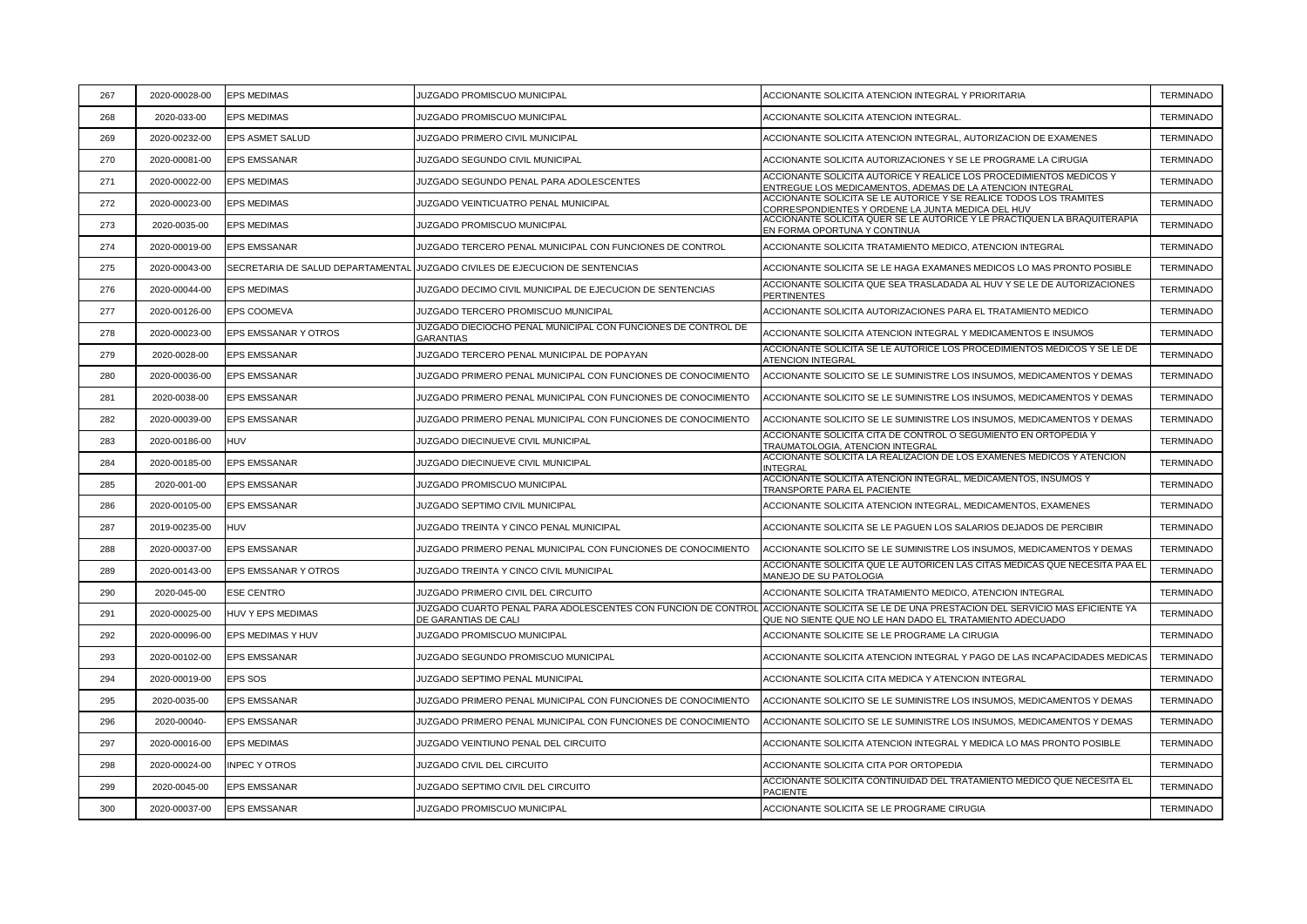| 301 | 2020-00138-00  | <b>EPS MEDIMAS</b>                                     | JUZGADO TERCERO PROMISCUO MUNICIPAL                                             | ACCIONANTE SOLICITA MEDICAMENTOS Y AUTORIZACIONES                                                                                   | <b>TERMINADO</b> |
|-----|----------------|--------------------------------------------------------|---------------------------------------------------------------------------------|-------------------------------------------------------------------------------------------------------------------------------------|------------------|
| 302 | 2020-00099-00  | <b>EPS EMSSANAR</b>                                    | JUZGADO CUARTO CIVIL MUNICIPAL                                                  | ACCIONANTE SOLICITA ATENCION INTEGRAL E INSUMOS Y CITAS MEDICAS                                                                     | <b>TERMINADO</b> |
| 303 | 2020-00048-00  | <b>EPS MEDIMAS</b>                                     | JUZGADO SEXTO CIVIL MUNICIPAL                                                   | ACCIONANTE AUTORIZACIONES Y MEDICAMENTOS Y TRANSPORTE                                                                               | <b>TERMINADO</b> |
| 304 | 2020-0030-00   | SISBEN Y HUV                                           | JUZGADO TREINTA PENAL MUNICIPAL CON FUNCIONES DE CONTROL DE<br><b>GARANTIAS</b> | ACCIONANTE SOLICITA CIRUGIA BARIATRICA                                                                                              | <b>TERMINADO</b> |
| 305 | 2020-00021-00  | EPS SANITAS, HUV Y FUNDACION VALLE<br><b>DEL LILI</b>  | JUZGADO VEINTIDOS PENAL DEL CIRCUITO CON FUNCIONES DE<br>CONOCIMIENTO           | ACCIONANTE SOLICITA REMISION PARA LA FUNDACION VALLE DEL LILI                                                                       | <b>TERMINADO</b> |
| 306 | 2020-00162-00  | <b>EPS EMSSANAR</b>                                    | JUZGADO TREINTA CIVIL MUNICIPAL                                                 | ACCIONANTE SOLICITA ATENCION CIRUGIA RECONSTRUCTIVA                                                                                 | <b>TERMINADO</b> |
| 307 | 2020-00091-00  | <b>EPS MEDIMAS</b>                                     | JUZGADO PRIMERO CIVIL MUNICIPAL                                                 |                                                                                                                                     | <b>TERMINADO</b> |
| 308 | 2020-00091-00  | <b>EPS MEDIMAS</b>                                     | JUZGADO QUINTO MUNICIPAL DE PEQUEÑAS CAUSAS Y COMPETENCIA<br><b>MULTIPLE</b>    | ACCIONANTE SOLICITA PARA SU HIJO EXAMENES, CITAS MEDICAS Y ENTREGA DE<br><b>MEDICAMENTOS</b>                                        | <b>TERMINADO</b> |
| 309 | 2020-00040-00  | ASOCIACION MUTUAL BARRIOS UNIDOS<br>DE QUIBDO          | JUZGADO PROMISCUO MUNICIPAL                                                     | ACCIONANTE SOLICITA PARA SU MAMA CIRUGIA CARDIOVASCULAR                                                                             | <b>TERMINADO</b> |
| 310 | 2020-00026-00  | <b>EPS EMSSANAR</b>                                    | JUZGADO SEXTO PENAL MUNICIPAL CON FUNCIONES DE CONTROL DE<br><b>GARANTIAS</b>   | ACCIONANTE SOLICITA SE LE ORDENE EL IMPLANTE ADEMAS DEL TRATAMIENTO<br><b>INTEGRAI</b>                                              | <b>TERMINADO</b> |
| 311 | 2020-0043-00   | <b>ARMANDO FIGUEROA</b>                                | JUZGADO SEXTO PENAL MUNICIPAL CON FUNCIONES DE CONTROL DE<br><b>GARANTIAS</b>   | ACCIONANTE SOLICITA SE LE PAGUEN LAS INCAPACIDADES GENERADAS DESPUES DE<br>LA LESSION QUE TUVO                                      | <b>TERMINADO</b> |
| 312 | 2020-00172-00  | <b>EPS EMSSANAR</b>                                    | JUZGADO DECIMO DE PEQUEÑAS CAUSAS Y COMPETENCIAS MULTIPLE                       | ACCIONANTE SOLCIITA SE LE SUMINISTRE HOME CARE, INSUMOS Y MEDICAMENTOS                                                              | <b>TERMINADO</b> |
| 313 | 2020-00077-00  | <b>EPS EMSSANAR</b>                                    | JUZGADO SEGUNDO PROMISCUO MUNICIPAL DEL CERRITO                                 | ACCIONANTE SOLICITA CITA DE CIRUGIA BARIATRICA                                                                                      | <b>TERMINADO</b> |
| 314 | 2020-00109-00  | DIRECCION DE SANIDAD POLICIA<br>NACIONAL Y H.U.V       | JUZGADO QUINTO DE FAMILIA ORALIDAD DEL CIRCUITO                                 | ACCIONANTE SOLICITA SE LE PROGRAME LA CIRUGIA LO MS ANTES POSIBLE                                                                   | <b>TERMINADO</b> |
| 315 | 2020-00035-00  | <b>HUV</b>                                             | JUZGADO TREINTA Y CUATRO PENAL MUNICIPAL                                        | ACCIONANTE SOLICITA ATENCION INTEGRAL AUTORIZACIONES Y DEMAS                                                                        | <b>TERMINADO</b> |
| 316 | 2020-0053-00   | DIRECCION DE SANIDAD POLICIA<br>NACIONAL Y H.U.V       | JUZGADO TRECE CIVIL DEL CIRCUITO                                                | ACCIONANTE SOLICITA SE LE PRESTE ATENCION INTEGRAL Y SE LE SUMINISTRE<br><b>INSUMOS Y DEMAS</b>                                     | <b>TERMINADO</b> |
| 317 | 2020-00220-00  | <b>HUV Y OTROS</b>                                     | JUZGADO PRIMERO PROMISCUO MUNICIPAL                                             | ACCIONANTE SOLICITA CITA DE ORTOPEDIA Y TRASNPORTE                                                                                  | <b>TERMINADO</b> |
| 318 | 2020-00050-    | <b>EPS MEDIMAS</b>                                     | JUZGADO TERCERO PENAL MUNICIPAL                                                 | ACCIONANTE SOLICITA CITA MEDICA Y ATENCION INTEGRAL, MEDICAMENTOS                                                                   | <b>TERMINADO</b> |
| 319 | 2020-00096-00  | EPS MEDIMAS Y HUV                                      | JUZGADO PROMISCUO MUNICIPAL CAICEDONIA                                          | ACCIONANTE SOLICITA SE LE PROGRAME CIRUGIA LO MAS PRONTO POSIBLE                                                                    | <b>TERMINADO</b> |
| 320 | 2020-00049-00  | <b>HUV</b>                                             | JUZGADO SEGUNDO CIVIL MUNICIPAL DE EJECUCION DE SENTENCIAS DE<br>CALI           | ACCIONANTE SOLICITA LA PRACTICA LA BIOPSIA DE MAMA GUIADA POR ESTEROTAXIA<br>Y VALORACION POR CIRUGIA GENERAL DE MANERA PRIORITARIA | <b>TERMINADO</b> |
| 321 | 2020-00102-00  | EPS EMSSANAR                                           | JUZGADO SEGUNDO DE PEQUEÑAS CAUSAS                                              | ACCIONANTE SOLICITA SE LE DE TRASLADO A UNA CLINICA NIVEL III Y IV                                                                  | <b>TERMINADO</b> |
| 322 | 2020-0088-00   | HOSPITAL DEPARTAMENTAL LUIS<br>ABLANQUE DE LA PLATA DE | JUZGADO SEGUNDO CIVIL MUNICIPAL                                                 | ACCIONANTE SOLICITA SE LE DE RESPUESTA A DERECHO DE PETICION QUE INSTAURO                                                           | <b>TERMINADO</b> |
| 323 | 2020-00030-00  | <b>EPS EMSSANAR</b>                                    | JUZGADO TERCERO PENAL MUNICIPAL CON FUNCIONES DE CONTROL                        | ACCIONANTE SOLICITA HOME CARE PARA EL MANEJO DE SU PATOLOGIA, ADEMAS<br>ATENCION INTEGRAL                                           | <b>TERMINADO</b> |
| 324 | 2020-00115-00  | <b>EPS EMSSANAR</b>                                    | JUZGADO PRIMERO DE PEQUEÑAS CAUSAS Y COMPETENCIA MULTIPLE                       | ACCIONANTE SOLICITA QUE SE LE RETIRE LA COLOSTOMIA LO MAS PRONTO POSIBLE                                                            | <b>TERMINADO</b> |
| 325 | 2020-00112-00  | <b>EPS MEDIMAS</b>                                     | JUZGADO SEGUNDO PEQUEÑAS CAUSAS Y COMPETENCIAS MULTIPLES                        | ACCIONANTE SOLICITA QUE LA ENTIDAD ENCARGADA DE ENTREGAR LOS<br>MEDICAMENTOS LO HAGA EN EL TIEMPO ESTABLECIDO                       | <b>TERMINADO</b> |
| 326 | 2020-00152-00  | EPS SOS                                                | JUZGADO PRIMERO PROMISCUO MUNICIPAL                                             | ACCIONANTE SOLICITA SE LE PROGRAME LA CIRUGIA BARIATRICA                                                                            | <b>TERMINADO</b> |
| 327 | 2020-00101-00  | EPS EMSSANAR Y HUV                                     | JUZGADO SEXTO CIVIL MUNICIPAL                                                   | ACCIONANTE SOLICITA ATENCION INTEGRAL                                                                                               | <b>TERMINADO</b> |
| 328 | 2020-00082-00  | <b>EPS MEDIMAS</b>                                     | JUZGADO PROMISCUO MUNICIPAL DE BOLIVAR                                          | ACCIONANTE SOLICTO AUTORIZACIONES PARA REALIZAR EL PROCEDIMIENTO                                                                    | <b>TERMINADO</b> |
| 329 | 2020-000114-00 | <b>EPS EMSSANAR</b>                                    | JUZGADO TERCERO CIVIL MUNICIPAL                                                 | ACCIONANTE SOLICITA SE LE PROGRAME LAS CITAS MEDICAS QUE TIENE PENDIENTE                                                            | <b>TERMINADO</b> |
| 330 | 2020-00125-00  | <b>HUV Y OTROS</b>                                     | JUZGADO SEGUNDO PEQUEÑAS CAUSAS Y COMPETENCIAS MULTIPLES                        | ACCIONANTE SOLICITA REMISION PARA EL HUV                                                                                            | <b>TERMINADO</b> |
| 331 | 2020-00153-00  | <b>HUV</b>                                             | JUZGADO DECIMO DE PEQUEÑAS CAUSAS Y COMPETECNIA MULTIPLE                        | ACCIONANTE SOLCIITA SE LE SUMINISTRE HOME CARE, INSUMOS Y MEDICAMENTOS                                                              | <b>TERMINADO</b> |
| 332 | 2020-00176-00  | <b>EPS MEDIMAS</b>                                     | JUZGADO DIECISEIS CIVIL MUNICIPAL DE ORALIDAD DE CALI                           | ACCIONANTE SOLICITA SE LE REALICE EL EXAMEN QUE NECESITA Y SUMINISTRE<br>ATENCION INTEGRAL                                          | <b>TERMINADO</b> |
| 333 | 2020-00051-00  | ASOCIACION MUTUAL BARRIOS UNIDOS<br>DE QUIBDO          | JUZGADO QUINTO PENAL MUNICIPAL FUNCION DE CONTROL DE GARANTIAS                  | ACCIONANTE SOLICITA VIATICOS, ALOJAMIENTO, ALIMENTACION Y CITAS MEDICAS                                                             | <b>TERMINADO</b> |
| 334 | 2020-00047-00  | <b>EPS MEDIMAS</b>                                     | JUZGADO PROMISCUO MUNICIPAL DE RESTREPO                                         | ACCIONANTE SOLICITA TRANSPORTE                                                                                                      | <b>TERMINADO</b> |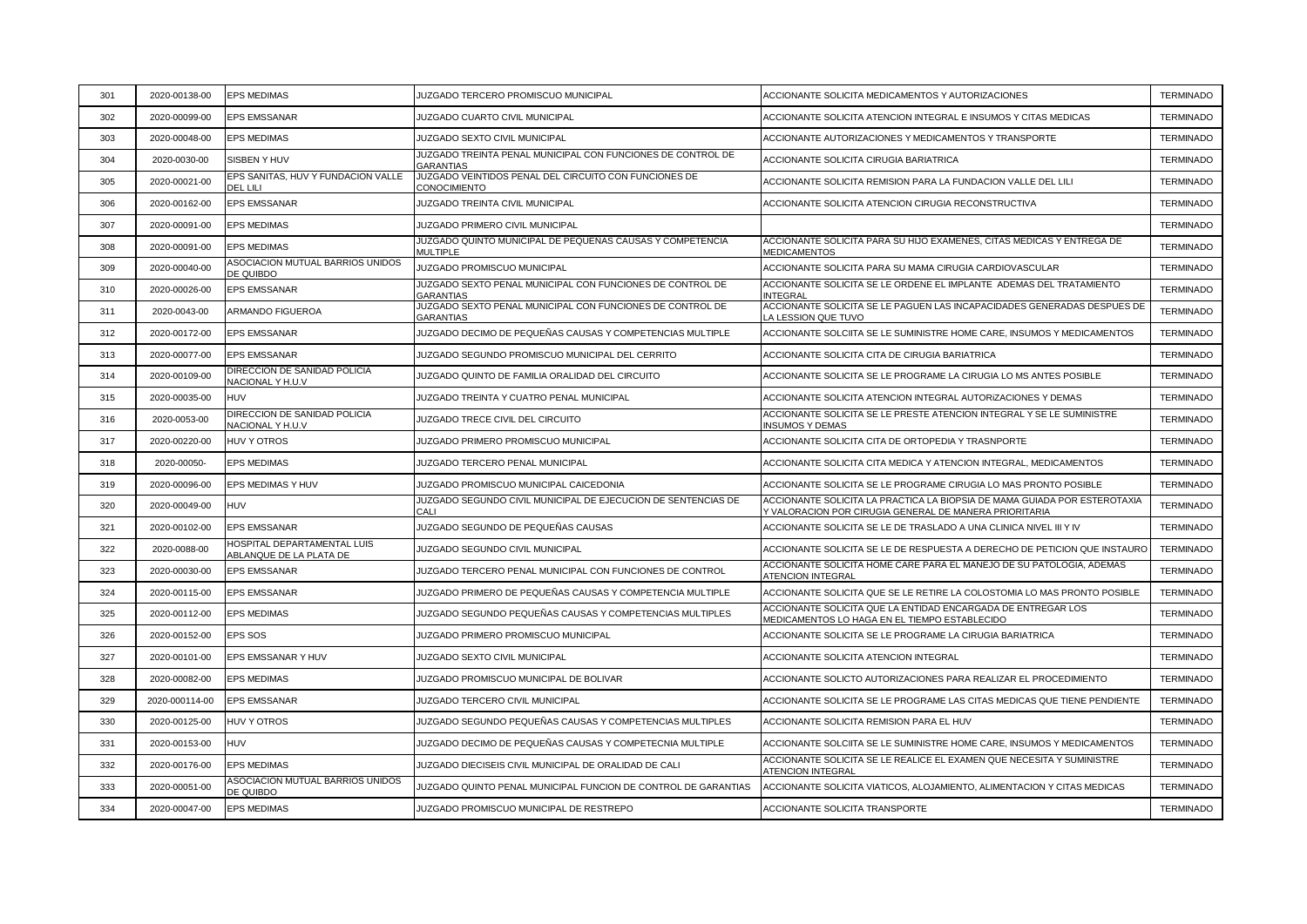| 335 | 2020-00060-00 | <b>EPS MEDIMAS</b>                                                      | JUZGADO PROMISCUO MUNICIPAL                                              | ACCIONANTE SOLICITA SE LE AUTORICE UN EXAMEN QUE LA ESPOSA TIENE<br>PENDIENTE                                          | <b>TERMINADO</b> |
|-----|---------------|-------------------------------------------------------------------------|--------------------------------------------------------------------------|------------------------------------------------------------------------------------------------------------------------|------------------|
| 336 | 2020-00170-00 | <b>EPS EMSSANAR</b>                                                     | JUZGADO CATORCE CIVIL MUNICIPAL                                          | ACCIONANTE SOLICITA SE LE PROGRAME LA CIRUGIA                                                                          | <b>TERMINADO</b> |
| 337 |               | <b>EPS EMSSANAR</b>                                                     | JUZGADO SEGUNDO PROMISCUO MUNICIPAL                                      | ACCIONANTE SOLICITA SE LE PROGRAME CIRUGIA LOS MAS PRONTO POSIBLE                                                      | <b>TERMINADO</b> |
| 338 | 2020-00050    | <b>EPS ASMET SALUD</b>                                                  | JUZGADO PRIMERO CIVIL MUNICIPAL DE EJECUCION DE SENTECNIA DE CALI        | ACCIONANTE SOLICITA CITA DE ENDOCRINOLOGIA                                                                             | <b>TERMINADO</b> |
| 339 | 2020-00090-00 | <b>EPS MEDIMAS</b>                                                      | JUZGADO PROMISCUO MUNICIPAL DE BOLIVAR                                   | ACCIONANTE SOLICITA SE LE TUTELEN LOS DERECHOS FUNDAMENTALES Y SE<br>ORDENA A MEDIMAS UN TRATAMIENTO INTEGRAL          | <b>TERMINADO</b> |
| 340 | 2020-00075-00 | DEPARTAMENTO DEL VALLE DEL CAUCA                                        | JUZGADO OCTAVO ADMINISTRATIVO ORAL                                       | ACCIONANTE SOLICITA SE LE OTORQUE TODA LA ATENCION QUE NECESITA EL<br><b>PACIENTE</b>                                  | <b>TERMINADO</b> |
| 341 | 2020-0004-00  | FONDO DE ATENCION EN SALUD PPL Y<br>UNIDAD DE SERVICIOS PENINTENCIARIOS | JUZGADO SEGUNDO CIVIL DEL CIRCUITO                                       | ACCIONANTE SOLICITA SE LE OTORGUE LAS AUTORIZACIONES RESPECTIVAS                                                       | <b>TERMINADO</b> |
| 342 | 2020-00241-00 | <b>EPS EMSSANAR</b>                                                     | JUZGADO VEINTISIETE CIVIL MUNICIPAL                                      | ACCIONANTE SOLICITA MEDICAMENTOS Y AUTORIZACIONES                                                                      | <b>TERMINADO</b> |
| 343 | 2020-00126-00 | <b>EPS EMSSANAR</b>                                                     | JUZGADO SEGUNDO MUNICIPAL DE PEQUEÑAS CAUSAS LABORALES                   | ACCIONANTE SOLICITA SE LE ENTREGUE INSUMOS PARA EL TRATAMIENTO DE SU<br><b>PATOLOGIA</b>                               | <b>TERMINADO</b> |
| 344 | 2020-00049-00 | EPS ASOCIACION MUTUAL BARRIOS<br>UNIDOS DE QUIBDO AMBUQ                 | JUZGADO PROMISCUO MUNICIPAL                                              | ACCIONANTE SOLICITO SE LE REALICE EL PROCEDIMIENTO                                                                     | <b>TERMINADO</b> |
| 345 | 2020-00168-00 | EPS COOSALUD                                                            | JUZGADO TREINTA Y CINCO CIVIL MUNICIPAL                                  | ACCIONANTE SOLICITA SE LE ASIGNE CITA DE CIRUGIA BARIATRICA                                                            | <b>TERMINADO</b> |
| 346 | 2020-00055-00 | POLICIA NACIONAL                                                        | JUZGADO QUINCE CIVIL DEL CIRCUITO                                        | ACCIONANTE SOLICITA RAYOS X PARA EL MANEJO DE LA PATOLOGIA                                                             | <b>TERMINADO</b> |
| 347 | 2020-00045-00 | EPS COOSALUD                                                            | JUZGADO DECIMO PENAL MUNICIPAL CON FUNCIONES DE CONOCIMIENTO             | ACCIONANTE SOLICITA SE LE PROGRAME LA CIRUGIA LO MAS PRONTO POSILE                                                     | <b>TERMINADO</b> |
| 348 | 2020-00044-00 | HUV Y EPS EMSSANAR                                                      | JUZGADO DIECINUEVE PENAL MUNICIPAL                                       | ACCIONANTE SOLICITA SE LE PROGRAME LA CIRUGIA QUE TIENE PENDIENTE                                                      | <b>TERMINADO</b> |
| 349 | 2020-00106-00 | EPS COOMEVA                                                             | JUZGADO SEGUNDO CIVIL MUNICIPAL DE TULUA                                 | ACCIONANTE SOLICITA SE LE PAGUEN LAS INCAPACIDADES GENERADAS                                                           | <b>TERMINADO</b> |
| 350 | 2020-00219-00 | EPS EMSSANAR                                                            | JUZGADO PRIMERO CIVIL MUNICIPAL DE CALI                                  | ACCIONANTE SOLICITA SE LE SUMINISTRE UN TRATAMIENTO INTEGRAL, Y ADEMAS LA<br><b>EXONERACION DE PAGOS</b>               | TERMINADO        |
| 351 | 2020-0180-00  | ALCALDIA DE SANTIAGO DE CALI,<br>SECRETRARIA DE SALUD                   | JUZGADO VEINTIOCHO CIVIL MUNICIPAL DE ORALIDAD                           | ACCIONANTE SOLICITA INSUMOS, MEDICAMENTOS Y HOME CARE                                                                  | <b>TERMINADO</b> |
| 352 | 2020-00174-00 | <b>EPS MEDIMAS</b>                                                      | JUZGADO DOCE CIVIL MUNICIPAL DE ORALIDAD                                 | ACCIONANTE SOLICITA SE LE SUMINISTRE MEDICAMENTOS                                                                      | <b>TERMINADO</b> |
| 353 | 2019-00209-00 | <b>EPS MEDIMAS</b>                                                      | JUZGADO SEGUNDO MUNICIPAL DE PEQUEÑAS CAUSAS LABORALES                   | JUEZ SOLICITA SI LA EPS MEDIMAS TIENE CONTRATO CON EL HUV                                                              | <b>TERMINADO</b> |
| 354 | 2020-00184-00 | <b>EPS EMSSANAR</b>                                                     | JUZGADO NOVENO CIVIL MUNICIPAL                                           | ACCIONANTE SOLICITA SE LE EXPIDAN AUTORIZACIONES Y ORDENES MEDICAS                                                     | <b>TERMINADO</b> |
| 355 | 2020-00050-00 | <b>EPS MEDIMAS</b>                                                      | JUZGADO PROMISCUO MUNICIPAL                                              | ACCIONANTE SOLICITA PROGRAME Y REALIZAR URGENTE Y PRIORITARIO LOS<br>EXAMENES                                          | <b>TERMINADO</b> |
| 356 | 2020-00015-00 | SECRETARIA DE SALUD DPTAL DEL<br>VALLE                                  | JUZGADO TREINTA Y CINCO PENAL MUNICIPAL CON FUNCIONES DE<br>CONOCIMIENTO | ACCIONANTE SOLICITA REMISION A UNA ENTIDAD DE TERCER NIVEL Y LA PRACTICA DE<br>PROCEDIMIENTO MEDICO, ATENCION INTEGRAL | <b>TERMINADO</b> |
| 357 | 2020-00198-00 | <b>EPS EMSSANAR</b>                                                     | JUZGADO SEGUNDO CIVIL MUNICIPAL                                          | ACCIONANTE SOLICITA ATENCION INTEGRAL Y FISIOTERAPIAS Y MEDICAMENTOS                                                   | <b>TERMINADO</b> |
| 358 | 2020-0031-00  | HOSPITAL TOMAS URIBE URIBE Y<br>HOSPITAL RUBEN CRUZ VELEZ               | JUZGADO SEGUNDO PENAL MUNICIPAL                                          | ACCIONANTE SOLICITA SE LE DE ATENCION INTEGRAL                                                                         | <b>TERMINADO</b> |
| 359 | 2020-00235-00 | HOSPITAL PILOTO DE JAMUNDI                                              | JUZGADO PRIMERO PROMISCUO MUNICIPAL                                      | ACCIONANTE SOLICITA ATENCION INTEGRAL Y ENTREGA DE MEDICAMENTOS                                                        | <b>TERMINADO</b> |
| 360 | 2020-00091-00 | EPS COOSALUD                                                            | <b>JUZGADO PRIMERO PROMISCUO MUNICIPAL</b>                               | ACCIONANTE SOLICITA SE LE SUMINISTRE ATENCION INTEGRAL, MEDICAMENTOS Y<br>DEMAS PARA EL MANEJO DE SU PATOLOGIA         | <b>TERMINADO</b> |
| 361 | 2020-00087-00 | <b>EPS MEDIMAS</b>                                                      | JUZGADO PRIMERO CIVIL MUNICIPAL                                          | ACCIONANTE SOLICITA ATENCION INTEGRAL Y ENTREGA DE INSUMOS                                                             | <b>TERMINADO</b> |
| 362 | 2020-00037-00 | <b>EPS MEDIMAS</b>                                                      | JUZGADO PROMISCUO MUNICIPAL                                              | ACCIONANTE SOLICITA AUTORIZACIONES Y ATENCION INTEGRAL YA QUE SE<br>ENCUENTRA HOSPITALIZADA EN EL H.U.V                | <b>TERMINADO</b> |
| 363 | 2020-00139-00 | EPS EMSSANAR Y FRAMACIA EL CEDRO                                        | JUZGADO SEGUNDO DE PEQUEÑAS CAUSAS                                       | ACCIONANTE SOLICITA ENTREGA DE MEDICAMENTOS Y AUTORIZACIONES                                                           | <b>TERMINADO</b> |
| 364 | 2020-00181-00 | <b>EPS EMSSANAR</b>                                                     | JUZGADO DIECISEIS CIVIL MUNICIPAL DE ORALIDAD DE CALI                    | ACCIONANTE SOLICITA SE LE PROGRAME CIRUGIA LOS MAS PRONTO POSIBLE                                                      | <b>TERMINADO</b> |
| 365 | 2020-00033-00 | <b>EPS EMSSANAR</b>                                                     | JUZGADO OCTAVO PENAL MUNICIPAL                                           | ACCIONANTE SOLICITA SE LE PROGRAME CIRUGIA LOS MAS PRONTO POSIBLE                                                      | <b>TERMINADO</b> |
| 366 | 2020-0025-00  | <b>EPS EMSSANAR</b>                                                     | JUZGADO PRIMERO PENAL MUNICIPAL PARA ADOLESCENTES                        | ACCIONANTE SOLICITA SE LE PROGRAME CIRUGIA LOS MAS PRONTO POSIBLE                                                      | <b>TERMINADO</b> |
| 367 | 2020-0053-00  | <b>EPS MEDIMAS</b>                                                      | JUZGADO PRIMERO CIVIL MUNICIPAL                                          | ACCIONANTE SOLICITA SE LE PROGRAME CIRUGIA LOS MAS PRONTO POSIBLE                                                      | <b>TERMINADO</b> |
| 368 | 2020-0017-00  | HUV Y EPS CAPITAL SALUD                                                 | JUZGADO TRECE PENAL MUNICIPAL                                            | ACCIONANTE SOLICITA AUTORIZACIONES PARA LA CIRUGIA QUE TIENE PENDIENTE                                                 | <b>TERMINADO</b> |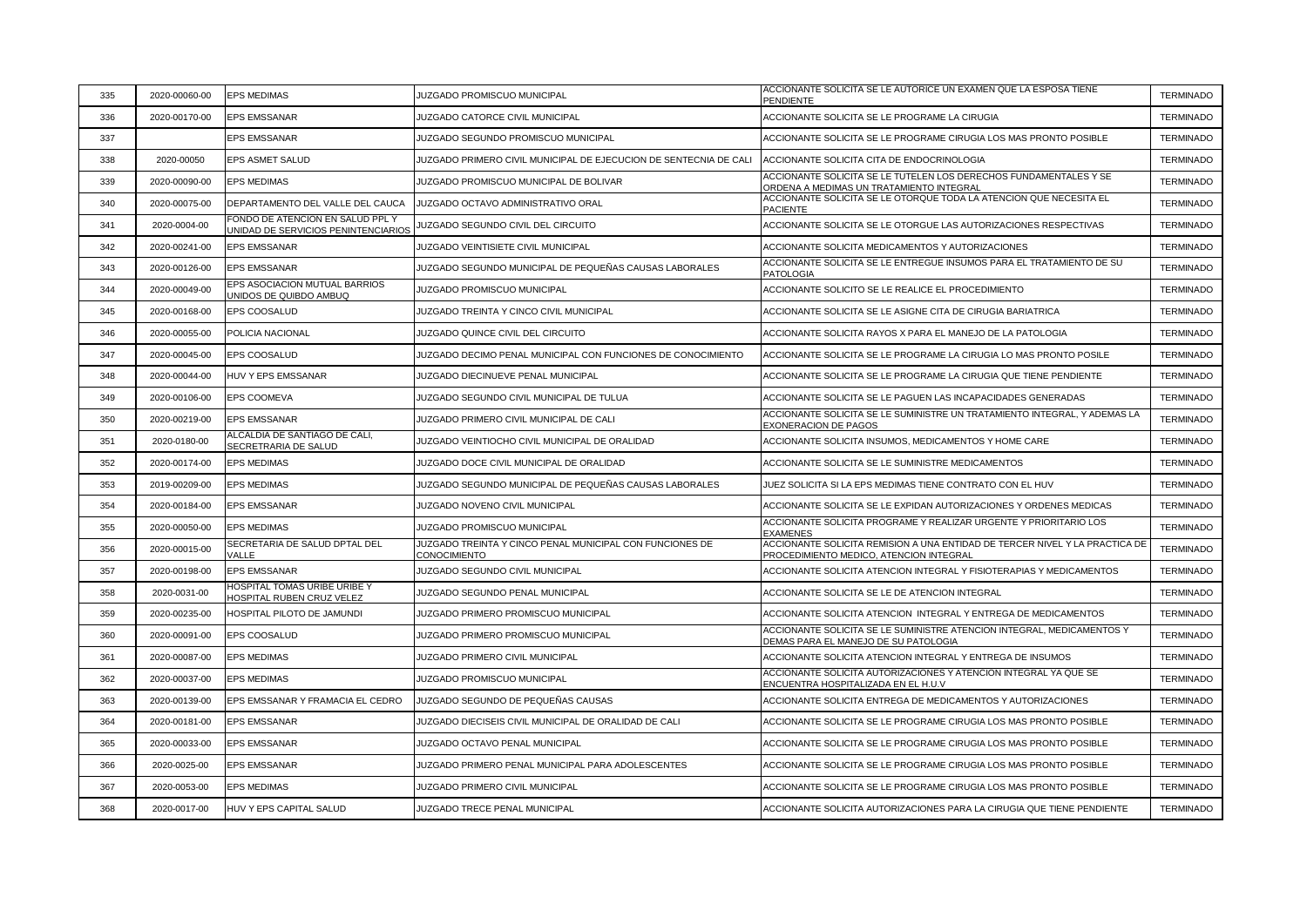| 369 | 2020-0060-00   | <b>EPS SOS</b>                                                          | JUZGADO SEGUNDO PROMISCUO MUNICIPAL DE FLORIDA                                        | ACCIONANTE SOLICITA QUE SE LE AFILIE A LA EPS SOS LO MAS PRONTO POSIBLE Y<br>JUZGADO PIDE QUE SE ANEXE HISTORIA CLÍNICA | <b>TERMINADO</b> |
|-----|----------------|-------------------------------------------------------------------------|---------------------------------------------------------------------------------------|-------------------------------------------------------------------------------------------------------------------------|------------------|
| 370 | 2020-00200-00  | SECRETARIA DE SALUD DEPARTAMENTAL<br>Y OTROS                            | JUZGADO VEINTE CIVIL MUNICIPAL DE ORALIDAD                                            | ACCIONANTE SOLICITA ATENCION INTEGRAL.                                                                                  | <b>TERMINADO</b> |
| 371 | 2020-00106-00  | <b>EPS EMSSANAR</b>                                                     | JUZGADO PRIMERO CIVIL MUNICIPAL DE BUGA                                               | ACCIONANTE SOLICITA SE LE SUMINISTRE TRASNPORTE Y VIATICOS                                                              | <b>TERMINADO</b> |
| 372 | 2020-00055-00  | EPS COOSALUD Y HIUV                                                     | JUZGADO DECIMO CIIVL MUNICIPAL DE EJECUCION DE SENTENCIAS                             | ACCIONANTE SOLICITA SE LE DE TODA LA ATENCION INTEGRAL QUE NECESITA EL<br><b>PACIENTE</b>                               | <b>TERMINADO</b> |
| 373 | 2020-0055-00   | RECUPERAR IPS Y OTROS                                                   | JUZGADO SEPTIMO CIVIL MUNICIPAL DE EJECUCION DE SENTENCIAS DE CALI                    | ACCIONANTE SOLICITA SE LE PROGRAME CIRUGIA PARA EL MANEJO DE SU PATOLOGIA                                               | <b>TERMINADO</b> |
| 374 | 2020-0028-00   | EPS EMSSANAR Y HUV                                                      | JUZGADO QUINTO PENAL MUNICIPAL FUNCION DE CONTROL DE GARANTIAS                        | ACCIONANTE SOLICITA SE LE PROGRAME LA CIRUGIA QUE TIENE PENDIENTE                                                       | <b>TERMINADO</b> |
| 375 | 2020-0087-00   | <b>EPS EMSSANAR</b>                                                     | JUZGADO TERCERO CIVIL MUNICIPAL                                                       | ACCIONANTE SOLICITA SE LE PROGRAME EL PROCEDIMIENTO QUE NECESITA PARA<br><b>MEJORAR SU SALUD</b>                        | <b>TERMINADO</b> |
| 376 | 2020-00193-00  | EPS MEDIMAS Y OTROS                                                     | JUZGADO DIECISEIS CIVIL MUNICIPAL DE ORALIDAD DE CALI                                 | ACCIONANTE SE ENCUENTRA HOPSPITALIZADO Y REQUIERE QUE SE LE REALICE UN<br>PROCEDIMIENTO MEDICO                          | <b>TERMINADO</b> |
| 377 | 2020-00187-00  | SECRETARIA DE SALUD DEPARTAMENTAL                                       | JUZGADO TRECE CIVIL MUNICIPAL                                                         | ACCIONANTE SOLICITA SE LE DE TRATAMIENTO INTEGRAL                                                                       | <b>TERMINADO</b> |
| 378 | 2020-00067-00  | SANIDAD POLICIA NACIONAL                                                | JUZGADO DOCE CIVIL CIRCUITO                                                           | ACCIONANTE SOLICITA SE LE PROGRAME LA CIRUGIA QUE TIENE PENDIENTE PARA EL<br>MANEJO DE SU PATOLOGIA                     | <b>TERMINADO</b> |
| 379 | 2020-0049-00   | EPS COOMEVA HUV Y FUNDACION VALLE<br>DEL LILI                           | JUZGADO SEPTIMO PENAL MUNICIPAL DE CONOCIMIENTO DE CALI                               | ACCIONANTE SOLICITA SE LE REMITA A LA FUNDACION VALLE DEL LILI                                                          | <b>TERMINADO</b> |
| 380 | 2020-00203-00  | <b>EPS EMSSANAR</b>                                                     | JUZGADO VEINTE CIVIL MUNICIPAL DE ORALIDAD                                            | ACCIONANTE SOLICITA SE LE SUMINISTRE INSUMOS PARA EL MANEJO DE SU<br><b>PATOLOGIA</b>                                   | <b>TERMINADO</b> |
| 381 | 2020-00159-00  | <b>EPS EMSSANAR</b>                                                     | JUZGADO PROMISCUO MUNICIPAL                                                           | ACCIONANTE SOLICITA SE LE DE SUMINISTRO Y ATENCION INTEGRAL AL PACIENTE                                                 | <b>TERMINADO</b> |
| 382 | 2020-0024-00   | <b>FIDUPREVISORA</b>                                                    | JUZGADO SEGUNDO CIVIL DEL CIRCUITO                                                    | ACCIONANTE SOLICITA LIBERTAD CONDICIONAL Y DETENCION DOMICILIARIA                                                       | <b>TERMINADO</b> |
| 383 | 2020-0041-00   | <b>EPS COOSALUD</b>                                                     | JUZGADO CUARTO PENAL MUNICIPAL CON FUNCIONES DE CONOCIMIENTO                          | ACCIONANTE SOLICITA ATENCION INTEGRAL Y TRATAMIENTO MEDICO                                                              | <b>TERMINADO</b> |
| 384 | 2020-0034-00   | EPS MEDIMAS HUV Y CLINICA VALLE DEL                                     | JUZGADO CUARTO PENAL PARA ADOLESCENTES CON FUNCION DE CONTROL<br>DE GARANTIAS DE CALI | ACCIONANTE SOLICITA TRATAMIENTO MEDICO Y REMISION A LA CLINICA VALLE DEL LIL                                            | <b>TERMINADO</b> |
| 385 | 2020-0044-00   | EPS EMSSANAR Y HUV                                                      | JUZGADO CUARTO PENAL MUNICIPAL                                                        | ACCIONANTE SOLICITA SE LE DE ATENCION INTEGRAL Y TRANSPORTE                                                             | <b>TERMINADO</b> |
| 386 | 2020-00041-0   | EPS COOSALUD Y OTROS                                                    | JUZGADO QUINCE PENAL MUNICIPAL CON FUNCIONES DE CONTROL DE<br><b>GARANTIAS</b>        | ACCIONANTE SOLICITA SE LE AUTORICE LOS PROCEDIMIENTOS MEDICOS QUE<br>REQUIERE EL PACIENTE                               | <b>TERMINADO</b> |
| 387 | 2020-00206-00  | EPS MEDIMAS Y HUV                                                       | JUZGADO SEGUNDO CIVIL MUNICIPAL DE CALI                                               | ACCIONANTE SOLICITA SE LE SUMINISTRE EL MEDICAMENTO QUE NECESITA EL<br>PACIENTE PARA EL MANEJO DE SU PATOLOGIA          | <b>TERMINADO</b> |
| 388 | 2020-00236-00  | EPS EMSSANAR Y HOSPITAL<br>UNIVERSITARIO DEL VALLE                      | JUZGADO DIECINUEVE CIVIL MUNICIPAL                                                    | ACCIONANTE SOLICITA SE LE DE AUTORIZACIONES PARA LA CIRUGIA QUE TIENE<br>PENDIENTE                                      | <b>TERMINADO</b> |
| 389 | 2020-0062-00   | EPS MEDIMAS Y OTROS                                                     | JUZGADO NOVENO CIVIL MUNICIPAL                                                        | ACCIONANTE SOLICITA A LA EPS SE LE AUTORICE EL TRASPLANTE DE MEDULA QUE<br><b>NECESITA EL PACIENTE</b>                  | <b>TERMINADO</b> |
| 390 | 2020-00115-00  | ALCALDIA MUNICIPAL DE PALMIRA                                           | JUZGADO SEGUNDO CIVIL MUNICIPAL                                                       | ACCIONANTE SOLICITA SE LE REINTEGRE AL TRABAJO                                                                          | <b>TERMINADO</b> |
| 391 | 2020-00145-00  | <b>EP0S EMSSANAR</b>                                                    | JUZGADO SEXTO DE PEQUEÑAS CAUSAS Y COMPETENCIAS MULTIPLE CASA<br>DE.                  | ACCIONANTE SOLICITA SE LE AUTORICE LOS PROCEDMIENTOS MEDICOS QUE TIENE<br>PENDIENTE LA PACIENTE                         | <b>TERMINADO</b> |
| 392 | 2020-00132-00  | FONDO DE ATENCION EN SALUD PPL Y<br>UNIDAD DE SERVICIOS PENINTENCIARIOS | JUZGADO SEGUNDO PROMISCUO                                                             | ACCIONANTE SOLICITA ATENCION INTEGRAL Y CITAS MEDICAS PARA EL MANEJO DE SU<br><b>PATOLOGIA</b>                          | <b>TERMINADO</b> |
| 393 | 2020-0049-00   | EPS COOMEVA                                                             | JUZGADO VEINTITRES PENAL MUNICIPAL                                                    | ACCIONANTE SOLICITA SE LE AUTORICE TODOS LOS PROCEDIMIENTOS QUE TIENE<br><b>PENDIENTE</b>                               | <b>TERMINADO</b> |
| 394 | 2020-000498-00 | <b>EPS EMSSANAR</b>                                                     | JUZGADO CUARTO DE PEQUEÑAS CAUSAS Y COMPETENCIAS MULTIPLE                             | ACCIONANTE SOLICITA SE LE DE AUTORIZACION DE LOS PROCEDIMIENTOS QUE TIENE<br>PENDIENTE                                  | <b>TERMINADO</b> |
| 395 | 2020-0058-00   | <b>EPS EMSSANAR</b>                                                     | JUZGADO PROMISCUO MUNICIPAL DE GINEBRA                                                | ACCIONANTE SOLICITA SE LE ASIGNE DOS CITAS MEDICAS QUE TIENE PENDIENTE                                                  | <b>TERMINADO</b> |
| 396 | 2020-0056-00   | <b>EPS BARRIOS UNIDOS</b>                                               | JUZGADO PROMISCUO MUNICIPAL DE GINEBRA                                                | ACCIONANTE SOLICITA TRATAMIENTO INTEGRAL AUTORIZACIONES Y TRANSPORTE                                                    | <b>TERMINADO</b> |
| 397 | 2020-0023-00   | SERVICIOS AGRICOLAS CAÑAS FUERTES<br>SAS EN LIQUIDACION Y OTROS         | CENTRO DE SERVICIOS JUDICIALES                                                        | ACCIONANTE SOLICITA SE LE REINTEGRE AL TRABAJO                                                                          | <b>TERMINADO</b> |
| 398 | 2020-0061-00   | POLICIA NACIONAL                                                        | TRIBUNAL SUPERIOR DE CALI                                                             | ACCIONANTE SOLICITA SE LE PROGRAME CITAS MEDICAS                                                                        | <b>TERMINADO</b> |
| 399 | 2020-00109-00  | EPS CAPITAL SALUD Y OTROS                                               | JUZGADO QUINTO MUNICIPAL DE PEQUEÑAS CAUSAS Y COMPETENCIA<br><b>MULTIPLE</b>          | ACCIONANTE SOLICITA SE LE PROGRAME CIRUGIA LO MAS PRONTO POSIBLE                                                        | <b>TERMINADO</b> |
| 400 | 2020-00197-00  | <b>EPS COOMEVA</b>                                                      | JUZGADO TREINTA Y TRES CIVIL MUNICIPAL                                                | ACCIONANTE SOLICITA AUTORIZACIONES PARA EL MANEJO DE SU PATOLOGIA                                                       | <b>TERMINADO</b> |
| 401 | 2020-00179-00  | EPS COOSALUD                                                            | JUZGADO DECIMO DE PEQUEÑAS CAUSAS Y COMPETENCIAS MULTIPLE                             | ACCIONANTE SOLICITA ATENCIÓN INTEGRAL Y REALIZAR EL PROCEDIMIENTO QUE<br><b>REQUIERE EL PACIENTE</b>                    | <b>TERMINADO</b> |
| 402 | 2020-00147-00  | ESP COOSALUD                                                            | JUZGADO SEGUNDO MUNICIPAL DE PEQUEÑAS CAUSAS LABORALES                                | ACCIONANTE SOLICITA SE LE AUTORICEN TODOS LOS PROCEDIMIENTOS MÉDICOS<br>QUE TIENE PENDIENTE EL PACIENTE                 | <b>TERMINADO</b> |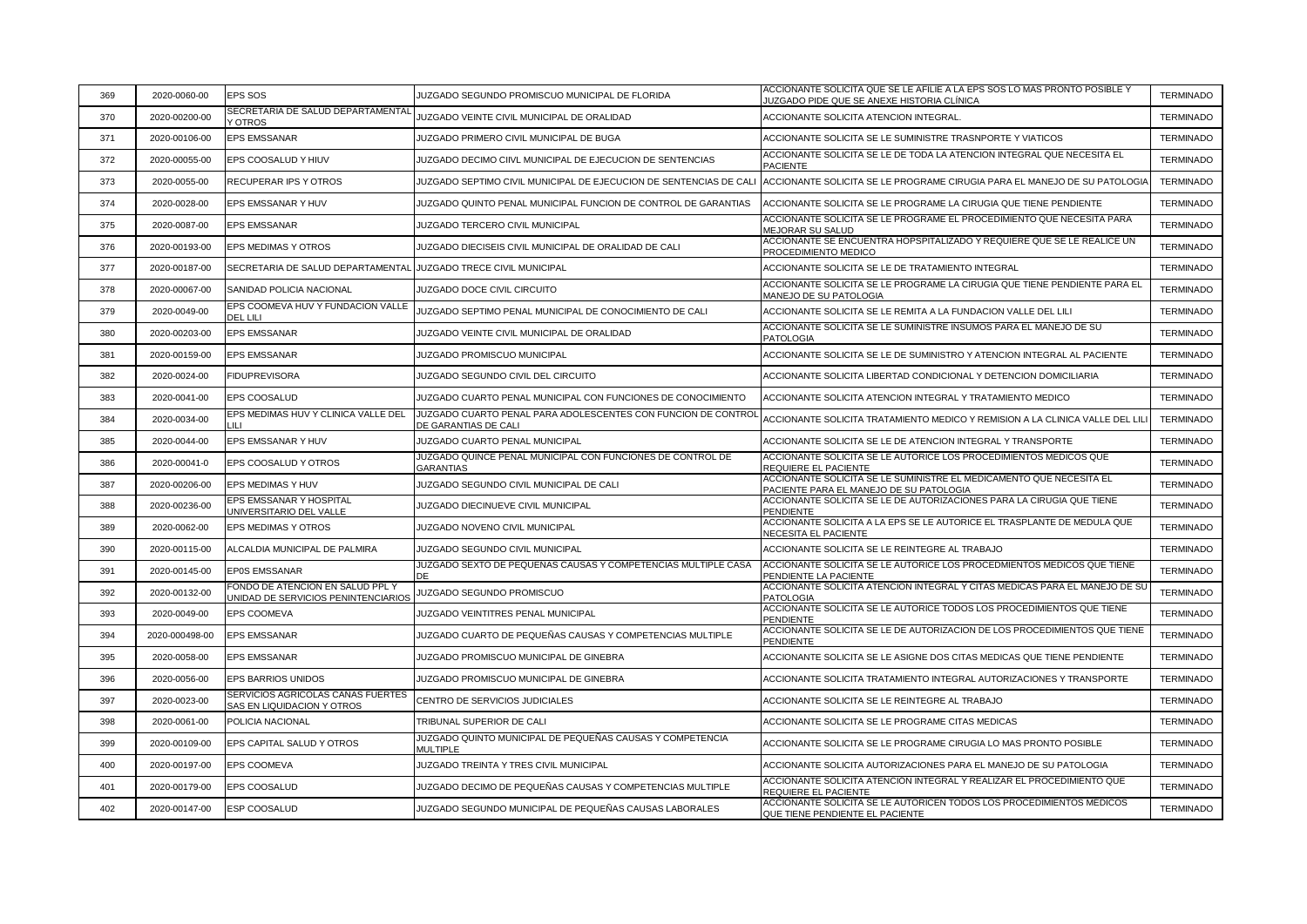| 403 | 2020-0053-00  | EPS COOMEVA                                                | JUZGADO DIECINUEVE PENAL MUNICIPAL                                             | ACCIONANTE SOLICITA SE REMITA A OTRA CLINICA DE MEJOR NIVEL EL PACIENTE                                                                          | <b>TERMINADO</b> |
|-----|---------------|------------------------------------------------------------|--------------------------------------------------------------------------------|--------------------------------------------------------------------------------------------------------------------------------------------------|------------------|
| 404 | 2020-00218-00 | EPS COOSALUD Y HUV                                         | JUZGADO TREINTA Y CUATRO CIVIL MUNICIPAL DE CALI                               | ACCIONANTE SOLICITA SE LE PROGRAME LA CIRUGIA QUE TIENE PENDIENTE PARA EL<br>MANEJO DE SU PATOLOGIA                                              | <b>TERMINADO</b> |
| 405 | 2020-00138-00 | <b>HUV Y OTROS</b>                                         | JUZGADO PROMISCUO MUNICIPAL                                                    | ACCIONANTE SOLICITA SE LE REMITA A UNA INSTITUCION DE MAYOR NIVEL, ADEMAS<br>QUE LA EPS AUTORICE TODOS LOS PROCEDIMIENTOS QUE TIENE PENDIENTE EL | <b>TERMINADO</b> |
| 406 | 2020-00195-00 | EPS ASMET SALUD                                            | JUZGADO TRECE CIVIL MUNICIPAL                                                  | ACCIONANTE SOLICITA SE LE PROGRAME CIRUGIA QUE TIENE PENDIENTE                                                                                   | <b>TERMINADO</b> |
| 407 | 2020-00108-00 | <b>EPS MEDIMAS</b>                                         | JUZGADO TERCERO PENAL MUNICIPAL                                                | ACCIONANTE SOLICITA LA AUTORIZACIÓN Y MATERIALIZACIÓN DE LAS CONSULTA DE<br>NEUROCIRUGIA Y CONSULTA NEUROLOGIA PEDIÁTRICA                        | <b>TERMINADO</b> |
| 408 | 2020-00142-00 | ALCALDIA MUNICIPAL DE YUMBO Y OTROS                        | JUZGADO SEGUNDO CIVIL MUNICIPAL                                                | ACCIONANTE SOLICITA TRATAMIENTO INTEGRAL, MEDICAMENTOS Y QUIMIOTERAPIA                                                                           | <b>TERMINADO</b> |
| 409 | 2020-0054-00  | SECRETARIA DE SALUD DEPARTAMENTAL<br>DEL VALLE Y OTROS     | JUZGADO DIECISIETE ADMINISTRATIVO DEL CIRCUITO JUDICIAL                        | ACCIONANTE SOLICITA SE LE DE ATENCION INTEGRAL PARA EL MANEJO DE SU<br>PATOLOGIA                                                                 | <b>TERMINADO</b> |
| 410 | 2020-0078-00  | <b>EPS EMSSANAR</b>                                        | JUZGADO SEPTIMO CIVIL MUNICIPAL                                                | ACCIONANTE SOLICITA AUTORIZAR Y ORDENAR LOS PROCEDIMIENTOS MEDICOS,<br>ADEMAS DE LOS TRASNPORTES Y TODOS LOS PROCEDIMIENTOS MEDICOS              | <b>TERMINADO</b> |
| 411 | 2020-00221-00 | EPS COOMEVA                                                | JUZGADO SEPTIMO CIVIL MUNICIPAL                                                | ACCIONANTE SOLICITA AUTORIZACIONES PARA MEJORAR SU PATOLOGIA                                                                                     | <b>TERMINADO</b> |
| 412 | 2020-0036-00  | EPS COOMEVA Y OTROS                                        | JUZGADO QUINTO PENAL MUNICIPAL CON FUNCIONES DE CONOCIMIENTO                   | ACCIONANTE SOLICITA SE LE DE TRATAMIENTO INTEGRAL E INSUMOS                                                                                      | <b>TERMINADO</b> |
| 413 | 2020-0064-00  | EPS ASMET SALUD Y HUV                                      | JUZGADO PRIMERO CIVIL MUNICIPAL DE EJECUCION DE SENTENCIAS DE CAL              | TUTELAR LOS DERECHOS FUNDAMENTALES DEL PACIENTE, ORDENA DARLE CITAS DE<br>NEUROLOGIA, MEDICINA GENERAL                                           | <b>TERMINADO</b> |
| 414 | 2020-00039-00 | <b>EPS MALLAMAS</b>                                        | JUZGADO SEXTO PENAL MUNICIPAL CON FUNCIONES DE CONTROL DE<br>GARANTIAS         | ACCIONANTE SOLICITA SE LE AUTORICE TODOS LOS PROCEDIMIENTOS MEDICOS QUE<br>TIENE PENDIENTE                                                       | <b>TERMINADO</b> |
| 415 | 2020-00176-00 | ALCALDIA MUNICIPAL DE SANTIAGO DE<br>CALI Y EPS MEDIMAS    | JUZGADO DECIMO DE PEQUEÑAS CAUSAS Y COMPETENCIA MULTIPLES                      | ACCIONANTE SOLICITA SE LE DE RESPUESTA A LA SOLICITUD QUE INTERPUSO                                                                              | <b>TERMINADO</b> |
| 416 | 2020-00051-00 | EPS NUEVA EPS                                              | JUZGADO TERCERO ADMINISTRATIVO EL CIRCUITO DE POPAYAN                          | ACCIONANTE SOLICITA SE LE DE AUTORIZACIONES PARA MEDICAMENTOS E INSUMOS                                                                          | <b>TERMINADO</b> |
| 417 | 2020-00205-00 | <b>EPS EMSSANAR</b>                                        | JUZGADO TREINTA Y CUATRO CIVIL MUNICIPAL DE CALI                               | ACCIONANTE SOLICITA SE LE PROGRAME LA CIRUGÍA LO MAS PRONTO POSIBLE                                                                              | TERMINADO        |
| 418 | 2020-00038-00 | <b>EPS MEDIMAS</b>                                         | JUZGADO PROMISCUO MUNICIPAL DE SAN PEDRO                                       | ACCIONANTE SOLICITA SE LE DE TODAS LAS AUTORIZACIONES QUE REQUIEREN PARA<br>EL MANEJO DE SU PATOLOGIA                                            | TERMINADO        |
| 419 | 2020-00051-00 | EPS NUEVA EPS                                              | JUZGADO TERCERO ADMINISTRATIVO EL CIRCUITO DE POPAYAN                          | ACCIONANTE SOLICITA SE LE DE AUTORIZACIONES PARA MEDICAMENTOS E INSUMOS                                                                          | <b>TERMINADO</b> |
| 420 | 2020-00151-0  | <b>EPS COSMITET LTDA</b>                                   | JUZGADO SEGUNDO MUNICIPAL DE PEQUEÑAS CAUSAS LABORALES                         | ACCIONANTE SOLICITA SE LE DE RESPUESTA AL DERECHO DE PETICION QUE<br>PRESENTO ANTE LA INSTITUCION                                                | <b>TERMINADO</b> |
| 421 | 2020-0057-00  | <b>EPS MEDIMAS</b>                                         | JUZGADO PROMISCUO MUNICIPAL                                                    | ACCIONANTE SOLICITA SE LE PROGRAME LA CIRUGIA PARA EL MANEJO DE SU<br><b>PATOLOGIA</b>                                                           | <b>TERMINADO</b> |
| 422 | 2020-00120-00 | <b>EPS MEDIMAS</b>                                         | JUZGADO QUINTO CIVIL MUNICIPAL                                                 | ACCIONANTE SOLICITA SE LE DE AUTORIZACIONES, MEDICAMENTOS Y TRATAMIENTO<br><b>INTEGRAL</b>                                                       | <b>TERMINADO</b> |
| 423 | 2020-00136-00 | SECRETARIA DEPARTAMENTAL DEL<br><b>VALLE</b>               | JUZGADO NOVENO MUNICIPAL DE PQUEÑAS CAUSAS Y COMPETENCIAS<br><b>MULTIPLE</b>   | ACCIONANTE SOLICITA QUE LA SECRETARIA DE SALUD DEPARTAMENTAL CUBRA LA<br>TOTALIDAD DE LA ATENCION MEDICA DEL PACIENTE                            | <b>TERMINADO</b> |
| 424 | 2020-00261-00 | EPS COOMEVA                                                | JUZGADO VEINTISIETE CIVIL MUNICIPAL                                            | ACCIONANTE SOLICITA A LA EPS AUTORIZAR LA REMISION DEL PACIENTE                                                                                  | <b>TERMINADO</b> |
| 425 | 2020-00108-00 | <b>EPS EMSSANAR</b>                                        | JUZGADO PRIMERO PENAL MUNICIPAL DE DEPURACION CON FUNCIONES DE<br>CONOCIMIENTO | ACCIONANTE SOLICITA ATENCION MEDICA Y SE LE DE CITA PRIORITARIA                                                                                  | <b>TERMINADO</b> |
| 426 | 2020-00033-00 | EPS COOMEVA                                                | JUZGADO SEGUNDO PENAL MUNICIPAL                                                | ACCIONANTE SOLICITA REALIZAR PROCEDIMIENTOS QUE TIENE PENDIENTE Y SE LE<br>REALICEN LOS EXAMENES                                                 | <b>TERMINADO</b> |
| 427 | 2019-00149-00 | <b>EPS EMSSANAR</b>                                        | JUZGADO PRIMERO PENAL MUNICIPAL                                                | ACCIONANTE SOLICITA ATENCION INTEGRAL, PROCEDAN A ADELANTAR PARA<br>MATERILIZAR EL SERVICIO MEDICO                                               | <b>TERMINADO</b> |
| 428 | 2020-00193-00 | EPS COOMEVA                                                | JUZGADO VEINTINUEVE CIVIL MUNICIPAL                                            | ACCIONANTE SOLICITA QUE LA EPS COOMEVA LE BRINDE TODO EL TRATAMIENTO QUE<br>NECESITA LA PACIENTE CON OPORTUNIDAD Y ADEMAS LE SUMINISTRE LAS      | TERMINADO        |
| 429 | 2020-00226-00 | EPS COOMEVA                                                | JUZGADO VEINTIUNO CIVIL MUNICIPAL                                              | ACCIONANTE SOLICITA SE LE DE AUTORIZACIONES Y MEDICAMENTOS PARA LA MAMA<br>QUE SE ENCUENTRA HOSPITALIZADA EN EL HUV                              | <b>TERMINADO</b> |
| 430 | 2020-00019-00 | DIRECCION DE SANIDAD REGIONAL DE<br>ASEGURAMIENTO EN SALUD | JUZGADO TERCERO PENAL DEL CIRCUITO                                             | ACCIONANTE SOLICITA SE LE AUTORICE EL PROCEDIMIENTO QUE TIENE PENDIENTE<br>EN UNA INSTITUCION CON LA QUE LA EPS TENGA CONVENIO                   | <b>TERMINADO</b> |
| 431 | 2020-0072-00  | <b>EPS MEDIMAS</b>                                         | JUZGADO PRIMERO CIVIL MUNICIPAL DE EJECUCION DE SENTENCIAS DE CALI             | ACCIONANTE SOLICITA SE LE AUTORICE LOS PROCEDIMIENTOS QUE TIENE PENDIENTE                                                                        | <b>TERMINADO</b> |
| 432 | 2020-00138-00 | <b>EPS MEDIMAS</b>                                         | JUZGADO TERCERO CIVIL MUNICIPAL                                                | ACCIONANTE SOLICITA AUTORIZACIONES Y HOME CARE PARA EL TRATAMIENTO DE LA<br><b>PACIENTE</b>                                                      | <b>TERMINADO</b> |
| 433 | 2020-00132-00 | EPS EMSSANAR                                               | JUZGADO SEXTO CIVIL MUNICIPAL                                                  | ACCIONANTE SOLICITA SE LE DE EXAMENES MEDICOS Y CITAS MEDICAS                                                                                    | <b>TERMINADO</b> |
| 434 | 2020-00171-00 | <b>HUV</b>                                                 | JUZGADO SEPTIMO DE PEQUEÑAS CAUSAS Y COMPETENCIAS MULTIPLE                     | ACCIONANTE SOLICITA SE LE DE ATENCION INTEGRAL Y ATENCION MEDICA                                                                                 | <b>TERMINADO</b> |
| 435 | 2020-00211-00 | SERVICIO OCCIDENTAL DE SALUD Y<br><b>OTROS</b>             | JUZGADO DIECISIETE CIVIL MUNICIPAL DE ORALIDAD                                 | ACCIONANTE SOLICITA SE LE REALICE UN EXAMEN MEDICO QUE TIENE PENDIENTE                                                                           | <b>TERMINADO</b> |
| 436 | 2020-00683-00 | <b>EPS MEDIMAS</b>                                         | JUZGADO CUARTO DE PEQUEÑAS CAUSAS Y COMPETENCIA MULTIPLE                       | ACCIONANTE SOLICITA SE LE SUMINISTRE LOS INSUMOS QUE NECESITA EL PACIENTE                                                                        | <b>TERMINADO</b> |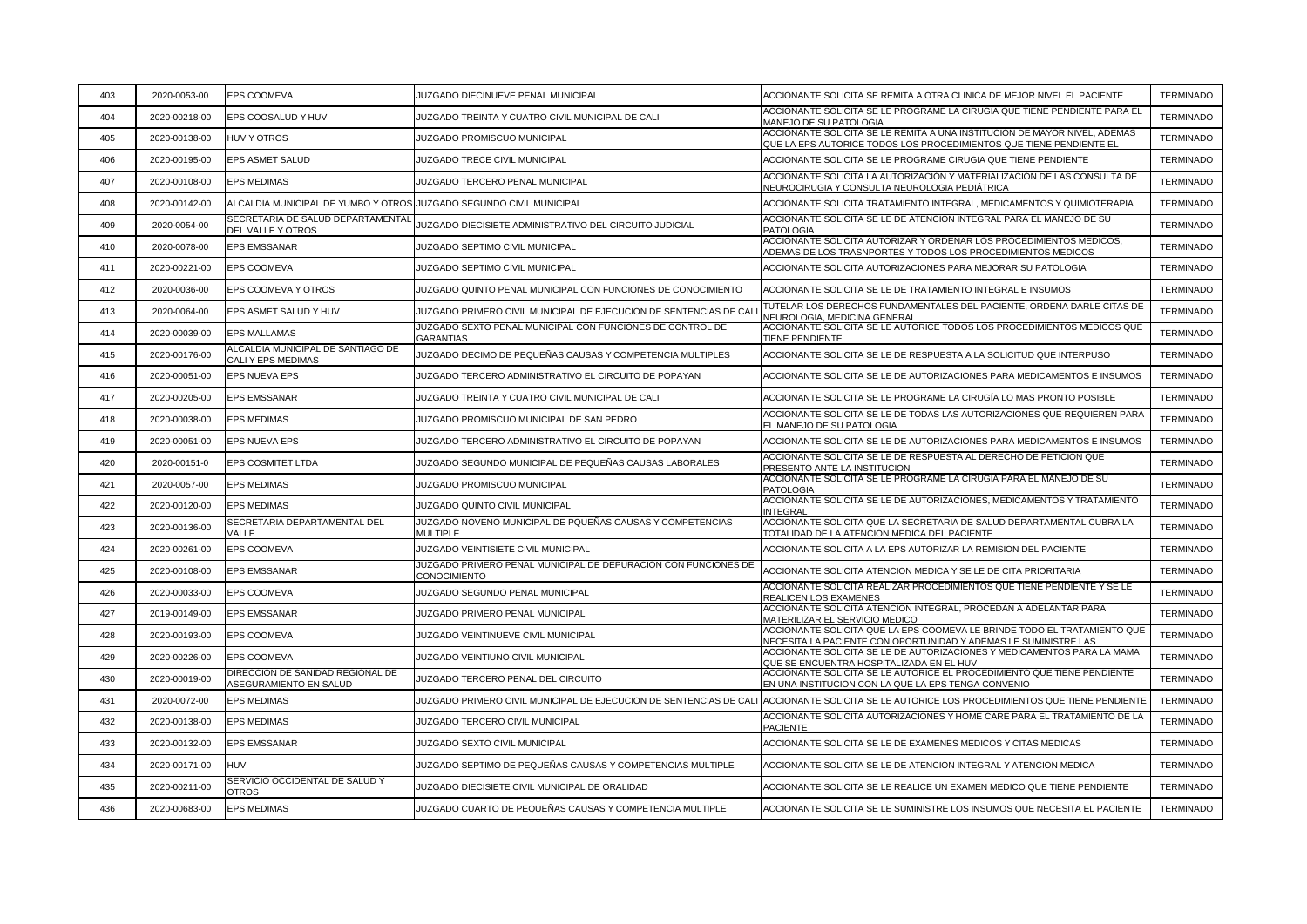| 437 | 2020-00369-00 | EPS EMSSANAR Y HUV                                          | JUZGADO TERCERO DE PEQUEÑAS CAUSAS Y COMPETENCIAS MULTIPLE                     | ACCIONANTE SOLICITA ATENCION INTEGRAL Y PROGRAMACION DE CIRUGIA                                               | <b>TERMINADO</b> |
|-----|---------------|-------------------------------------------------------------|--------------------------------------------------------------------------------|---------------------------------------------------------------------------------------------------------------|------------------|
| 438 | 2020-00075-00 | EPS SERVICIO OCCIDENTAL DE SALUD                            | JUZGADO SEGUNDO DE EJECUCION CIVIL MUNICIPAL                                   | ACCIONANTE SOLICITA SE LE REALICE EL PROCEDIMIENTO FOTOTERAPIA CONTINUA                                       | <b>TERMINADO</b> |
| 439 | 2020-00236-00 | <b>EPS EMSSANAR</b>                                         | JUZGADO PRIMERO CIVIL MUNICIPAL                                                | ACCIONANTE SOLICITA SE LE BRINDE ATENCION INTEGRAL Y CITAS MEDICAS                                            | <b>TERMINADO</b> |
| 440 | 2020-208      | SECRETARIA DEPARTAMENTAL DEL<br>VALLE                       | JUZGADO VEINTIOCHO CIVIL MUNICIPAL DE ORALIDAD                                 | ACCIONANTE SOLICITA SE LE AUTORICE LA REALIZACION DE LOS EXAMENES                                             | <b>TERMINADO</b> |
| 441 | 2020-00189-00 | <b>COSMITET</b>                                             | JUZGADO DOCE CIVIL MUNICIPAL DE ORALIDAD                                       | ACCIONANTE SOLICITA SE LE CAMBIE DE IPS POR QUE NO PUEDE VENIR A LA CIUDAD<br>DE CALI                         | <b>TERMINADO</b> |
| 442 | 2020-00213-00 | EPS COOSALUD                                                | JUZGADO DIECISEIS CIVIL MUNICIPAL DE ORALIDAD DE CALI                          | ACCIONANTE SOLICITA INSUMOS PARA LA PACIENTE                                                                  | <b>TERMINADO</b> |
| 443 | 2020-00223-00 | <b>HUV</b>                                                  | JUZGADO SEGUNDO CIVIL MUNICIPAL                                                | ACCIONANTE SOLICITA SE LE REALICE A LA HIJA FALLECIDA EL PROCEDIMIENTO DE<br>NECROPSIA                        | <b>TERMINADO</b> |
| 444 | 2020-0069-00  | FIDUPREVISORA - CONSORCIO FONDO DE<br>ATENCION EN SALUD PPL | JUZGADO DIECISEIS CIVIL DEL CIRCUITO                                           | ACCIONANTE SOLICITA SE LE LIBERTAD POR ENFERMEDAD DE BASE QUE PRESENTA                                        | <b>TERMINADO</b> |
| 445 | 2020-00215-00 | <b>EPS EMSSANAR</b>                                         | JUZGADO TERCERO CIVIL MUNICIPAL DE ORALIDAD                                    | ACCIONANTE SOLICITA SE LE BRINDE TODOS LOS INSUMOS PARA EL TRATAMIENTO DE<br>SU PATOLOGIA                     | <b>TERMINADO</b> |
| 446 | 2020-0092-00  | <b>EPS EMSSANAR</b>                                         | JUZGADO CUARTO CIVIL MUNICIPAL                                                 | ACCIONANTE SOLICITA SE LE DE CITA MEDICA                                                                      | <b>TERMINADO</b> |
| 447 | 2020-00112-00 | EPS COOMEVA                                                 | JUZGADO TERCERO PENAL MUNICIPAL CON FUNCIONES DE CONOCIMIENTO                  | ACCIONANTE SOLICITA SE LE ASIGNE CITA MEDICA                                                                  | <b>TERMINADO</b> |
| 448 | 2020-00248-00 | <b>EPS EMSSANAR</b>                                         | JUZGADO CUARTO CIVIL MUNICIPAL                                                 | ACCIONANTE SOLICITA ATENCION INTEGRAL                                                                         | <b>TERMINADO</b> |
| 449 | 2020-0027-00  | <b>EPS MEDIMAS</b>                                          | JUZGADO QUINTO PENAL DEL CIRCUITO                                              | ACCIONANTE PIDE QUE LA MENOR QUE SE ENCENTRA A SU CARGO NO SEA<br>TRASLADADA PARA LA CIUDAD DE BOGOTA         | <b>TERMINADO</b> |
| 450 | 2019-00142-00 | <b>EPS EMSSANAR</b>                                         | JUZGADO SEPTIMO PENAL MUNICIPAL DE POPAYAN                                     | ACCIONANTE SOLICITA CITA CON REUMATOLOGIA                                                                     | <b>TERMINADO</b> |
| 451 | 2020-00044-00 | <b>EPS MEDIMAS</b>                                          | JUZGADO PROMISCUO MUNICIPAL                                                    | ACCIONANTE SOLICITA SE LE ORDENE HOME CARE                                                                    | <b>TERMINADO</b> |
| 452 | 2020-00132-00 | SECRETARIA DE SALUD DEPARTAMENTAL<br><b>Y OTROS</b>         | JUZGADO CUARTO CIVIL MUNICIPAL                                                 | ACCIONANTE SOLICITA TRATAMIENTO INTEGRAL PARA EL MANEJO DE SU PATOLOGIA                                       | <b>TERMINADO</b> |
| 453 | 2020-00231-00 | <b>EPS EMSSANAR</b>                                         | JUZGADO VEINTIUNO CIVIL MUNICIPAL                                              | ACCIONANTE SOLICITA SE LE AUTORICE LOS MEDICAMENTOS QUE NECESITA EL<br><b>PACIENTE</b>                        | <b>TERMINADO</b> |
| 454 | 2020-00073-00 | <b>INPEC - CARCEL DE TULUA Y</b><br><b>FIDUPREVISORA</b>    | JUZGADO SEGUNDO PENAL DEL CIRCUITO                                             | ACCIONANTE SOLICITA ATENCION INTEGRAL                                                                         | <b>TERMINADO</b> |
| 455 | 2020-00141-00 | <b>EPS EMSSANAR</b>                                         | JUZGADO SEPTIMO CIVIL MUNICIPAL                                                | ACCIONANTE SOLICITA VIÁTICOS Y TRANSPORTE                                                                     | <b>TERMINADO</b> |
| 456 | 2020-00030-00 | DIRECCION DE SANIDAD DE LA POLICIA<br><b>NACIONAL</b>       | JUZGADO ONCE PENAL DEL CIRCUITODE CALI                                         | ACCIONANTE SOLICITA ATENCION INTEGRAL Y VALORACION MEDICA                                                     | <b>TERMINADO</b> |
| 457 | 2020-00263-00 | EPS COOMEVA                                                 | JUZGADO VEINTICUATRO CIVIL MUNICIPAL                                           | ACCIONANTE SOLICITA SE LE ASIGNE CITA MEDICA Y DE SE BRINDE ATENCION                                          | <b>TERMINADO</b> |
| 458 | 2020-00094-00 | <b>EPS EMSSANAR</b>                                         | JUZGADO SEGUNDO PROMISCUO MUNICIPAL                                            | ACCIONANTE SOLICITA TRANSPORTE Y ATENCIÓN INTEGRAL                                                            | <b>TERMINADO</b> |
| 459 | 2019-00328-00 | EPS COOMEVA                                                 | JUZGADO PROMISCUO MUNICIPAL                                                    | ACCIONANTE SOLICITA SE INICIE EL TRATAMIENTO DE QUIMIOTERAPIA LO MAS<br>PRONTO POSIBLE                        | <b>TERMINADO</b> |
| 460 | 2020-0069-00  | EPS COOSALUD Y HUV                                          | JUZGADO DIECINUEVE PENAL MUNICIPAL                                             | ACCIONANTE SOLICITA SE LE ASIGNEN CITAS MEDICAS QUE TIENE PENDIENTE                                           | <b>TERMINADO</b> |
| 461 | 202000166-00  | <b>EPS MEDIMAS</b>                                          | JUZGADO SEGUNDO MUNICIPAL DE PEQUEÑAS CAUSAS LABORALES                         | ACCIONANTE SOLICITA SE LE AUTORICE EL PROCEDIMIENTO QUE TIENE PENDIENTE EL<br>PAPA                            | <b>TERMINADO</b> |
| 462 | 2020-00220-00 | <b>EPS MEDIMAS</b>                                          | <b>JUZGADO SEXTO CIVIL MUNICIPAL</b>                                           | ACCIONANTE SOLICITA EXAMEN DE COLONOSCOPIA                                                                    | <b>TERMINADO</b> |
| 463 | 2020-00122-00 | <b>EPS MEDIMAS</b>                                          | JUZGADO PRIMERO PENAL MUNICIPAL DE DEPURACION CON FUNCIONES DE<br>CONOCIMIENTO | ACCIONANTE SOLICITA REMISION INMEDIATA DE LA PACIENTE                                                         | <b>TERMINADO</b> |
| 464 | 2020-00106-00 | ADMINISTRADORA COLOMBIANA DE<br><b>PENSIONES</b>            | JUZGADO TERCERO DE FAMILIA DE ORALIDAD DE CALI                                 | ACCIONANTE SOLICITA SE LE PAGUE LAS INCAPACIDADES                                                             | <b>TERMINADO</b> |
| 465 | 2020-00156-00 | SERVICIO OCCIDENTAL DE SALUD Y<br><b>OTROS</b>              | JUZGADO SEGUNDO CIVIL MUNICIPAL                                                | ACCIONANTE SOLICITA MEDICAMENTOS PARA EL MANEJO DE SU PATOLOGIA                                               | <b>TERMINADO</b> |
| 466 | 2020-00242-00 | <b>EPS MEDIMAS</b>                                          | JUZGADO TREINTA Y CUATRO CIVIL MUNICIPAL DE CALI                               | ACCIONANTE SOLICITA SE LE AUTORICE EL PROCEDIMIENTO MEDICO QUE TIENE LA<br>HIJA PACIENTE DE 2 MESES DE NACIDA | <b>TERMINADO</b> |
| 467 | 2020-00031-00 | HUV Y MIGRACION COLOMBIA                                    | JUZGADO TERCERO PENAL DEL CIRCUITO                                             | ACCIONANTE SOLICITA ATENCION INTEGRAL PARA SU HIJO MENOR DE EDAD                                              | <b>TERMINADO</b> |
| 468 | 2020-00059-00 | SECRETARIA DEPARTAMENTAL DEL<br>VALLE Y MIGRACION COLOMBIA  | JUZGADO DIECINUEVE CIVIL DEL CIRCUITO DE CALI                                  | ACCIONANTE SOLICITA SE LE DE EL ULTIMO BLOQUE DE QUIMIOTERAPIA QUE<br>NECESITA                                | <b>TERMINADO</b> |
| 469 | 2020-00068-00 | SECRETARIA DE SALUD Y<br>DEPARTAMENTO DEL VALLE DEL CAUCA   | JUZGADO DECIMO ADMINISTRATIVO DE ORALIDAD DEL CIRCUITO DE CALI                 | ACCIONANTE SOLICITA QUE LA ATENCION MEDICA SEA CUBIERTA POR EL ENTE<br>TERRITORIAL                            | <b>TERMINADO</b> |
| 470 | 2020-0031-00  | MINISTERIO DE SALUD Y FISCALIA 16<br>LOCAL DE CALI          | JUZGADO DIECIOCHO PENAL DEL CIRCUITO                                           | ACCIONANTE SOLICITA SE REALICE PRUEBA CONFIRMATORIA DE COVID-19                                               | <b>TERMINADO</b> |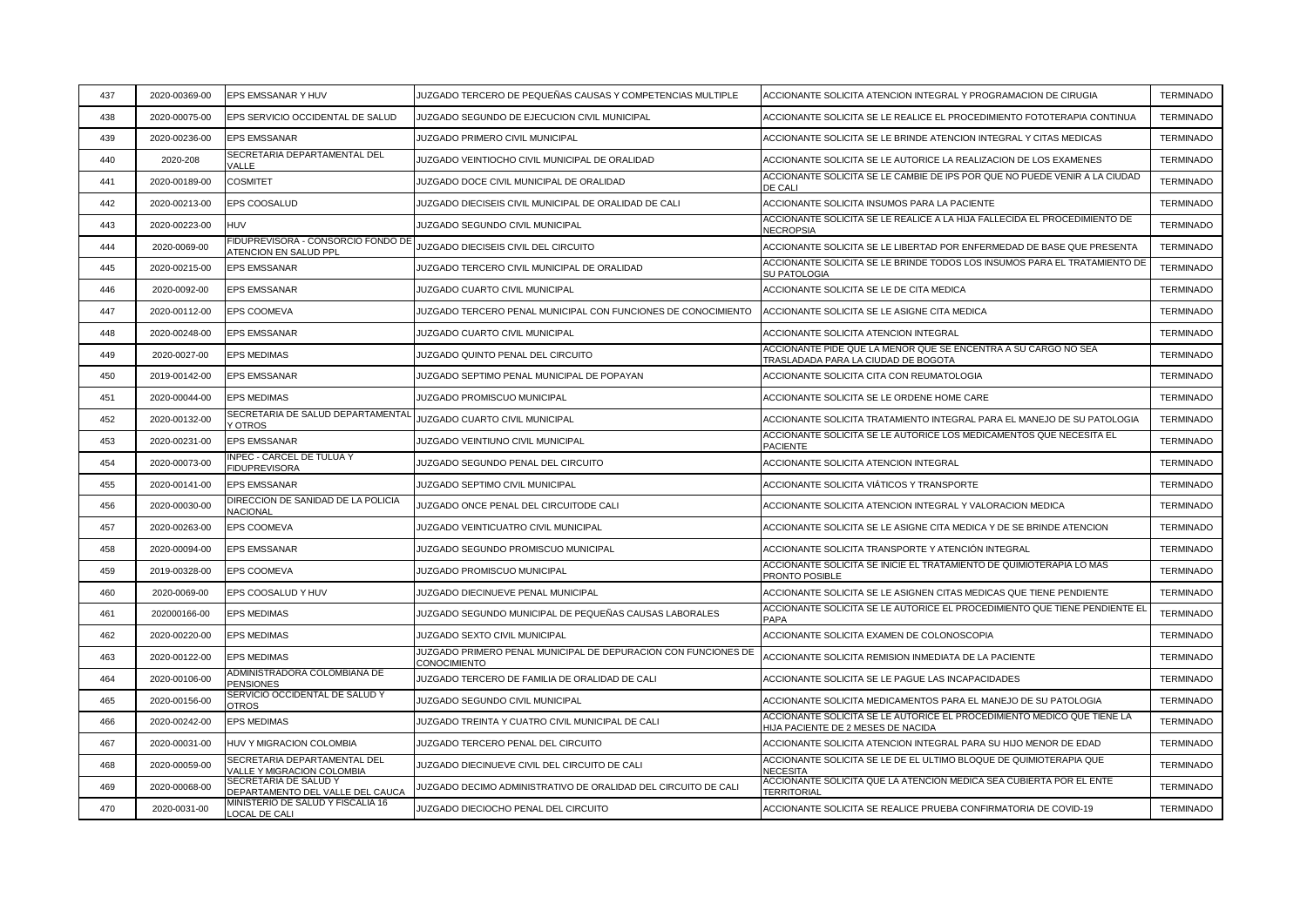| 471 | 2020-00123-00  | DIEGO GOMEZ RAMIREZ                                                  | JUZGADO PROMISCUO MUNICIPAL DE BOLIVAR                            | ACCIONANTE SOLICITA EL PAGO DE INCAPACIDADES Y NOMINA                                            | <b>TERMINADO</b> |
|-----|----------------|----------------------------------------------------------------------|-------------------------------------------------------------------|--------------------------------------------------------------------------------------------------|------------------|
| 472 | 2020-0243-00   | <b>EPS COOMEVA</b>                                                   | JUZGADO TREINTA Y CUATRO CIVIL MUNICIPAL DE CALI                  | ACCIONANTE SOLICITA SE LE DE HOME CARE AL PACIENTE                                               | <b>TERMINADO</b> |
| 473 | 2020-00146-00  | SANIDAD POLICIA NACIONAL                                             | JUZGADO DIECISEIS LABORAL DEL CIRCUITO                            | ACCIONANTE SOLICITA SE LE PROGRAME DENOMINADA IMPLANTE DE CONDUCCION<br><b>OSEA ACTIVO</b>       | <b>TERMINADO</b> |
| 474 | 2020-00117-00  | ESTABLECIMIENTO PENITENCIARIO Y<br>CARCELARIO DE JAMUNDI Y OTROS     | JUZGADO OCTAVO DE FAMILIA DE ORALIDAD                             | ACCIONANTE SOLICITA SE LE ENTREGUE EL MEDICAMENTO DENOMINADO<br>ROMPLOSTIM X 250 MG              | <b>TERMINADO</b> |
| 475 | 2020-00139-00  | EPS COOMEVA                                                          | JUZGADO SEGUNDO DE PEQUEÑAS CAUSAS Y COMPETENCIAS MULTIPLE        | ACCIONANTE SOLICITA REMISION DE PACIENTE A OTRA CLINICA                                          | <b>TERMINADO</b> |
| 476 | 2020-000191-00 | <b>EPS MEDIMAS</b>                                                   | JUZGADO NOVENO CIVIL MUNICIPAL                                    | ACCIONANTE SOLICITA INSUMOS PARA LA ATENCION DEL PACIENTE                                        | <b>TERMINADO</b> |
| 477 | 2020-00113-00  | <b>INPEC Y OTROS</b>                                                 | JUZGADO PRIMERO DE FAMILIA                                        | ACCIONANTE SOLICITA SE LE REALICE PROGRAMACION QUIRURGICA LO MAS PRONTO<br><b>POSIBLE</b>        | <b>TERMINADO</b> |
| 478 | 2020-00102-00  | <b>COSMITET LTDA</b>                                                 | JUZGADO TERCERO CIVIL MUNICIPAL                                   | ACCIONANTE SOLICITA SE LE SUMINISTRE INSUMOS PARA EL MANEJO DE SU<br><b>PATOLOGIA</b>            | <b>TERMINADO</b> |
| 479 | 2020-00084-00  | <b>EPS EMSSANAR</b>                                                  | JUZGADO OCTAVO CIVIL MUNICIPAL                                    | ACCIONANTE SOLICITA SE LE PRESTO LOS SERVICIOS DE SALUD                                          | <b>TERMINADO</b> |
| 480 | 2020-00127-00  | EPS SOS                                                              | <b>JUZGADO PRIMERO CIVIL MUNICIPAL</b>                            | ACCIONANTE SOLICITE SE LE PRESTE EL SERVICIO DE TRANSPORTE                                       | <b>TERMINADO</b> |
| 481 | 2020-00170-00  | ALCALDIA MUNICIPAL DE CALI Y OTROS                                   | JUZGADO SEGUNDO DE PEQUEÑAS CAUSAS Y COMPETENCIAS MULTIPLE        | ACCIONANTE SOLICITE SE LE PRESTE SE LE REALICE EL RECONOCIMIENTO DEL<br>SUBSIDIO DE ADULTO MAYOR | <b>TERMINADO</b> |
| 482 | 2020-00148-00  | MINISTERIO DE DEFENSA NACIONAL,<br>POLICIA NACIONAL                  | JUZGADO OCTAVO LABORAL DEL CIRCUITO                               | ACCIONANTE SOLICITA ATENCION INTEGRAL                                                            | <b>TERMINADO</b> |
| 483 | 2020-00047-00  | SECRETARIA DEPARTAMENTAL DE SALUD<br>Y HUV                           | JUZGADO PRIMERO ADMINISTRATIVO ORAL DEL CIRCUITO DE CALI          | ACCIONANTE SOLICITA SE LE ENTREGUE EL SALVO CONDUCTO PARA AFILIARSE A UNA<br><b>EPS</b>          | <b>TERMINADO</b> |
| 484 | 2020-0087-00   | EPS EMSSANAR                                                         | JUZGADO TERCERO CIVIL MUNICIPAL DE EJECUCION DE SENTENCIAS        | ACCIONANTE SOLICITA MEDICAMENTO PARA EL MANEJO DE SU PATOLOGIA                                   | <b>TERMINADO</b> |
| 485 | 2020-00159-00  | SECRETARIA DEPARTAMENTAL DE SALUD<br>Y HUV                           | JUZGADO PRIMERO LABORAL DEL CIRCUITO                              | ACCIONANTE SOLICITA SE LE TRATAMIENTO INTEGRAL YA QUE ESTA HOSPITALZADA<br>EN HUV                | <b>TERMINADO</b> |
| 486 | 2020-00170-00  | COMPAÑÍA SEGUROS MUNDIAL DE<br><b>COLOMBIA</b>                       | JUZGADO SEGUNDO CIVIL MUNICIPAL                                   | ACCIONANTE SOLICITA SE LE PAGUE LA JUNTA REGIONAL DE CALIFICACION POR<br><b>INVALIDEZ</b>        | <b>TERMINADO</b> |
| 487 | 2020-00147-00  | <b>EPS MEDIMAS</b>                                                   | JUZGADO CATORCE LABORAL DEL CIRCUITO DE CALI                      | ACCIONANTE SOLICITA AUTORIZACIONES PARA LA CITA DE HEMATOONCOLOGIA                               | <b>TERMINADO</b> |
| 488 | 2020-00115-00  | PROQUIDENAR S.A.S                                                    | JUZGADO PRIMERO PROMISCUO MUNICIPAL                               | ACCIONANTE SOLICITA SE LE REINTEGRE AL TRABAJO                                                   | <b>TERMINADO</b> |
| 489 | 2020-00146-00  | <b>EPS MEDIMAS</b>                                                   | JUZGADO DE PEQUEÑAS CAUSAS Y COMPETENCIA                          | ACCIONANTE SOLICITA JUNTA MEDICA                                                                 | <b>TERMINADO</b> |
| 490 | 2020-00187-00  | COSMITET LTDA, CORPORACION DE<br>SERVICIOS MEDICOS                   | JUZGADO SEGUNDO CIVIL MUNICIPAL                                   | ACCIONANTE SOLICITA SE LE AUTORICEN LA REDIOTERAPIAS EN LA CIUDAD DE<br>ARMENIA                  | <b>TERMINADO</b> |
| 491 | 2020-00238-00  | SECRETARIA DE SALUD DEPARTAMENTAL<br>Y OTROS                         | JUZGADO VEINTE CIVIL MUNICIPAL DE ORALIDAD                        | ACCIONANTE SOLICITA ATENCION INTEGRAL                                                            | <b>TERMINADO</b> |
| 492 | 2020-00100-00  | EPS EMSSANAR                                                         | JUZGADO PRIMERO DE PEQUEÑAS CAUSAS Y COMPETENCIA MULTIPLE         | ACCIONANTE SOLICITA SE LE SUMINISTRE VIATICOS PARA EL MANEJO DE SU<br><b>PATOLOGIA</b>           | <b>TERMINADO</b> |
| 493 | 2020-0222-00   | EPS MEDIMAS Y OTROS                                                  | JUZGADO NOVENO CIVIL MUNICIPAL                                    | ACCIONANTE SOLICITA AUTORIZACIONES PARA EL MANEJO DE SU PATOLOGIA                                | <b>TERMINADO</b> |
| 494 | 2020-0099-00   | EPS BARRIOS UNIDOS DE QUIBDO                                         | JUZGADO PROMISCUO MUNICIPAL                                       | ACCIONANTE SOLICITA ATENCION INTEGRAL, Y ATENCION PARA LA PATOLOGIA QUE<br>PRESENTA              | <b>TERMINADO</b> |
| 495 | 2020-0045-00   | POLICIA NACIONAL Y OTROS                                             | JUZGADO TERCERO PENAL DEL CIRCUITO                                | ACCIONANTE SOLICITA AUTORIZACIONES PARA MANEJAR LA PATOLOGIA                                     | <b>TERMINADO</b> |
| 496 | 2020-0088-00   | CLINICA SANTA SOFIA DEL PACIFICO                                     | JUZGADO CUARTO PENAL MUNICIPAL CON FUNCIONES DE CONOCIMIENTO      | ACCIONANTE SOLICITA ATENCION INTEGRAL PARA LA PACIENTE                                           | <b>TERMINADO</b> |
| 497 | 2018-00662-00  | <b>COSMITET LTDA</b>                                                 | JUZGADO ONCE DE PEQUEÑAS CAUSAS Y COMPETENCIAS MULTIPLES          | ACCIONANTE SOLICITA SE LE PRACTIQUE UNA HISTEROCTOMIA DE UTERO                                   | <b>TERMINADO</b> |
| 498 | 2020-00280-00  | <b>EPS MEDIMAS</b>                                                   | JUZGADO SEGUNDO CIVIL MUNICIPAL                                   | ACCIONANTE SOLICITA SE LE AUTORICE EL TRATAMIENTO MEDICO QUE TIENE<br><b>PENDIENTE</b>           | <b>TERMINADO</b> |
| 499 | 2020-0094-00   | EPS COOSALUD                                                         | JUZGADO SEPTIMO CIVIL MUNICIPAL DE EJECUCION DE SENTENCIAS DE CAL | ACCIONANTE SOLICITA SE LE ENTREGUE AUTORIZACION PARA RECLAMAR LOS<br><b>MEDICAMENTOS</b>         | <b>TERMINADO</b> |
| 500 | 2020-00093-00  | EPS COOSALUD Y HUV                                                   | JUZGADO OCTAVO CIVIL MUNICIPAL                                    | ACCIONANTE SOLICITA SE LE AUTORICE EL IMPLANTE COCLEAR                                           | <b>TERMINADO</b> |
| 501 | 2020-00142-00  | ALCALDIA MUNICIPAL DE YUMBO Y OTROS JJUZGADO SEGUNDO CIVIL MUNICIPAL |                                                                   | ACCIONANTE SOLICITA ATENCION INTEGRAL Y REENCUESTA DE SISBEN                                     | <b>TERMINADO</b> |
| 502 | 2020-00239-00  | <b>EPS MEDIMAS</b>                                                   | JUZGADO TREINTA CIVIL MUNICIPAL                                   | ACCIONANTE SOLICITA SE LE DE AUTORIZACION POR PARTE DE LA EPS                                    | <b>TERMINADO</b> |
| 503 | 2020-0240-00   | <b>EPS MEDIMAS</b>                                                   | JUZGADO TREINTA CIVIL MUNICIPAL                                   | ACCIONANTE SOLICITA SE LE AUTORICEN TODOS LOS PROCEDIMIENTOS MEDICOS<br>QUE TIENE PENDIENTE      | <b>TERMINADO</b> |
| 504 | 2020-00112-00  | <b>EPS MEDIMAS</b>                                                   | JUZGADO TERCERO CIVIL MUNICIPAL                                   | ACCIONANTE SOLICITA SE LE PROGRAME CIRUGIA MAXILOFACIAL                                          | <b>TERMINADO</b> |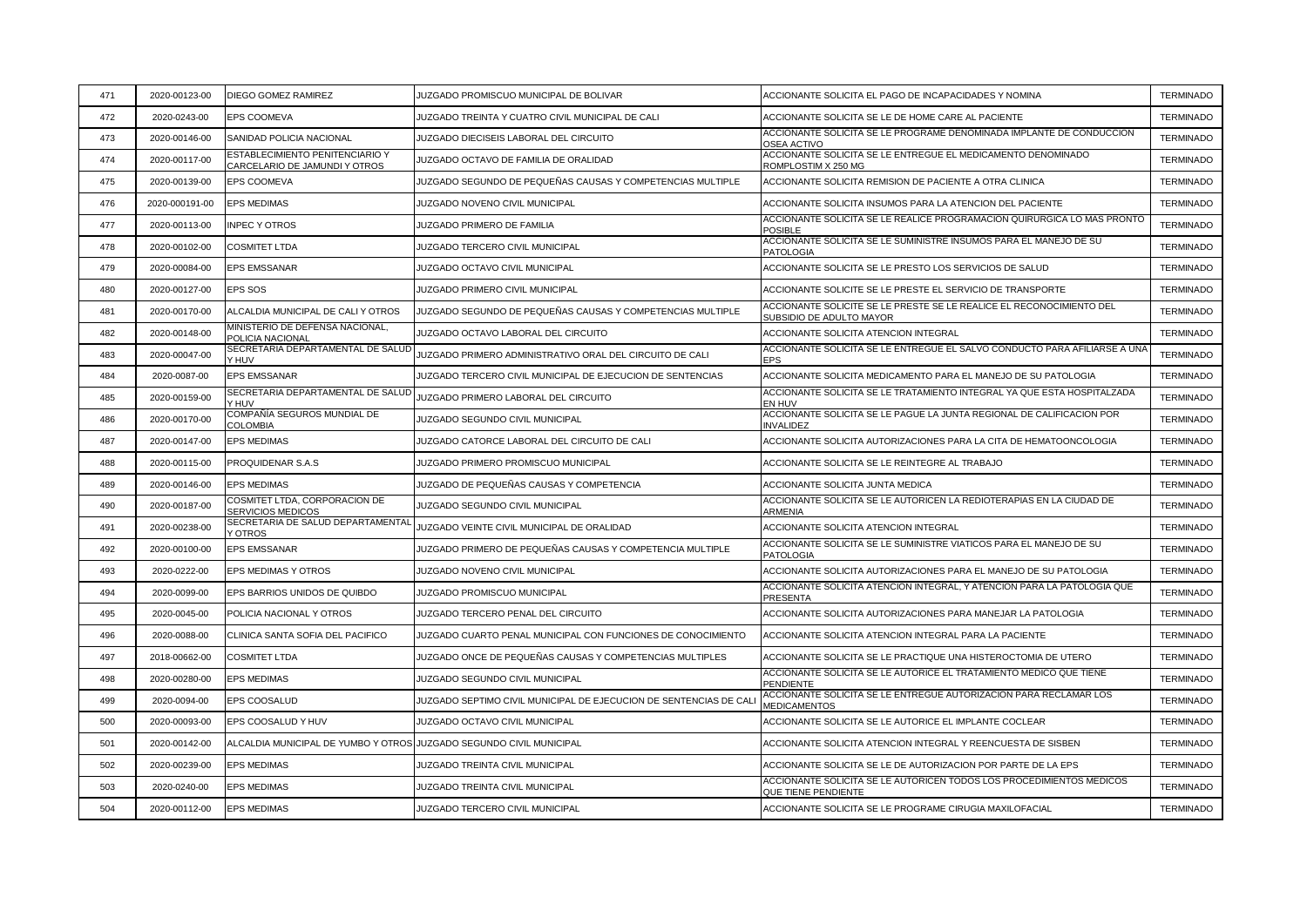| 505 | 2020-0093-00  | ASOCIACION MUTUAL BARRIOS UNIDOS<br>DE QUIBDO ESS EPS               | JUZGADO SEXTO CIVIL MUNICIPAL DE EJECUCION DE SENTENCIAS                    | ACCIONANTE DE SOLICITA ATENCION INTEGRAL CIUDADOS PALIATIVOS                                                                       | <b>TERMINADO</b> |
|-----|---------------|---------------------------------------------------------------------|-----------------------------------------------------------------------------|------------------------------------------------------------------------------------------------------------------------------------|------------------|
| 506 | 2020-00231-00 | EPS COOMEVA                                                         | JUZGADO DIECISEIS CIVIL MUNICIPAL DE ORALIDAD DE CALI                       | ACCIONANTE SOLICITA SE LE REALICEN LAS QUIMIOTERAPIAS                                                                              | <b>TERMINADO</b> |
| 507 | 2020-00194-00 | HUV, SISBEN, SECRETARIA DE SALUD                                    | JUZGADO SEPTIMO DE PEQUEÑAS CAUSAS Y COMPETENCIAS MULTIPLES                 | ACCIONANTE SOLICITA SE LE PRESTE TODA LA ATENCION REQUERIDA YA QUE SE<br>ENCUENTRA HOSPITALIZADO                                   | <b>TERMINADO</b> |
| 508 | 2020-00215-00 | EPS COOSALUD Y HUV                                                  | JUZGADO VEINTINUEVE CIVIL MUNICIPAL                                         | ACCIONANTE SOLICITA PROGRAMACION QUIRURGICA                                                                                        | <b>TERMINADO</b> |
| 509 | 2020-00246-00 | <b>EPS MEDIMAS</b>                                                  | JUZGADO VEINTE CIVIL MUNICIPAL DE ORALIDAD                                  | ACCIONANTE SOLICITA SE LE DE AUTORIZACIONES PARA EL MANEJO DE LA<br><b>PATOLOGIA</b>                                               | <b>TERMINADO</b> |
| 510 | 2020-00219-00 | EPS EMSSANAR                                                        | JUZGADO DOCE CIVIL MUNICIPAL DE ORALIDAD                                    | ACCIONANTE SOLICITA SE LE SUMINISTRE EL MEDICAMENTO CACIPLIQ 20                                                                    | <b>TERMINADO</b> |
| 511 | 2020-00135-00 | DEPARTAMENTO DEL VALLE DEL CAUCA                                    | JUZGADO TERCERO PROMISCUO DE FAMILIA                                        | ACCIONANTE SOLICITA ATENCION INTEGRAL Y HOSPITALIZACION                                                                            | <b>TERMINADO</b> |
| 512 | 2020-0061-00  | EPS EMSSANAR                                                        | JUZGADO PROMISCUO MUNICIPAL                                                 | ACCIONANTE SOLICITA AUTORIZACIONES PARA EL MANEJO DE SU PATOLOGIA                                                                  | <b>TERMINADO</b> |
| 513 | 2020-00114-00 | EPS SOS, CLINICA LUNGAVITA Y HUV                                    | JUZGADO TERCERO CIVIL MUNICIPAL DE PALMIRA                                  | ACCIONANTE SOLICITA SE LE REALICE EXAMEN DE URETROCISTOGRAFIA MICCIONAL                                                            | <b>TERMINADO</b> |
| 514 | 2020-00256-00 | EPS MEDIMAS                                                         | JUZGADO TREINTA Y CUATRO CIVIL MUNICIPAL DE CALI                            | ACCIONANTE SOLICITA SE LE REALICE ESTUDIO DE BIOLOGIA EN ESPECIMEN DE<br>RECONOCIMIENTO CON MULTIPLE MUESTREO MAMAMAPRINT 70 GENES | <b>TERMINADO</b> |
| 515 | 2020-00140-00 | EPS MEDIMAS Y OTROS                                                 | JUZGADO SEGUNDO CIVIL MUNICIPAL                                             | ACCIONANTE SOLICITA CITA DE PRIMERA VEZ POR ONCOLOGIA                                                                              | <b>TERMINADO</b> |
| 516 | 2020-0095-00  | EPS COOSALUD Y OTROS                                                | JUZGADO SEXTO CIVIL MUNICIPAL                                               | ACCIONANTE SOLICITA IMPLANTACION O SUSTITUCION DE PROTESIS COCLEAR                                                                 | <b>TERMINADO</b> |
| 517 | 2020-0085-00  | EPS EMSSANAR                                                        | JUZGADO VEINTITRES PENAL MUNICIPAL CON FUNCIONES DE<br>CONOCIMIENTO DE CALI | ACCIONANTE SOLICITA VALORACION POR HEPATOLOGO                                                                                      | <b>TERMINADO</b> |
| 518 | 2020-0088-00  | SECRETARIA DEPARTAMENTAL DE SALUD<br>Y OTROS                        | JUZGADO PRIMERO PENAL MUNICIPAL CON FUNCIONES DE CONOCIMIENTO               | ACCIONANTE SOLICITA ATENCION INTEGRAL                                                                                              | <b>TERMINADO</b> |
| 519 | 2020-00149-00 | SECRETARIA DEPARTAMENTAL DE SALUD<br>Y OTROS                        | JUZGADO TERCERO PENAL MUNICIPAL CON FUNCIONES DE CONOCIMIENTO               | ACCIONANTE SOLICITA SE LE PRESTE TODA LA ATENCION REQUERIDA YA QUE SE<br>ENCUENTRA HOSPITALIZADO EN OTRA INSTITUCION               | <b>TERMINADO</b> |
| 520 | 2020-00090-00 | <b>EPS MEDIMAS</b>                                                  | JUZGADO SEPTIMO PENAL MUNICIPAL DE CONOCIMIENTO DE CALI                     | ACCIONANTE SOLICITA SE LE AUTORICE EL LA CIRUGIA QUE TIENE PENDIENTE                                                               | <b>TERMINADO</b> |
| 521 | 2020-00224-00 | EPS COOMEVA                                                         | JUZGADO PRIMERO CIVIL MUNICIPAL                                             | ACCIONANTE SOLICITA SE LE ASIGNE CITA DE ORTOPEDIA ONCOLOGICA                                                                      | <b>TERMINADO</b> |
| 522 | 2020-00100-00 | EPS EMSSANAR                                                        | <b>JUZGADO CUARTO CIVIL MUNICIPAL</b>                                       | ACCIONANTE SOLICITA CITA CON ESPECIALISTA GASTROINTESTINAL                                                                         | <b>TERMINADO</b> |
| 523 | 2020-00090-00 | SECRETARIA DEPARTAMENTAL DE SALUD JUZGADO OCTAVO CIVIL DEL CIRCUITO |                                                                             | ACCIONANTE SOLICITA ATENCION INTEGRAL                                                                                              | <b>TERMINADO</b> |
| 524 | 2020-00152-00 | ALCALDIA MUNICIPAL DE PALMIRA                                       | <b>JUZGADO SEGUNDO CIVIL MUNICIPAL</b>                                      | ACCIONANTE SOLICITA SE LE CANCELE LOS SALARIOS DEJADOS DE PERCIBIR                                                                 | <b>TERMINADO</b> |
| 525 | 2020-00182-00 | <b>EPS MEDIMAS</b>                                                  | JUZGADO SEXTO DE PEQUEÑAS CAUSAS Y COMPETENCIAS MULTIPLE CASA<br>חר         | ACCIONANTE SOLICITA SE LE DEN AUTORIZACIONES PARA EL MANEJO DE LA<br>PATOLOGIA DE LA MENOR                                         | <b>TERMINADO</b> |
| 526 | 2020-0023-00  | EPS EMSSANAR Y OTROS                                                | JUZGADO PRIMERO PENAL MUNICIPAL                                             | PACIENTE SOLICITA SE LE PROGRAME LAS QUIMIOTERAPIAS                                                                                | <b>TERMINADO</b> |
| 527 | 2020-00239-00 | SECRETARIA DEPARTAMENTAL DE SALUD<br><b>Y OTROS</b>                 | JUZGADO DIECISEIS CIVIL MUNICIPAL DE ORALIDAD DE CALI                       | ACCIONANTE SOLCIITA SE LE PRESTE TODA ATENCION INTEGRAL QUE NECESITE                                                               | <b>TERMINADO</b> |
| 528 | 2020-00114-00 | EPS EMSSANAR                                                        | JUZGADO TERCERO CIVIL MUNICIPAL                                             | ACCIONANTE SOLICITA SE LE SUMINISTRE TODOS LOS INSUMOS NECESARIOS PARA EL<br>MANEJO DE LA PATOLOGIA                                | <b>TERMINADO</b> |
| 529 | 2020-00115-00 | <b>EPS EMSSANAR</b>                                                 | JUZGADO PRIMERO CIVIL MUNCIPAL                                              | ACCIONANTE SOLICITA ATENCION INTEGRAL Y TRATAMIENTO MEDICO PARA LA<br>PATOLOGIA QUE PRESENTA SU HIJA                               | <b>TERMINADO</b> |
| 530 | 2020-00035-00 | <b>EPS MEDIMAS</b>                                                  | JUZGADO CATORCE PENAL MUNICIPAL FUNCION DE CONTROL DE<br><b>GARANTIAS</b>   | ACCIONANTE SOLICITA SE LE SUMINISTRE HOME CARE E INSUMOS                                                                           | <b>TERMINADO</b> |
| 531 | 2020-00036-00 | EPS MUTUAL SER                                                      | JUZGADO CATORCE PENAL MUNICIPAL FUNCION DE CONTROL DE<br><b>GARANTIAS</b>   | ACCIONANTE SOLICITA REMISION Y AUTORIZACION DE PROCEDIMIENTOS                                                                      | <b>TERMINADO</b> |
| 532 | 2020-00249-00 | EPS COOSALUD Y OTROS                                                | JUZGADO TREINTA Y DOS CIVIL MUNICIPAL                                       | ACCIONANTE SOLICITA SE LE REALICE NECROPSIA A LA PACIENTE                                                                          | <b>TERMINADO</b> |
| 533 | 2020-0100-00  | EPS COOSALUD                                                        | JUZGADO TERCERO CIVIL MUNICIPAL                                             | ACCIONANTE SOLICITA AUTORIZACION PARA IMPLANTES COCLEAR                                                                            | <b>TERMINADO</b> |
| 534 | 2020-0040-00  | SECRETARIA DE SALUD, HUV Y OTROS                                    | JUZGADO VEINTIDOS PENAL DEL CIRCUITO CON FUNCIONES DE<br>CONOCIMIENTO       | ACCIONANTE SOLICITA ATENCION INTEGRAL PARA EL MANEJO DE SU PATOLOGIA                                                               | <b>TERMINADO</b> |
| 535 | 2020-0091-00  | ALCALDIA DE SANTIAGO DE CALI,<br>SECRETRARIA DE SALUD               | JUZGADO OCTAVO ADMINISTRATIVO ORAL                                          | ACCIONANTE SOLICITA ATENCION INTEGRAL PARA EL MANEJO DE SU PATOLOGIA                                                               | <b>TERMINADO</b> |
| 536 | 2020-00068-00 | HUV Y SECRETARIA DE SALUD Y<br>SECRETARIA DEPARTAMENTAL Y OTROS     | JUZGADO DIECINUEVE ADMINISTRATIVO                                           | ACCIONANTE SOLICITA ATENCION INTEGRAL PARA EL MANEJO DE SU PATOLOGIA                                                               | <b>TERMINADO</b> |
| 537 | 2020-00289-00 | EPS EMSSANAR Y OTROS                                                | JUZGADO SEGUNDO CIVIL MUNICIPAL                                             | ACCIONANTE SOLICITA VIATICOS Y MEDICAMENTOS PARA EL MANEJO DE SU<br><b>PATOLOGIA</b>                                               | <b>TERMINADO</b> |
| 538 | 2020-00118-00 | EPS EMSSANAR Y OTROS                                                | JUZGADO PRIMERO PENAL MUNICIPAL                                             | ACCIONANTE SOLICITA CITA DE GASTROENTEROLOGO                                                                                       | <b>TERMINADO</b> |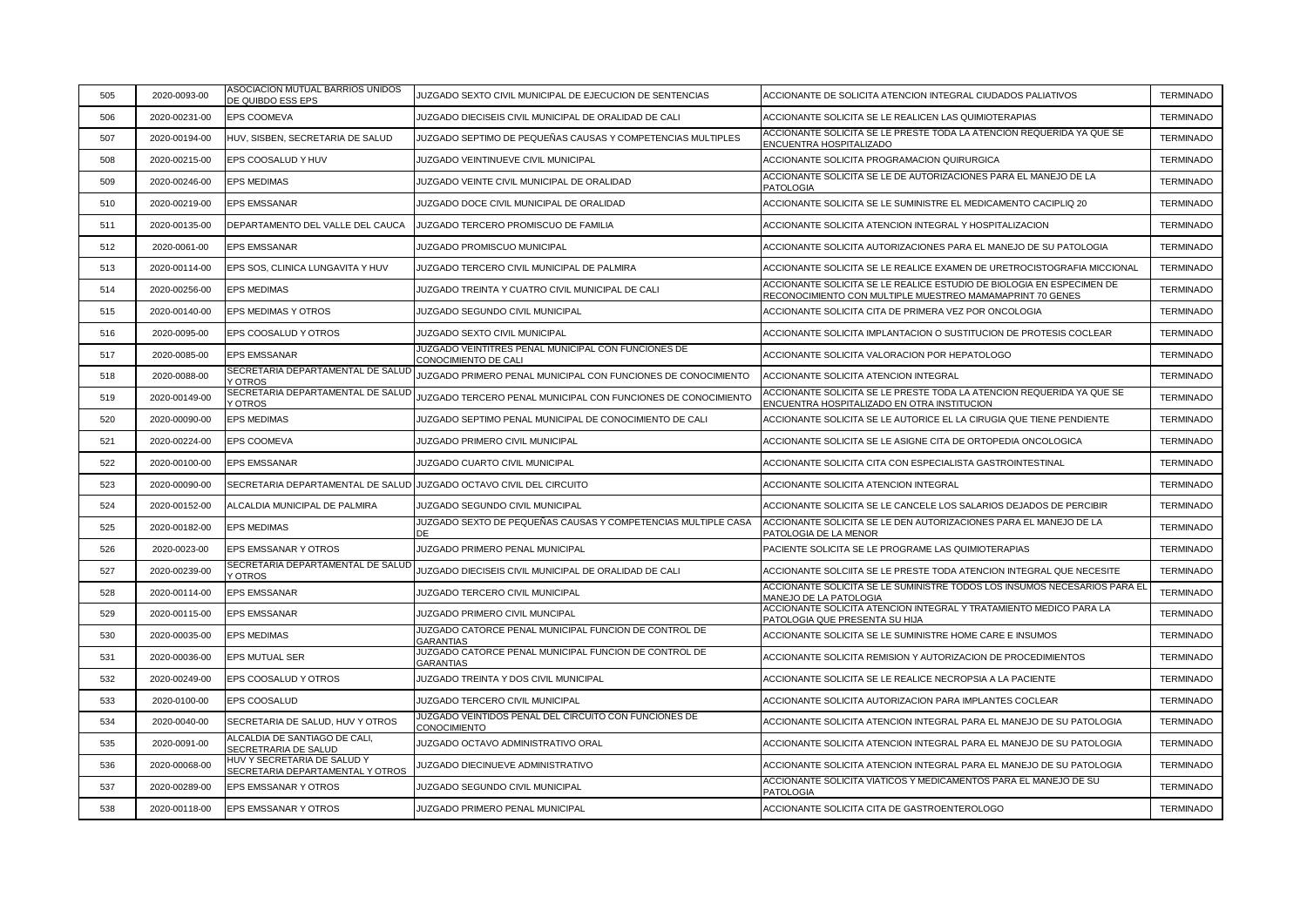| 539 | 2020-00102-00  | <b>HUV</b>                                                        | JUZGADO PRIMERO PENAL MUNICIPAL                                                    | ACCIONANTE SOLICITA AUTORIZACIONES PARA EL PROCEDIMIENTO QUE TIENE<br>PENDIENTE                                                                | <b>TERMINADO</b> |
|-----|----------------|-------------------------------------------------------------------|------------------------------------------------------------------------------------|------------------------------------------------------------------------------------------------------------------------------------------------|------------------|
| 540 | 2020-00104-00  | EPS ASMET SALUD Y OTROS                                           | JUZGADO SEXTO MUNICIPAL DE EJECUCION DE SENTENCIAS                                 | ACCIONANTE SOLICITA SE LE ENTREGUE LOS INSUMOS MEDICOS                                                                                         | <b>TERMINADO</b> |
| 541 | 2020-00119-00  | HUV Y SEGUROS BOLIVAR                                             | JUZGADO TERCERO CIVIL MUNICIPAL                                                    | ACCIONANTE SOLICITA SE LE PROGRAMA CIRUGÍA DENOMINADA ARTRODESIS<br>MUÑECA                                                                     | <b>TERMINADO</b> |
| 542 | 2020-00258-00  | ALCALDIA DE SANTIAGO DE CALI Y HUV                                | JUZGADO CATORCE CIVIL MUNICIPAL                                                    | ACCIONANTE SOLICITA ATENCION INTEGRAL                                                                                                          | <b>TERMINADO</b> |
| 543 | 2019-00113-00  | EPS EMSSANAR Y HUV                                                | JUZGADO NOVENO CIVIL MUNICIPAL                                                     | ACCIONANTE SOLICITA QUE LA AFECTADA SE QUEDE EN EL HOSPITAL HASTA QUE SU<br>PATOLOGIA SEA TRATADA                                              | <b>TERMINADO</b> |
| 544 | 2020-00125     | <b>EPAS ASMET SALUD</b>                                           | JUZGADO PRIMERO PROMISCUO MUNICIPAL                                                | ACCIONANTE SOLICITA SE LE PROGRAME CITA CON REUMATOLOGO                                                                                        | <b>TERMINADO</b> |
| 545 | 2020-00105-00  | EPS MEDIMAS Y OTROS                                               | JUZGADO PRIMERO DE PEQUEÑAS CAUSAS Y COMPETENCIA MULTIPLE                          | ACCIONANTE SOLICITA SE LE AUTORICE LA ENFERMERA DE 24 HORAS,<br>MEDICAMENTOS Y ALIMENTACION CITAS CON ESPECIALISTAS                            | <b>TERMINADO</b> |
| 546 | 2020-0055-00   | DIRECCION DE SANIDAD DE POLICIA<br>NACIONAL Y SECRETARIA DE SALUD | JUZGADO CIVIL LABORAL DEL CIRCUITO                                                 | ACCIONANTE SOLICITA SE LE DE CITAS DE REUMATOLOGIA PEDIATRICA Y<br>NEUROPEDITRAI Y HEMATOLOGIA                                                 | <b>TERMINADO</b> |
| 547 | 2020-00138-00  | <b>EPS MEDIMAS</b>                                                | JUZGADO PROMISCUO MUNICIPAL DE BOLIVAR                                             | ACCIONANTE SOLICITA SE LE ENTREGUEN MEDICAMENTOS Y SE LE DE ATENCION<br><b>INTEGRAL</b>                                                        | <b>TERMINADO</b> |
| 548 | 2020-00209-00  | EPS ASMET SALUD Y HUV                                             | JUZGADO SEPTIMO DE PEQUEÑAS CAUSAS Y COMPETENCIAS MULTIPLE                         | ACCIONANTE SOLICITA AUTORIZACIONES Y VALORACION MEDICA                                                                                         | <b>TERMINADO</b> |
| 549 | 2020-00114-00  | <b>EPS EMSSANAR</b>                                               | JUZGADO TERCERO CIVIL MUNICIPAL                                                    | ACCIONANTE SOLICITO ATENCION INTEGRAL Y TRANSPORTE                                                                                             | <b>TERMINADO</b> |
| 550 | 2020-0096-0    | <b>EPS MEDIMAS</b>                                                | JUZGADO TREINTA Y CUATRO PENAL MUNICIPAL                                           | ACCIONANTE SOLICITA SE LE DE MEDICAMENTOS Y ATENCION INTEGRAL                                                                                  | <b>TERMINADO</b> |
| 551 | 2020-000150-00 | <b>EPS MEDIMAS</b>                                                | JUZGADO PROMISCUO DE BOLIVAR                                                       | ACCIONANTE SOLICITA SE LE RESPONDA EL DERECHO DE PETICION QUE INSTAURO                                                                         | <b>TERMINADO</b> |
| 552 | 2020-00102-00  | <b>EPS EMSSANAR</b>                                               | JUZGADO MUNICIPAL DE PEQUEÑAS CAUSAS LABORALES                                     | ACCIONANTE SOLICITA SE LE DEN CITAS MEDICAS                                                                                                    | <b>TERMINADO</b> |
| 553 | 2020-0094-00   | <b>EPS MEDIMAS</b>                                                | JUZGADO VEINTRITRES PENAL MUNICIPAL CON FUNCIONES DE<br>CONOCIMIENTO DE CALI       | ACCIONANTE SOLICITA ATENCION INTGRAL Y REMISION                                                                                                | <b>TERMINADO</b> |
| 554 | 2020-0233-00   | EPS EMSSANAR Y OTRO                                               | <b>JUZGADO QUINTO CIVIL MUNICIPAL</b>                                              | ACCIONANTE SOLICITA SE LE PROGRAME LA CIRUGIA QUE TIENE PENDIENTE                                                                              | <b>TERMINADO</b> |
| 555 | 2020-00100-00  | DEPARTAMENTO DEL VALLE DEL CAUCA                                  | JUZGADO NOVENO ADMINISTRATIVO DEL CIRCUITO DE CALI                                 | ACCIONANTE SOLICITA QUE SEA ATENDIDA EN EL HOSPITAL DE IV NIVEL Y NO DE II<br>NIVEI                                                            | <b>TERMINADO</b> |
| 556 | 2020-0039-00   |                                                                   | JUZGADO VEINTIOCHO PENAL MUNICIPAL CON FUNCIONES DE CONTROL DE<br><b>GARANTIAS</b> | ACCIONANTE SOLICITA SE LE REALICE PROCEDIMIENTO DE ASPIRADO DE MEDULA<br>OSEA Y QUE SEA REMITIDA DEL CLUB NOEL                                 | <b>TERMINADO</b> |
| 557 | 2020-00303-00  | <b>EPS MEDIMAS</b>                                                | JUZGADO VEINTICUATRO CIVIL MUNICIPAL                                               | ACCIONANTE SOLICITA QUE SE LE PROGRAME CIRUGIA EN CALI Y NO EN OTRA CIUDAD                                                                     | <b>TERMINADO</b> |
| 558 | 2020-00129-00  | EPS EMSSANAR                                                      | JUZGADO PRIMERO PROMISCUO MUNICIPAL                                                | ACCIONANTE SOLICITA AUTORIZACIONES PARA EL MANEJO DE SU PATOLOGIA                                                                              | <b>TERMINADO</b> |
| 559 | 2020-00155-00  | <b>INVERSIONES MEDICAS VALLE SALUD</b><br><b>SAS Y OTROS</b>      | JUZGADO CATORCE LABORAL DEL CIRCUITO DE CALI                                       | ACCIONANTE SOLICITA QUE SE LE ENVIE LOS SIGUIENTES DOCUMENTOS: FORMATO<br>DE REFERENCIA Y CONTRA REFERENCIA, ORDENA MEDICA ORIGINAL E HISTORIA | <b>TERMINADO</b> |
| 560 | 2020-00305-00  | EPS SOS                                                           | JUZGADO VEINTICUATRO CIVIL MUNICIPAL                                               | ACCIONANTE SOLICITA ATENCION INTEGRAL POR PARTE DE LA EPS                                                                                      | <b>TERMINADO</b> |
| 561 | 2020-0063-00   | EPS EMSSANAR Y HUV                                                | JUZGADO PRIMERO PENAL MUNICIPAL DE CONOCIMIENTO                                    | ACCIONANTE SOLICITA SE LE PROGRAME LA CIRUGIA QUE TIENE PENDIENTE                                                                              | <b>TERMINADO</b> |
| 562 | 2020-00261-00  | <b>HUV</b>                                                        | JUZGADO DECIMO CIVIL MUNICIPAL DE ORALIDAD DE SANTIAGO DE CALI                     | ACCIONANTE SOLICITA SE LE PROGRAME CIRUGIA DE ORTOPEDIA                                                                                        | <b>TERMINADO</b> |
| 563 | 2020-00116-00  | EPS COOMEVA                                                       | JUZGADO NOVENO CIVIL MUNICIPAL                                                     | ACCIONANTE SOLICITA ATENCION INTEGRAL PARA EL MANEJO DE SU PATOLOGIA<br>ADEMAS DE AFILIACION A LA EPS                                          | <b>TERMINADO</b> |
| 564 | 2020-00035-00  | EPS NUEVA EPS                                                     | JUZGADO PRIMERO PENAL DEL CIRCUITO DE PALMIRA                                      | ACCIONANTE SOLICITA SE LE PROGRAME CIRUGIA LO MAS PRONTO POSIBLE                                                                               | <b>TERMINADO</b> |
| 565 | 2020-00114-00  | <b>EPS EMSSANAR</b>                                               | OFICINA APOYO DE JUZGADOS CIVILES MUNICIPALES                                      | ACCIONANTE SOLICITA SE LE ENTREGUEN LOS MEDICAMENTOS                                                                                           | <b>TERMINADO</b> |
| 566 | 2020-00133-00  | EPS EMSSANAR Y OTRO                                               | JUZGADO PRIMERO PROMISCUO MUNICIPAL                                                | ACCIONANTE SOLICITA ATENCION MEDICA Y SE LE DE CITA PRIORITARIA                                                                                | <b>TERMINADO</b> |
| 567 | 2020-00227-00  | EPS EMSSANAR Y OTROS                                              | JUZGADO DECIMO DE PEQUEÑAS CAUSAS Y COMPETENCIAS MULTIPLE                          | ACCIONANTE SOLICITA SE LE REALICE LA PROGRAMACION QUIRURGICA                                                                                   | <b>TERMINADO</b> |
| 568 | 2020-0240-00   | EPS EMSSANAR Y OTROS                                              | JUZGADO PROMISCUO MUNICIPAL DE ZARZAL VALLE DEL CAUCA                              | ACCIONANTE SOLICITA AMBULANCIA MEDICALIZADA                                                                                                    | <b>TERMINADO</b> |
| 569 | 2020-00013-00  | HOSPITAL UNIVERSITARIO DEL VALLE                                  | JUZGADO SEGUNDO PENAL DE ADOLESCENTES CON FUNCIONES DE<br>CONOCIMIENTO             | ACCIONANTE SOLICITA SE LE DE ATENCION INTEGRAL PARA EL MANEJO DE SU<br>PATOLOGIA                                                               | <b>TERMINADO</b> |
| 570 | 2020-00107-00  | <b>EPS EMSSANAR</b>                                               | JUZGADO SEPTIMO PENAL MUNICIPAL DE CONOCIMIENTO DE CALI                            | ACCIONANTE SOLICITA SE LE SUMINISTRE EL MEDICAMENTO DENOMINADO CACIPLIQ                                                                        | <b>TERMINADO</b> |
| 571 | 2020-00300-00  | <b>EPS EMSSANAR</b>                                               | JUZGADO TREINTA CIVIL MUNICIPAL                                                    | ACCIONANTE SOLICITA SE LE SUMINISTRE INSUMOS MEDICOS                                                                                           | <b>TERMINADO</b> |
| 572 | 2020-0097-00   | SECRETARIA DE SALUD DEPARTAMENTAL<br>DEL VALLE DEL CAUCA          | JUZGADO SEPTIMO ADMINISTRATIVO ORAL                                                | ACCIONANTE SOLICITA SE LE PRACTIQUE CIRUGIA DE UNA MALFORMACION<br>CONGENITIVA DE LAS GRANDES ARTERIAS                                         | <b>TERMINADO</b> |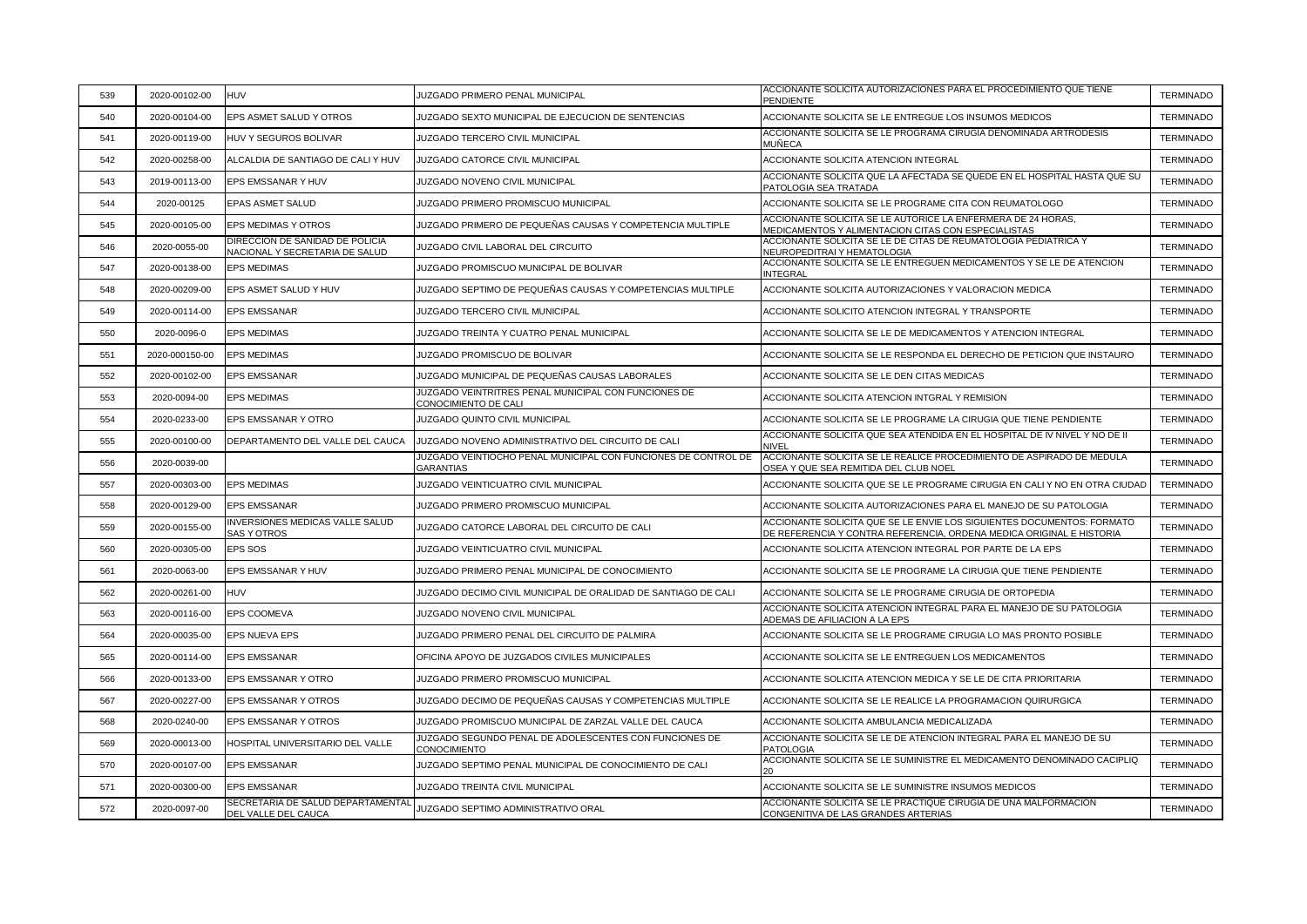| 573 | 2020-00332-00 | HUV Y EPS MEDIMAS                                                | JUZGADO VEINTE CIVIL MUNICIPAL DE ORALIDAD DE CALI                           | ACCIONANTE SOLICITA SE LE DE LA CITA AL PACIENTE SIN PEDIR CEDULA O TARJETA<br>DE IDENTIDAD                                 | <b>TERMINADO</b> |
|-----|---------------|------------------------------------------------------------------|------------------------------------------------------------------------------|-----------------------------------------------------------------------------------------------------------------------------|------------------|
| 574 | 2020-00220-00 | EPS SOS Y HUV                                                    | JUZGADO CINCO CIVIL MUNICIPAL DE EJECUCION DE SENTENCIAS DE CALI             | ACCIONANTE SOLICITA SE LE REALICE LE EXAMEN DENOMINADO CAPACIDAD DE<br>DISFUSION CON MONOXIDO DE CARBONO                    | <b>TERMINADO</b> |
| 575 | 2020-00322-00 | EPS COOMEVA                                                      | JUZGADO TREINTA Y CUATRO CIVIL MUNICIPAL DE CALI                             | ACCIONANTE SOLICITA SE LE SUMINISTRE HOME CARE E INSUMOS                                                                    | <b>TERMINADO</b> |
| 576 | 2020-0341-00  | JUNTA NACIONAL DE CALIFICACION DE<br><b>INVALIDEZ</b>            | JUZGADO VEINTE CIVIL MUNICIPAL                                               | ACCIONANTE SOLICITA SE LE RESPONDA EL DERECHO DE PETICION QUE INSTAURO                                                      | <b>TERMINADO</b> |
| 577 | 2020-00295-00 | EPS SOS                                                          | JUZGADO TRECE CIVIL MUNICIPAL                                                | ACCIONANTE SOLICITA SE LE PROGRAME CIRUGIA LO MAS PRONTO POSIBLE                                                            | <b>TERMINADO</b> |
| 578 | 2020-0041-00  | <b>EPS EMSSANAR</b>                                              | JUZGADO CUARTO PENAL MUNICIPAL CON FUNCIONES DE CONOCIMIENTO                 | ACCIONANTE SOLICITA SE LE AUTORICE EL PROCEDIMIENTO MEDICO QUE TIENE<br>PENDIENTE LA PACIENTE                               | <b>TERMINADO</b> |
| 579 | 2020-0135-00  | <b>EPS EMSSANAR</b>                                              | JUZGADO TERCERO CIVIL MUNICIPAL                                              | ACCIONANTE SOLICITA INSUMOS MEDICOS PARA EL PACIENTE                                                                        | <b>TERMINADO</b> |
| 580 | 2020-0111-00  | EPS EMSSANAR                                                     | JUZGADO DIECINUEVE PENAL MUNICIPAL                                           | ACCIONANTE SOLICITA SE LE PROGRAME CIRUGIA IMPLANTE COCLEAR                                                                 | <b>TERMINADO</b> |
| 581 | 2020-00170-00 | <b>EPS MEDIMAS</b>                                               | JUZGADO QUINTO CIVIL MUNICIPAL                                               | ACCIONANTE SOLICITA SE LE SUMINISTRE INSUMOS PARA EL MANEJO DE SU<br><b>PATOLOGIA</b>                                       | <b>TERMINADO</b> |
| 582 | 2020-00186-00 | <b>EPS MEDIMAS</b>                                               | JUZGADO TERCERO PENAL MUNICIPAL                                              | ACCIONANTE SOLICITA QUE LA EPS LE SUMINSTRE TODOS LOS MEDICAMENTOS QUE<br>NECESITA EL PACIENTE, Y UNA CITA CON NEUROCIRUGIA | <b>TERMINADO</b> |
| 583 | 2020-00302-00 | EPS SOS                                                          | JUZGADO TRECE CIVIL MUNICIPAL                                                | ACCIONANTE SOLICITA SE LE PROGRAME CIRUGIA QUE TIENE PENDIENTE                                                              | <b>TERMINADO</b> |
| 584 | 2020-00355-00 | CONSORCIO INFRAESTRUCTURA MIO                                    | JUZGADO VEINTE CIVIL MUNICIPAL DE ORALIDAD                                   | ACCIONANTE SOLICITA SE LE DE INCAPACIDADES Y CITA CON NEUROCIRUGIA                                                          | <b>TERMINADO</b> |
| 585 | 2020-00107-00 | COMPLEJO PENITENCIARIO Y<br>CARCELARIO COJAM                     | JUZGADO SEXTO CIVIL DEL CIRCUITO                                             | ACCIONANTE SOLICITA SE LE RESPONDA EL DERECHO DE PETICION QUE INSTAURO                                                      | <b>TERMINADO</b> |
| 586 | 2020-00063-00 | INPEC, MINISTERIO Y HUV                                          | JUZGADO PRIMERO CIVIL DEL CIRCUITODE RESTITUCION DE TIERRAS                  | ACCIONANTE SOLICITA HISTORIA CLINICA Y TRATAMIENTO INTEGRAL                                                                 | <b>TERMINADO</b> |
| 587 | 2020-00051-00 | <b>EPS MEDIMAS</b>                                               | JUZGADO TERCERO ORAL ADMINISTRATIVO DE CALI                                  | ACCIONANTE SOLICITA SE LE PROGRAME LA CIRUGIA QUE TIENE PENDIENTE                                                           | <b>TERMINADO</b> |
| 588 | 2020-00311-00 | <b>EPS EMSSANAR</b>                                              | JUZGADO OCTAVO CIVIL MUNICIPAL DE CALI                                       | ACCIONANTE SOLICITA SE LE AUTORICE LOS EXAMENES MEDICOS QUE TIENE<br>PENDIENTE LA PACIENTE                                  | <b>TERMINADO</b> |
| 589 | 2020-00094-00 | DIRECCION DE SANIDAD DE LA POLICIA<br>NACIONAL SANIDAD DE NARIÑO | JUZGADO PRIMERO PENAL DEL CIRCUITO ESPECIALIZADO                             | ACCIONANTE SOLICITA SE LE AUTORICE LOS EXAMENES MEDICOS QUE TIENE<br>PENDIENTE LA PACIENTE                                  | <b>TERMINADO</b> |
| 590 | 2020-00058-00 | <b>EPS MEDIMAS</b>                                               | JUZGADO PROMISCUO MUNICIPAL                                                  | ACCIONANTE SOLICITA SE LE AUTORICE LOS TRATAMIENTOS QUE TIENE PENDIENTE LA<br><b>PACIENTE</b>                               | <b>TERMINADO</b> |
| 591 | 2020-00114-00 | <b>EPS EMSSANAR</b>                                              | JUZGADO DIECINUEVE PENAL MUNICIPAL                                           | ACCIONANTE SOLICITA MEDICAMENTO ORDENADO POR EL MEDICO                                                                      | <b>TERMINADO</b> |
| 592 | 2020-0075-00  | EPS EMSSANAR Y HUV                                               | JUZGADO SEGUNDO DE PEQUEÑAS CAUSAS Y COMPETENCIAS MULTIPLE                   | ACCIONANTE SOLICITA SE LE ASIGNE CITA AL HIJO QUE SE ENCUENTRAN<br>AUTORIZADAS PARA EL HUV                                  | <b>TERMINADO</b> |
| 593 | 2020-0111-00  | EPS COOMEVA                                                      | JUZGADO SEPTIMO PENAL MUNICIPAL DE CONOCIMIENTO DE CALI                      | ACCIONANTE SOLICITA REMISION A NIVEL IV                                                                                     | <b>TERMINADO</b> |
| 594 | 2020-0383-00  | <b>EPS EMSSANAR</b>                                              | JUZGADO CUARTO CIVIL MUNICIPAL DE CALI                                       | ACCIONANTE SOLICITA SE LE SUMINISTRE MEDICMANTOS E INSUMOS MEDICOS PARA<br><b>SU TRATAMIENTO</b>                            | <b>TERMINADO</b> |
| 595 | 2020-00227-00 | EPS COOSALUD                                                     | JUZGADO NOVENO MUNICIPAL DE PEQUEÑAS CAUSAS Y COMPETENCIA<br><b>MULTIPLE</b> | ACCIONANTE SOLICITA REMISION A OTRA IPS                                                                                     | <b>TERMINADO</b> |
| 596 | 2020-00319-00 | <b>EPS MEDIMAS</b>                                               | <b>JUZGADO VEINTICINCO CIVIL MUNICIPAL</b>                                   | ACCIONANTE SOLICITA SE LE DE TODO EL TRATAMIENTO QUE NECESITA LA PACIENTE                                                   | <b>TERMINADO</b> |
| 597 | 2020-00149-00 | <b>EPS MEDIMAS</b>                                               | JUZGADO PRIMERO MUNICIPAL DE PEQUEÑAS CAUSAS LABORALES                       | ACCIONANTE SOLICITA SE LE SUMINISTRE AUTORIZACIONES PARA EL TRATAMIENTO<br>DENTAL QUE REQUIERE                              | <b>TERMINADO</b> |
| 598 | 2020-00112-00 | PANADERIA CALIFORNIA, COMFENALCO Y<br>HUV                        | JUZGADO TERCERO CIVIL MUNICIPAL                                              | ACCIONANTE SOLICITA SE LE ENVIE EL RESULTADO DE LA PRUEBA COVID-19                                                          | <b>TERMINADO</b> |
| 599 | 2020-00317-00 | EPS COOSALUD                                                     | JUZGADO NOVENO CIVIL MUNICIPAL                                               | ACCIONANTE SOLICITA SE LE PROGRAME CIRUGIA PARA EL RETIRO DE TUTORES                                                        | <b>TERMINADO</b> |
| 600 | 2020-00310-00 | EPS EMSSANAR                                                     | JUZGADO VEINTINUEVE CIVIL MUNICIPAL                                          | ACCIONANTE SOLICITA SE LE SUMINISTRE EL DISPOSITIVO CARBOXIMETIGLUCOSA                                                      | <b>TERMINADO</b> |
| 601 | 2020-00148-00 | EPS SOS Y OTROS                                                  | JUZGADO TERCERO CIVIL MUNICIPAL                                              | ACCIONANTE SOLICITA EL PAGO DE INCAPACIDADES                                                                                | <b>TERMINADO</b> |
| 602 | 2020-00147-00 | ALCALDIA MUNICIPAL DE GUADALAJARA<br>DE BUGA                     | <b>JUZGADO TERCERO CIVIL MUNICIPAL</b>                                       | ACCIONANTE SOLICITA REINTEGRO LABORAL Y ESTABILIDAD LABORAL REFORZADA                                                       | <b>TERMINADO</b> |
| 603 | 2020-00031-00 | EPS MEDIMAS Y OTROS                                              | JUZGADO PRIMERO PENAL MUNICIPAL CON FUNCIONES DE CONOCIMIENTO                | ACCIONANTE SOLICITA SE LE AUTORICE LA GAMAGRAFIA PARA OTRA IPS                                                              | <b>TERMINADO</b> |
| 604 | 2020-00183-00 | <b>EPS MEDIMAS</b>                                               | JUZGADO QUINTO CIVIL MUNICIPAL                                               | ACCIONANTE SOLICITA AUTORIZACION PARA EL PROCEDIMIENTO DENOMINADO                                                           | <b>TERMINADO</b> |
| 605 | 2020-00058-00 | EPS SOS                                                          | JUZGADO TERCERO PENAL MUNICIPAL                                              | ACCIONANTE SOLICITA SE LE ENTREGUE EL RESULTADO DE EL EXAMEN DE<br>INMUNOHISTOQUIMICA                                       | <b>TERMINADO</b> |
| 606 | 2020-00217-00 | EPS EMSSANAR Y OTROS                                             | JUZGADO SEGUNDO DE PEQUEÑAS CAUSAS Y COMPETENCIA MULTIPLE                    | ACCIONANTE SOLICITA SE LE ASIGNE CIAT DE ENDOCRINOLOGIA                                                                     | <b>TERMINADO</b> |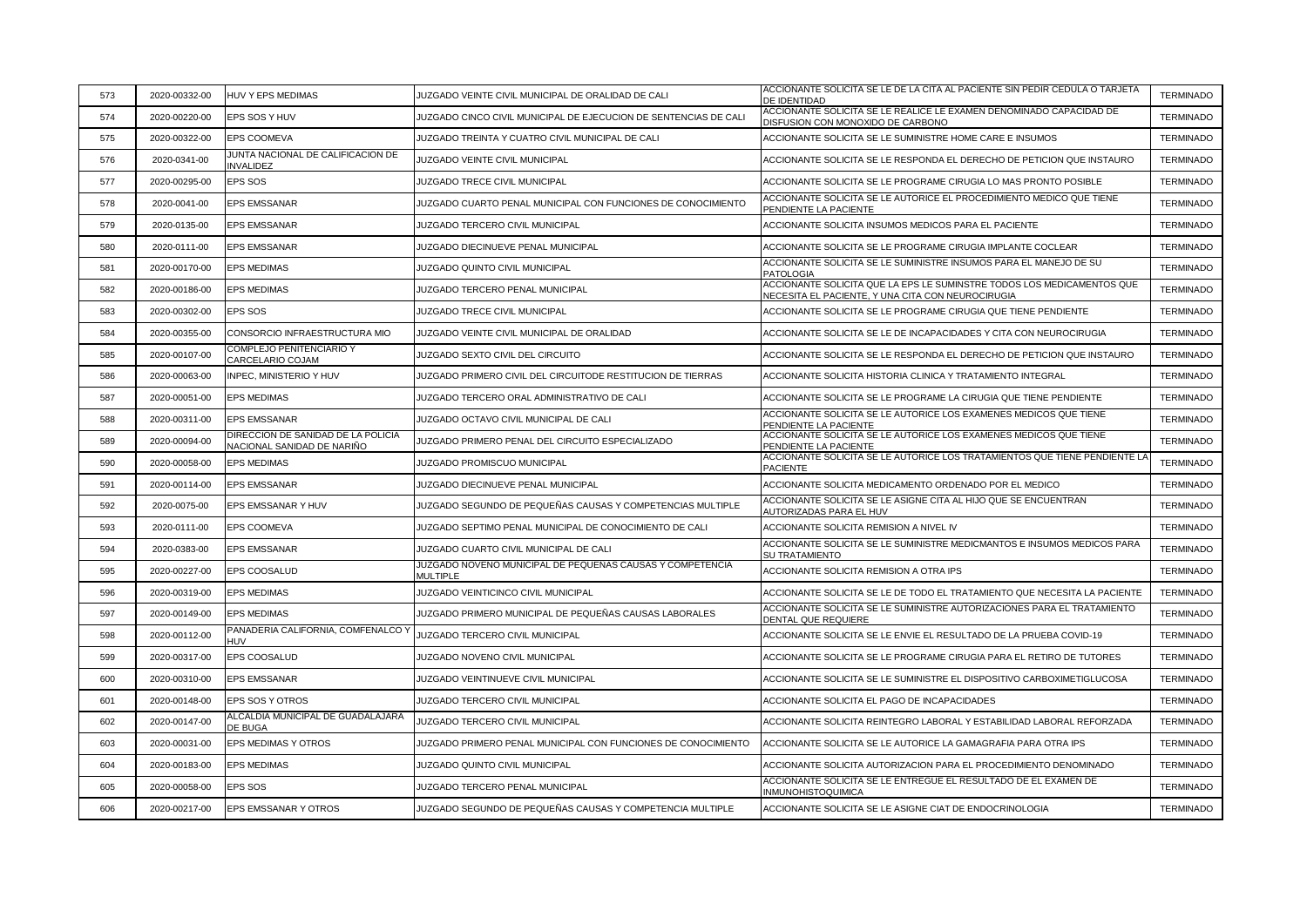| 607 | 2020-00150-00 | <b>EPS MEDIMAS</b>                                                     | JUZGADO TERCERO CIVIL MUNICIPAL                                                         | ACCIONANTE SOLICITA SE LE SUMINISTRE EL INSUMO MEDICO DENOMINADO PROTESIS<br>ORTOPEDICA ESPECIFICA CON ENCAJE DE CONTACTO TOTAL                        | <b>TERMINADO</b> |
|-----|---------------|------------------------------------------------------------------------|-----------------------------------------------------------------------------------------|--------------------------------------------------------------------------------------------------------------------------------------------------------|------------------|
| 608 | 2020-00099-00 | EPS EMSSANAR Y HUV                                                     | JUZGADO VEINTITRES PENAL MUNICIPAL CON FUNCIONES DE<br>CONOCIMIENTO DE SANTIAGO DE CALI | ACCIONANTE SOLICITA SE LE SUMINIISTRE IMPLANTE COCLEAR PARA ESTIMULACION<br><u>BIMODAL MEDEL SONATA CON ELECTRODO DE ESTIMULACION COCLAER COMPLETA</u> | <b>TERMINADO</b> |
| 609 | 2020-00125-00 | <b>EPS MEDIMAS</b>                                                     | JUZGADO PRIMERO PENAL MUNICIPAL                                                         | ACCIONANTE SOLICITA SE LE SUMINISTRE AUTORIZACIONES PARA EL PROCEDIMIENTO<br>QUE TIENE PENDIENTE                                                       | <b>TERMINADO</b> |
| 610 | 2020-00316-00 | <b>EPS EMSSANAR</b>                                                    | JUZGADO ONCE CIVIL MUNICIPAL DE ORALIDAD                                                | ACCIONANTE SOLICITA SE LE AUTORICE HOME CARE                                                                                                           | <b>TERMINADO</b> |
| 611 | 2020-00266-00 | BRILLADORA EL DIAMANTE S.A                                             | JUZGADO ONCE DE PEQUEÑAS CAUSAS Y COMPETENCIAS MULTIPLES                                | ACCIONANTE SOLICITA REINTEGRO LABORAL Y ESTABILIDAD LABORAL REFORZADA                                                                                  | <b>TERMINADO</b> |
| 612 | 2020-00606-00 | <b>EPS EMSSANAR</b>                                                    | JUZGADO SEPTIMO CIVIL MUNICIPAL                                                         | ACCIONANTE SOLICITA SE LE SUMINISTRE MEDICMANTOS Y AUTORIZACIONES PARA EL<br>MANEJO DE SU PATOLOGIA                                                    | <b>TERMINADO</b> |
| 613 | 2020-00038-00 | <b>EPS MEDIMAS</b>                                                     | JUZGADO TREINTA Y DOS PENAL MUNICIPAL                                                   | ACCIONANTE SOLICITA SILLA DE RUEDAS E INSUMOS                                                                                                          | <b>TERMINADO</b> |
| 614 | 2020-0067-00  | <b>EPS EMSSANAR</b>                                                    | JUZGADO SEPTIMO PENAL MUNICIPAL DE POPAYAN                                              | ACCIONANTE SOLICITA AUTORIZACIONES Y MEDICAMENTOS                                                                                                      | <b>TERMINADO</b> |
| 615 | 2020-00205-00 | ALCALDIA MUNICIPAL DE GUADALAJARA<br>DE BUGA                           | JUZGADO DE PEQUEÑAS CAUSAS Y COMPETENCIA                                                | ACCIONANTE SOLICITA AUTORIZACIONES PARA UN EXAMEN DENOMINADO RESECCION<br>ENDOSCOPICA DE LESION DE LARINGE                                             | <b>TERMINADO</b> |
| 616 | 2020-00325-00 | EPS ASMET SALUD                                                        | JUZGADO TRECE CIVIL MUNICIPAL                                                           | ACCIONANTE SOLICITA SE LE REALICE LA PROGRAMACION QUIRURGICA                                                                                           | <b>TERMINADO</b> |
| 617 | 2020-00140-00 | <b>EPS MEDIMAS</b>                                                     | JUZGADO NOVENO CIVIL MUNICIPAL                                                          | ACCIONANTE SOLICITA QUE SU HIJO MENOR NO SEA REMITIDO PARA LA CIUDAD DE<br>BARRANQUILLA                                                                | <b>TERMINADO</b> |
| 618 | 2020-00131-00 | EPS EMSSANAR Y HUV                                                     | JUZGADO PROMISCUO MUNICIPAL                                                             | ACCIONANTE SOLICITA SE LE ASIGNE CITA DE CIRUGIA BARIATRICA                                                                                            | <b>TERMINADO</b> |
| 619 | 2020-0034-00  | <b>EPS EMSSANAR</b>                                                    | JUZGADO QUINTO PENAL MUNICIPAL CON FUNCIONES DE CONOCIMIENTO                            | ACCIONANTE SOLICITA SE LE SUMINISTRE AUTORIZACIONES, TERAPIAS<br>OCUPACIONALES, TRASNPORTE Y MEDICAMENTOS PARA EL PACIENTE                             | <b>TERMINADO</b> |
| 620 | 2020-0036-00  | SECRETARIA DE SALUD DEL VALLE, HUV<br><b>Y OTROS</b>                   | JUZGADO DIECINUEVE PENAL DEL CIRCUITO                                                   | ACCIONANTE SOLICITA ATENCION INTEGRAL PARA SU MENOR HIJO                                                                                               | <b>TERMINADO</b> |
| 621 | 2020-0043-00  | <b>EPS EMSSANAR</b>                                                    | JUZGADO TERCERO PENAL MUNICIPAL DE CALI                                                 | ACCIONANTE SOLICITA SE LE AUTORICE LAS CITAS QUE TIENE PENDIENTE                                                                                       | <b>TERMINADO</b> |
| 622 | 2020-00252-00 | SANIDAD MILITAR Y OTROS                                                | JUZGADO NOVENO LABORAL DEL CIRCUITO                                                     | ACCIONANTE SOLICITA SE LE AFILIE A SANIDAD DE LA POLICIA                                                                                               | <b>TERMINADO</b> |
| 623 | 2020-0017-00  | <b>EPS EMSSANAR</b>                                                    | JUZGADO SEGUNDO CIVIL DEL CIRCUITO                                                      | ACCIONANTE SOLICITA AUTORIZACIONES PARA LOS PROCEIDMIENTOS MEDICOS                                                                                     | <b>TERMINADO</b> |
| 624 | 2020-0030-00  | <b>EPS EMSSANAR</b>                                                    | JUZGADO PRIMERO PENAL MUNICIPAL                                                         | ACCIONANTE SOLICITA SE LE REALICE LA ENTREGA DE LOS MEDICAMENTOS CADA<br>TRES MESES YA QUE VIVE EN EL MUNICIPIO DE SEVILLA                             | <b>TERMINADO</b> |
| 625 | 2020-00131-00 | <b>EPS EMSSANAR</b>                                                    | JUZGADO PRIMERO PENAL MUNICIPAL CON FUNCIONES DE CONOCIMIENTO                           | ACCIONANTE SOLICITA MEDICAMENTOS Y AUTORIZACIONES                                                                                                      | <b>TERMINADO</b> |
| 626 | 2020-00402-00 | <b>EPS EMSSANAR</b>                                                    | JUZGADO CUARTO CIVIL MUNICIPAL                                                          | ACCIONANTE SOLICITA SE LE SUMINISTREN LAS BATERIAS, ANTENAS, CABLES,<br>PROCESADORES, MICROFONOSY DEMAS ACCESORIOS PARA QUE EL IMPLANTE                | <b>TERMINADO</b> |
| 627 | 2020-00020-00 | MINISTERERIO DE JUSTICIA Y DEL<br>DERECHO, DIRECTOR GENERAL DEL        | JUZGADO SEGUNDO PENAL DEL CIRCUITO CON FUNCIONES DE<br>CONOCIMIENTO DE BUGA             | ACCIONANTE SOLICITA LIBERTAD PARA SU HIJO POR COVID 19                                                                                                 | <b>TERMINADO</b> |
| 628 | 2020-00136-00 | <b>EPS SOS</b>                                                         | JUZGADO TERCERO CIVIL MUNICIPAL DE EJECUCION DE SENTENCIAS                              | ACCIONANTE SOLICITA AUTORIZACIONES PARA REALIZARCE EL PROCEDIMIENTO                                                                                    | <b>TERMINADO</b> |
| 629 | 2020-00128-00 | <b>EPS ASMET SALUD</b>                                                 | JUZGADO DECIMO PENAL MUNICIPAL CON FUNCIONES DE CONOCIMIENTO                            | ACCIONANTE SOLICITA SE LE SUMINISTRE LOS MEDICAMENTOS QUE NECESITA LA<br><b>PACIENTE</b>                                                               | <b>TERMINADO</b> |
| 630 | 2020-0042-00  | EPS SOS                                                                | JUZGADO CATORCE PENAL MUNICIPAL FUNCION DE CONTROL DE<br><b>GARANTIAS</b>               | ACCIONANTE SOLICITA SE LE PAGUE LAS INCAPACIDADES                                                                                                      | <b>TERMINADO</b> |
| 631 | 2020-00354-00 | EPS MEDIMAS Y HUV                                                      | JUZGADO DIECISEIS CIVIL MUNICIPAL DE ORALIDAD DE CALI                                   | ACCIONANTE SOLICITA SE LE SUMINISTRE AUTORIZACIONES PARA EL MANEJO DE LA<br><b>PATOLOGIA</b>                                                           | <b>TERMINADO</b> |
| 632 | 2020-0068-00  | EPS EMSSANAR                                                           | JUZGADO PROMISCUO MUNICIPAL DE SAN PEDRO                                                | ACCIONANTE SOLICITA AUTORIZACIONES PARA CIRUGIA                                                                                                        | <b>TERMINADO</b> |
| 633 | 2020-0111-00  | <b>EPS MEDIMAS</b>                                                     | JUZGADO PROMISCUO MUNICIPAL                                                             | ACCIONANTE SOLICITA SE LE DE AUTORIZACIONES                                                                                                            | <b>TERMINADO</b> |
| 634 | 2020-00221-00 | <b>HUV Y OTROS</b>                                                     | JUZGADO PRIMERO DE PEQUEÑAS CAUSAS Y COMPETENCIA MULTIPLE                               | ACCIONANTE SOLICITA SE LE BRINDE ATENCION INTEGRAL Y CITAS MEDICAS                                                                                     | <b>TERMINADO</b> |
| 635 | 2020-00925-0  | INSTITUTO NACIONAL PENITENCIARIO Y<br>CARCELARIO INPEC, DIRECTIVAS DEL | TRIBUNAL SUPERIOR DISTRITO JUDICIAL DE CALI                                             | ACCIONANTE SOLICITA DETENCION DOMICILIARIA Y HOSPITALARIA                                                                                              | <b>TERMINADO</b> |
| 636 | 2020-0381-00  | EPS EMSSANAR Y OTRO                                                    | JUZGADO VEINTIUNO CIVIL MUNICIPAL                                                       | ACCIONANTE SOLICITA PROGRAMACION QUIRURGICA                                                                                                            | <b>TERMINADO</b> |
| 637 | 2020-00190-00 | <b>EPS MEDIMAS</b>                                                     | JUZGADO PROMISCUO MUNICIPAL                                                             | ACCIONANTE SOLICITA TRATAMIENTO INTEGRAL Y LAS HEMODIALISIS                                                                                            | <b>TERMINADO</b> |
| 638 | 2020-0053-00  | <b>EPS SURA</b>                                                        | JUZGADO OCTAVO PENAL MUNICIPAL                                                          | ACCIONANTE SOLICITA HOME CARE                                                                                                                          | <b>TERMINADO</b> |
| 637 | 2020-0067-00  | <b>EPS EMSSANAR</b>                                                    | JUZGADO PRIMERO PENAL MUNICIPAL PARA ADOLESCENTES                                       | ACCIONANTE SOLICITA SE LE DE ATENCION INTEGRAL A LA PACIENTE Y SE LE<br>SUMINISTRE AUTORIZACIONES                                                      | <b>TERMINADO</b> |
| 640 | 2020-0047-00  | <b>EPS ASMET SALUD</b>                                                 | JUZGADO TERCERO PENAL MUNICIPAL CON FUNCIONES                                           | ACCIONANTE SOLICITA PROGRAMACIÓN QUIRÚRGICA LO ANTES POSIBLE                                                                                           | <b>TERMINADO</b> |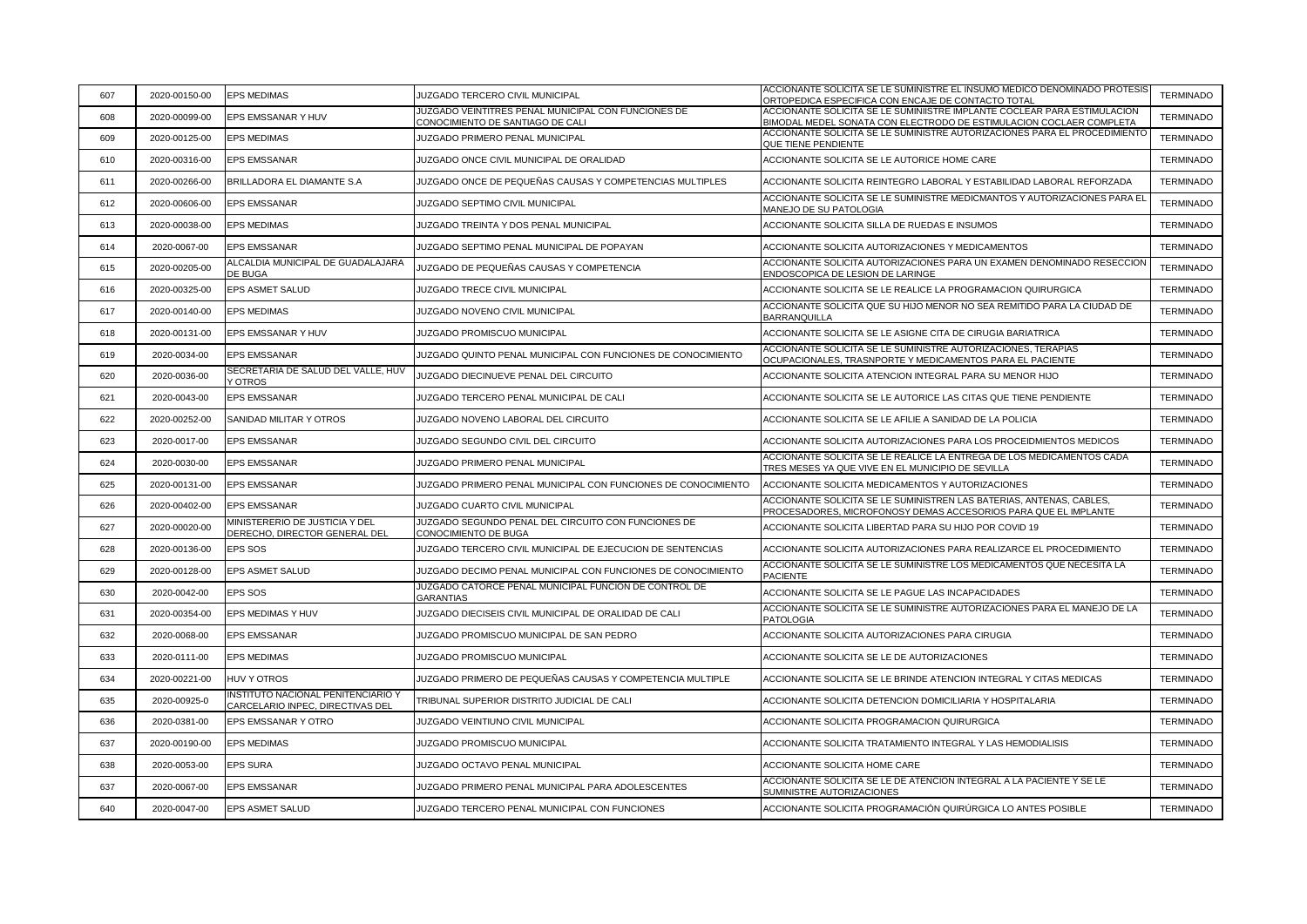| 641 | 2020-00160-00 | <b>EPS EMSSANAR</b>                                             | JUZGADO TERCERO CIVIL MUNICIPAL                                                        | ACCIONANTE SOLICITA PROGRAMACION QUIRURGICA ADEMAS DE LAS<br>AUTORIZACIONES                                                              | <b>TERMINADO</b> |
|-----|---------------|-----------------------------------------------------------------|----------------------------------------------------------------------------------------|------------------------------------------------------------------------------------------------------------------------------------------|------------------|
| 642 | 2020-0385-00  | <b>HUV</b>                                                      | JUZGADO VEINTIUNO CIVIL MUNICIPAL                                                      | ACCIONANTE SOLICITA COPIA DE LA HISTORIA CLINICA                                                                                         | <b>TERMINADO</b> |
| 643 | 2020-00133-00 | <b>COSMITET LTDA</b>                                            | JUZGADO TERCERO CIVIL MUNICIPAL                                                        | ACCIONANTE SOLICITA SE LE AUTORICE LA ORDEN MEDICA PARA REALIZAR EL<br>PROCEDIMIENTO DE RESECCION DE LESIONES CUTANEAS POR CAUTERIZACION | <b>TERMINADO</b> |
| 644 | 2020-00128-00 | EPS ASMET SALUD                                                 | JUZGADO DECIMO PENAL MUNICIPAL CON FUNCIONES DE CONOCIMIENTO                           | ACCIONANTE SOLICITA SE LE BRINDE ATENCION INTEGRAL Y SE LE AUTORICE LAS<br>VACUNAS QUE TIENE PENDIENTE                                   | <b>TERMINADO</b> |
| 645 | 2020-00382-00 | EPS COOSALUD                                                    | JUZGADO DIECISIETE CIVIL MUNICIPAL DE ORALIDAD                                         | ACCIONANTE SOLICITA SE LE AUTORICE EL PROCEDIMIENTO PARA EL HUV Y NO PARA<br><b>OTRA ENTIDAD</b>                                         | <b>TERMINADO</b> |
| 646 | 2020-0356-00  | EPS EMSSANAR                                                    | JUZGADO DIECISEIS CIVIL MUNICIPAL DE ORALIDAD DE CALI                                  | ACCIONANTE SOLICITA SE LE DE CITA POR PRIMERA VEZ EN RADIOTERAPIA                                                                        | <b>TERMINADO</b> |
| 647 | 2020-00378-00 | <b>EPS MEDIMAS</b>                                              | JUZGADO DECIMO CIVIL MUNICIPAL DE ORALIDAD DE SANTIAGO DE CALI                         | ACCIONANTE SOLICITA SE LE SUMINISTRE SILLA DE RUEDAS                                                                                     | <b>TERMINADO</b> |
| 648 | 2020-00017-00 | <b>EPS MEDIMAS</b>                                              | JUZGADO SEGUNDO PENAL MUNICIPAL CON FUNCIONES DE CONTROL DE<br><b>GARANTIAS</b>        | ACCIONANTE SOLICITA SE LE PROGRAME LA POLITERAPIA ANTI NEOPLASTICA DE ALTA<br><b>TOXICIDAD</b>                                           | <b>TERMINADO</b> |
| 649 | 2020-0053-00  | SECRETARIA DE SALUD DEL VALLE DEL<br>CAUCA                      | JUZGADO SEGUNDO CIVIL DEL CIRCUITO ESPECIALIZADO EN RESTITUCION<br><b>DE TIERRAS</b>   | ACCIONANTE SOLICITA SE LE SUMINISTRE ATENCION INTEGRAL, MEDICAMENTOS Y<br>DEMAS PARA EL MANEJO DE SU PATOLOGIA                           | <b>TERMINADO</b> |
| 650 | 2020-0050-00  | <b>EPS MEDIMAS</b>                                              | JUZGADO TREINTA Y TRES PENAL MUNICIPAL CON FUNCIONES DE CONTROL<br><b>DE GARANTIAS</b> | ACCIONANTE SOLICITA AUTORIZACIONES DE LOS PROCEDIMIENTOS ORDENADOS POR<br>EL MEDICO TRATANTE                                             | <b>TERMINADO</b> |
| 651 | 2020-00144-00 | ALLIANZ SEGUROS, EMCALI, HUV Y<br><b>OTROS</b>                  | JUZGADO CUARTO CIVIL MUNICIPAL DE EJECUCION DE SENTENCIAS DE CALI                      | ACCIONANTE SOLICITA SE LE AUTORICE LAS ORDENES MEDICAS QUE TIENE<br>PENDIENTE EL PACIENTE                                                | <b>TERMINADO</b> |
| 652 | 2020-0041-00  | <b>HUV</b>                                                      | JUZGADO DIECIOCHO CIVIL MUNICIPAL                                                      | ACCIONANTE SOLICITA RESPUESTA AL DERECHO DE PETICION                                                                                     | <b>TERMINADO</b> |
| 653 | 2020-00052-00 | EPS SOS Y OTROS                                                 | JUZGADO VEINTIUNO PENAL MUNICIPAL CON FUNCIONES DE CONTROL DE<br><b>GARANTIAS</b>      | ACCIONANTE SOLICITA CITA DE RADIOTERAPIA POR PRIMERA VEZ                                                                                 | <b>TERMINADO</b> |
| 654 | 2020-00072-00 | <b>COMFAMILIAR HUILA</b>                                        | JUZGADO PRIMERO PROMISCUO MUNICIPAL                                                    | ACCIONANTE SOLICITA SE LE ADELANTE LA ECOGRAFIA QUE TIENE PROGRAMA PARA<br>EL 25 DE SEPTIEMBRE                                           | <b>TERMINADO</b> |
| 655 | 2020-0061-00  | <b>EPS MEDIMAS</b>                                              | JUZGADO PROMISCUO MUNICIPAL                                                            | ACCIONANTE SOLICITA PROGRACION QUIRURGICA DE RESECCION DE TUMOR DE<br><b>OVARIO POR LAPARATOMIA</b>                                      | <b>TERMINADO</b> |
| 656 | 2020-00432-00 | <b>EPS MEDIMAS</b>                                              | JUZGADO VEINTICUATRO CIVIL MUNICIPAL                                                   | ACCIONANTE SOLICITA SE LE AUTORICE LA CIRUGIA DE OTORRINO PARA LA<br>EXTRACCION DE TUMOR GIGANTE                                         | <b>TERMINADO</b> |
| 657 | 2020-0040-00  | HUV Y SECRETARIA DE SALUD Y<br>SECRETARIA DEPARTAMENTAL Y OTROS | JUZGADO DIECIOCHO PENAL MUNICIPAL CON FUNCIONES DE CONTROL DE<br><b>GARANTIAS</b>      | ACCIONANTE SOLICITA ATENCION INTEGRAL PARA EL MANEJO DE SU PATLOGIA                                                                      | <b>TERMINADO</b> |
| 658 | 2020-00132-00 | EPS EMSSANAR Y HUV                                              | JUZGADO DECIMO PENAL MUNICIPAL CON FUNCIONES DE CONOCIMIENTO                           | ACCIONANTE SOLICITA SE LE AUTORICEN LOS PROCEIDMIENTOS PRESCRITOS POR SU<br><b>MEDICO TRATANTE</b>                                       | <b>TERMINADO</b> |
| 659 | 2020-0370-00  | <b>EPS EMSSANAR</b>                                             | JUZGADO TREINTA CIVIL MUNICIPAL                                                        | ACCIONANTE SOLICITA SE LE BRINDEN LOS MEDICAMENTOS NECESARIOS PARA<br>MANTENER PERMEABLE LA CAVIDAD DEL CORAZON                          | <b>TERMINADO</b> |
| 660 | 2020-0045-00  | EPS COOSALUD                                                    | JUZGADO OCTAVO PENAL MUNICIPAL                                                         | ACCIONANTE SOLICITA SE LE AUTORICE LA CIRUGIA LO MAS PRONTO POSIBLE                                                                      | <b>TERMINADO</b> |
| 661 | 2020-00277-00 | <b>EPS EMSSANAR</b>                                             | JUZGADO SEPTIMO DE PEQUEÑAS CAUSAS Y COMPETENCIAS MULTIPLE                             | ACCIONANTE SOLICITA SE LE ENTREGUEN MEDICAMENTOS LOS MAS PRONTO POSIBLE<br>PARA EL MANEJO DE SU PATOLGIA                                 | <b>TERMINADO</b> |
| 662 | 2020-00051-00 | HUV Y SECRETARIA DE SALUD Y<br>SECRETARIA DEPARTAMENTAL Y OTROS | JUZGADO TRECE PENAL MUNICIPAL                                                          | ACCIONANTE SOLICITA SE LE BRINDA ATENCION INTEGRAL AL PACIENTE                                                                           | <b>TERMINADO</b> |
| 663 | 2020-00217-00 | EPS EMSSANAR                                                    | JUZGADO QUINTO CIVIL MUNICIPAL                                                         | ACCIONANTE SOLICITA SE LE SUMINISTRE INSUMOS MEDICOS PARA EL MANEJO DE LA<br>PATOLOGIA DEL PACIENTE                                      | <b>TERMINADO</b> |
| 664 | 2020-00301-00 | SECRETARIA DE SALUD DEL VALLE DEL<br>CAUCA                      | JUZGADO ONCE DE PEQUEÑAS CAUSAS Y COMPETENCIAS MULTIPLES                               | ACCIONANTE SOLICITA ATENCION INTEGRAL                                                                                                    | <b>TERMINADO</b> |
| 665 | 2020-00298-00 | EPS COMFENALCO                                                  | JUZGADO ONCE DE PEQUEÑAS CAUSAS Y COMPETENCIAS MULTIPLES                               | ACCIONANTE SOLICITA SE LE ASIGNE CITA DE CIRUGIA PLASTICA DE REASIGNACION<br>DE SEXO - GENERO                                            | <b>TERMINADO</b> |
| 666 | 2020-0076-00  | EPS EMSSANAR Y OTROS                                            | JUZGADO PRIMERO PENAL MUNICIPAL                                                        | ACCIONANTE SOLICITA AUTORIZACIONES PARA LAS ORDENES MEDICAS                                                                              | <b>TERMINADO</b> |
| 667 | 2020-00286-00 | <b>EPS MEDIMAS</b>                                              | JUZGADO PROMISCUO MUNICIPAL                                                            | ACCIONANTE SOLICITA SE LE DE AUTORIZACIONES DE LOS SERVICIOS REQUERIDOS                                                                  | <b>TERMINADO</b> |
| 668 | 2020-00220-00 | <b>EPS MEDIMAS</b>                                              | JUZGADO QUINTO CIVIL MUNCIPAL                                                          | ACCIONANTE SOLICITA SE LE PROGRAME CIRUGIA                                                                                               | <b>TERMINADO</b> |
| 669 | 2020-00411-00 | <b>EPS MEDIMAS</b>                                              | JUZGADO TREINTA Y DOS CIVIL MUNICIPAL                                                  | ACCIONANTE SOLICITA SE LE AUTORICE EL PROCEDIMIENTO QUE TIENE PENDIENTE                                                                  | <b>TERMINADO</b> |
| 670 | 2020-00088-00 | <b>EPS EMSSANAR</b>                                             | JUZGADO SEGUNDO PENAL MUNICIPAL CON FUNCIONES DE CONTROL DE<br><b>GARANTIAS</b>        | JUZGADO SOLICITA LA DRA LIBEROS PARA QUE DE RESPUESTA A UN CUESTIONARIO<br>SOBRE LA PACIENTE                                             | <b>TERMINADO</b> |
| 671 | 2020-00053-00 | EPS BARRIOS UNIDOS DE QUIBDO EPS                                | JUZGADO SEGUNDO DE PEQUEÑAS CAUSAS Y COMPETENCIAS MULTIPLE                             | ACCIONANTE SOLICITA REMISION                                                                                                             | <b>TERMINADO</b> |
| 672 | 2020-00392-00 | EPS COOMEVA                                                     | JUZGADO SIETE CIVIL MUNICIPAL DE CALI                                                  | ACCIONANTE SOLICITA PROGRAMACION QUIRURGICA YA QUE SE ENCUENTRA<br>HOSPITALIZADA EN EL HUV                                               | <b>TERMINADO</b> |
| 673 | 2020-0062-00  | DIRECTOR DEL COMPLEJO CARCELARIO<br>Y PENITENCIARIO DE JAMUNDI  | JUZGADO TERCERO CIVIL DEL CIRCUITO                                                     | ACCIONANTE SOLICITA SE LE ASIGNE CITA DE NEUROCIRUJIA                                                                                    | <b>TERMINADO</b> |
| 674 | 2020-00147-00 | <b>EPS EMSSANAR</b>                                             | JUZGADO TERCERO CIVIL MUNICIPAL DE EJECUCION DE SENTENCIAS                             | ACCIONANTE SOLICITA SE LE AUTORICEN LAS QUIMIOTERIAPIAS                                                                                  | <b>TERMINADO</b> |